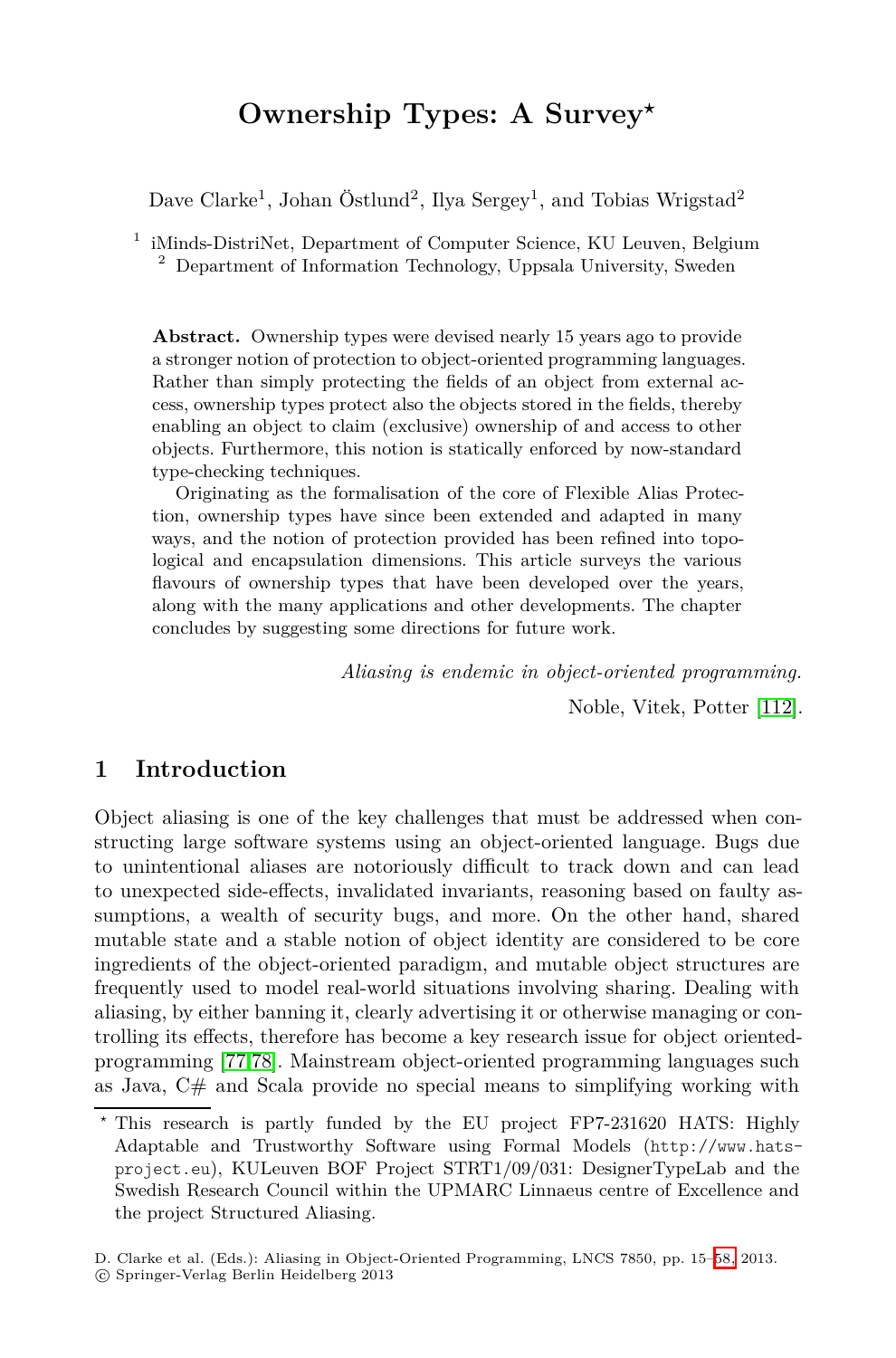aliases beyond favouring references instead of pointers, and providing automatic garbage collection (although one Scala plugin does offer support for Uniqueness and Borrowing [71], see Section 6).

In 1998, Noble, Vitek and Potter [112] introduced Flexible Alias Protection as a conceptual model of inter-object relationships. Rather than banning aliasing altogether, the key idea was to limit the visibility of changes to objects via aliases. This was done either by limiting where an alias could propagate and by limiting the changes that could be observed though an alias. The ideas put forward in this work could be statically checked based on programmer-supplied type annotations called aliasing modes.

In order to better understand Flexible Alias Protection, Clarke, Potter and Noble [46] formalised its core mechanisms, resulting in Ownership Types. Although originating as the core of Flexible Alias Protection, th[e](#page-1-0) Ownership Types system made a few contributions beyond providing a clean formalisation. Firstly, Flexible Alias Protection did not offer enough machinery to provide a type for **this**; Ownership Types corrected this problem, thereby introducing the notion of owner—the owner of **this** (the current object) is **owner** (the owner of the current object). Secondly, Clarke, Potter and Noble provided a formalisation and proof of a topological property on object graphs enforced by the type system, namely the owners-as-dominators invariant. In their work, a program's heap is divided into hierarchically nested regions, originally called ownership contexts.<sup>1</sup> An ownership context is a set of objects. Every object belongs to a single context, and each object defines a context for its protected representation objects. An object *A* in the representation context defined by object *B* is said to be owned by *B*, and *B* is called the owner of *A*. Upon creation, each object was placed firmly in a single ownership context, its owning context, for its life-time. The object also receives a set of permissions to reference objects in other ownership contexts (a subset of those visible at the place of instantiation). Information about the owner of an object appears in its type—hence the name Ownership Types—and this is used to govern which parts of an object are accessible to other objects and when an object can be passed to other objects.

<span id="page-1-0"></span>The original Ownership Types system was designed for a small language; for instance, it did not state how to deal with inheritance and subtyping, and it did not provide semantics for the rem[ain](#page-2-0)ing constructs of Flexible Alias Protection. Over the years these issues have been expl[or](#page-4-0)ed and different variations have been proposed. These variants impose different policies that are more flexible and less restrictive than owners-as-dominators; they introduce generalisations or other extensions and apply Ownership Types in different application scenarios. The goal of this article is to survey this, now vast, body of work.

*Outline.* The paper is organised as follows. Section 2 defines some of the basic concepts used in the Ownership Types literature. Section 3 presents a survey of the different kinds of topological restrictions and notions of encapsulation

<sup>1</sup> Originally the word context was used, but for uniformity of presentation, we will use ownership context or simply owner.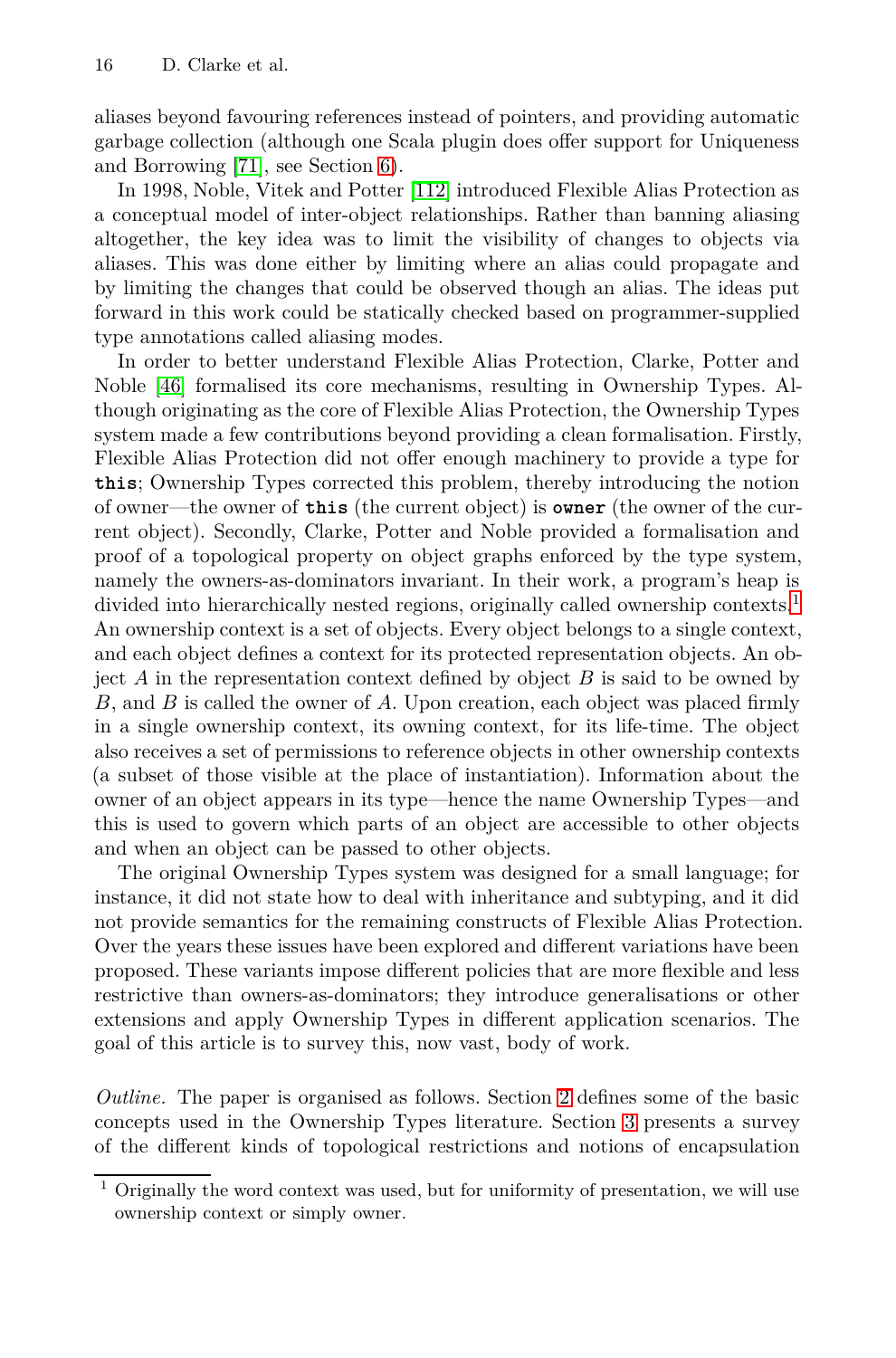<span id="page-2-0"></span>based on Ownership Types [an](#page-34-0)d related systems. Section 4 considers various extensions to the basic model, including generics, computational effects, dynamic ownership, and ownership transfer. Section 5 discusses the important issue of ownership inference, as ownership types typically impose a significant syntactic overhead. Section 6 gives an overview of applications of Ownership Types. Section 7 briefly discusses some of the foundational work done on Ownership Types and its variants. Section 8 explores some of the empirical studies done on ownership in larger code bases. Finally, Section 9 presents a discussion of future directions for research on Ownership Types and concludes the survey.

## **2 Groundwork**

This section define some concepts required to understand Ownership Types and its variants. To be consistent within this survey, we have tried to present uniform terminology rather than reuse the terms given in the original research papers.

Ownership Types systems work in two ways to restrict object graphs underlying the run-time heap of object-oriented programs. The first is by providing *topological restrictions* on the reference structure of the object graph. The second approach is to enforce *encapsulation*, which occurs by limiting operations that can be performed via certain re[fere](#page-39-0)nces in the object graph so that the places where mutation of objects can occur are restricted in scope.

The core concept of any Ownership Types system is *object ownership*, namely that objects are owned by other objects or perhaps other entities (global owners, stack-based owners, ...). An *Ownership Types system* is a type system where types are annotated or otherwise associated with information about object own[ersh](#page-38-0)ip.

An *ownershi[p](#page-37-0) [co](#page-37-0)ntext* is a reg[ion](#page-37-1) of the heap or a collection of objects. More informally, it is a box into which objects are placed [61]. These boxes are generally organised hierarchically: all objects have boxes to store (and protect) the objects they own, and each object is considered to be *inside* the object whose box it is placed in. The hierarchy induces a *nesting* relationship between objects. If the ownership context corresponds to an object, typically this object is referred to as the *owner*. In the literature ownership contexts are also called ownership domains [4], contexts [46], box[es](#page-36-0) [33], and regions [25].

The objects residing in the ownership context of some object are called the *representation* of the object. From a semantic point of view, the representation of an object consists of the objects that contribute to the implementation of the abstraction that the object represents. Being able to directly access the representation of an object, and thereby violate the invariants of that object, is called *representation exposure*. Some Ownership Types systems prevent access to representation objects (a topological restriction). Other systems allow in addition objects to be logically contained in an object [4], but impose no topological restrictions. Yet other systems allow access to representation objects, but only via references with limited capabilities (thereby enforcing encapsulation).

Objects in the same ownership context are called *siblings* or *peers*.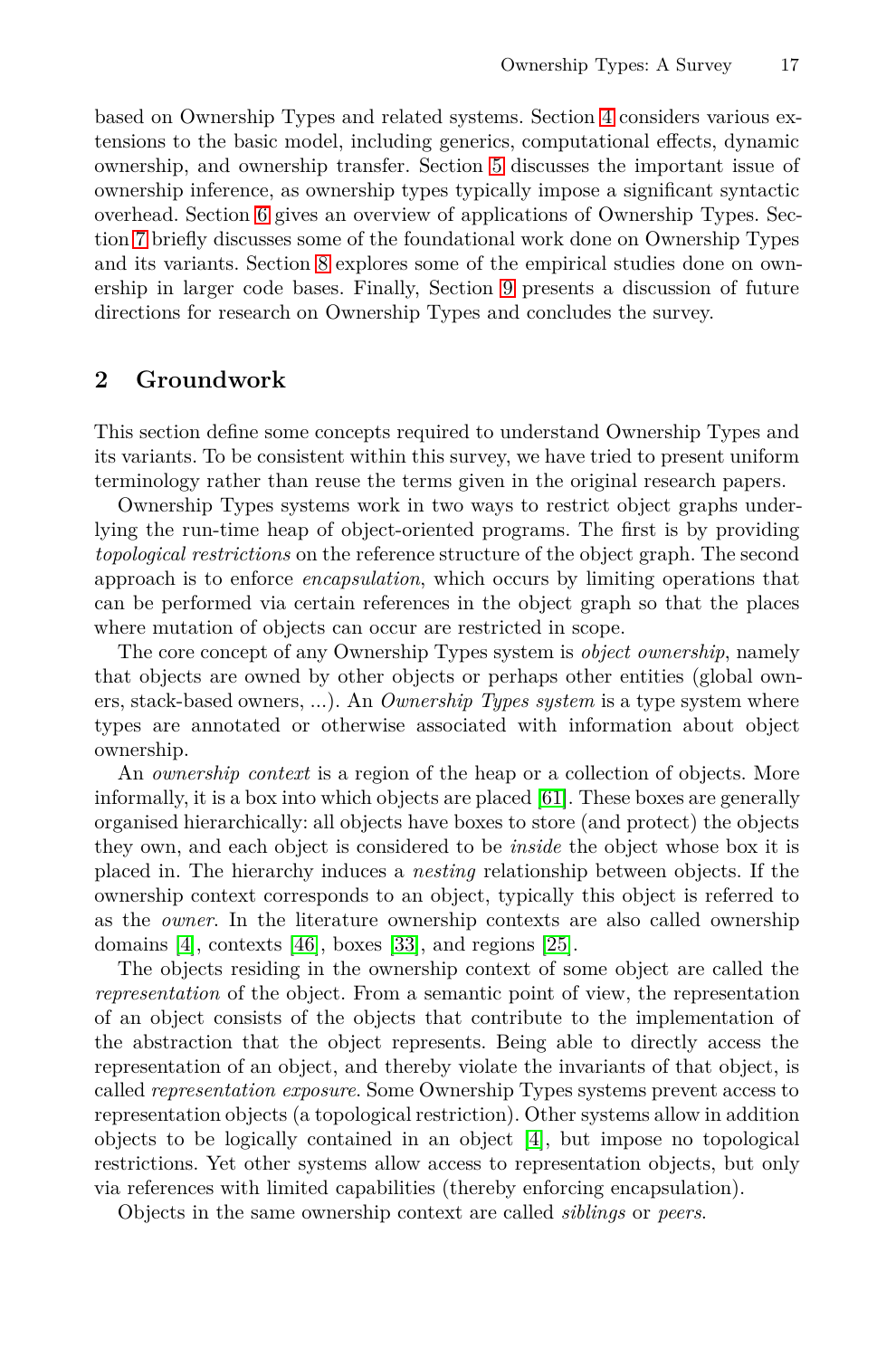In the type system, classes may have parameters which will be supplied with different owners when the class is instantiated, thereby allowing *owner polymorphism*. These parameters are called *owner parameters*. The syntactic mechanism underlying ownership parameterisation is analogous to type parameterisation. The owner of an instance is indicated using one such parameter; this parameter is often implicit in the class header and is generally referred to using keyword **owner** within the class body. Parameterisation can occur at the level of methods, resulting in owner polymorphic methods.

Ownership Types systems generally have an ownership context into which *shared objects* are placed. Generally, this ownership context is accessible to all other objects. In various systems this is known as **shared**, **world** and, originally, **norep**. *Manifest ownership* occurs when the owner of all instances of a class is defined to be a particular, typically globally known, owner. Manifest ownership occurs when a class cannot be parameterised.

One extreme way of controlling aliasing is to remove aliasing all together—this is a topological constraint.

A *unique reference* to an object is the only reference to the object in the system. Various weakenings of this notion exist. For instance, an *externally unique* reference is the only reference to an object that is not (transitively) inside the object's representation. Sometimes multiple references to an object exist, but only one of them can be used. At other times, there may be multiple references to an object, but only one reference can be used to mutate the object. When an object is created, it is typically considered to be *free* (sometimes called *virgin*), meaning that there are no references to it in fields. Similarly, when a field uniquely referring to an object releases that object (perhaps via a nullifying destructive read), then the object can again be considered free. A unique reference or a reference to some owned object may be temporarily passed to another object, generally for the duration of a method call, so that when the method is over all temporary references vanish or become unusable. The references are call *borrowed* or *lent* references and the process is known as *borrowing*.

An alternative way of controlling aliasing is to control the effects of aliasing this imposes encapsulation.

*Immutability* means that the state cannot change. An *immutable object* or *value object* is one whose fields cannot change. Some objects have immutable slices, meaning that only some of the fields are immutable. Most work on immutability only considers an object to be immutable if all of its fields reference only immutable objects or primitive values, *i.e.,* immutability is transitive, though variants consider references to (external) mutable objects, with restrictions imposed on how the immutable objects can depend on the mutable objects. Another way of putting this is that immutability is only transitive for owned immutable objects. A *pure method* is a method that does not update any fields of any objects. More refined versions of this notion may be allowed to update object fields, so long as these updates are not observable outside of the method. An *impure method* is a method that is not pure. A *read-only reference* is a reference through which only pure methods can be called. One property of read-only references is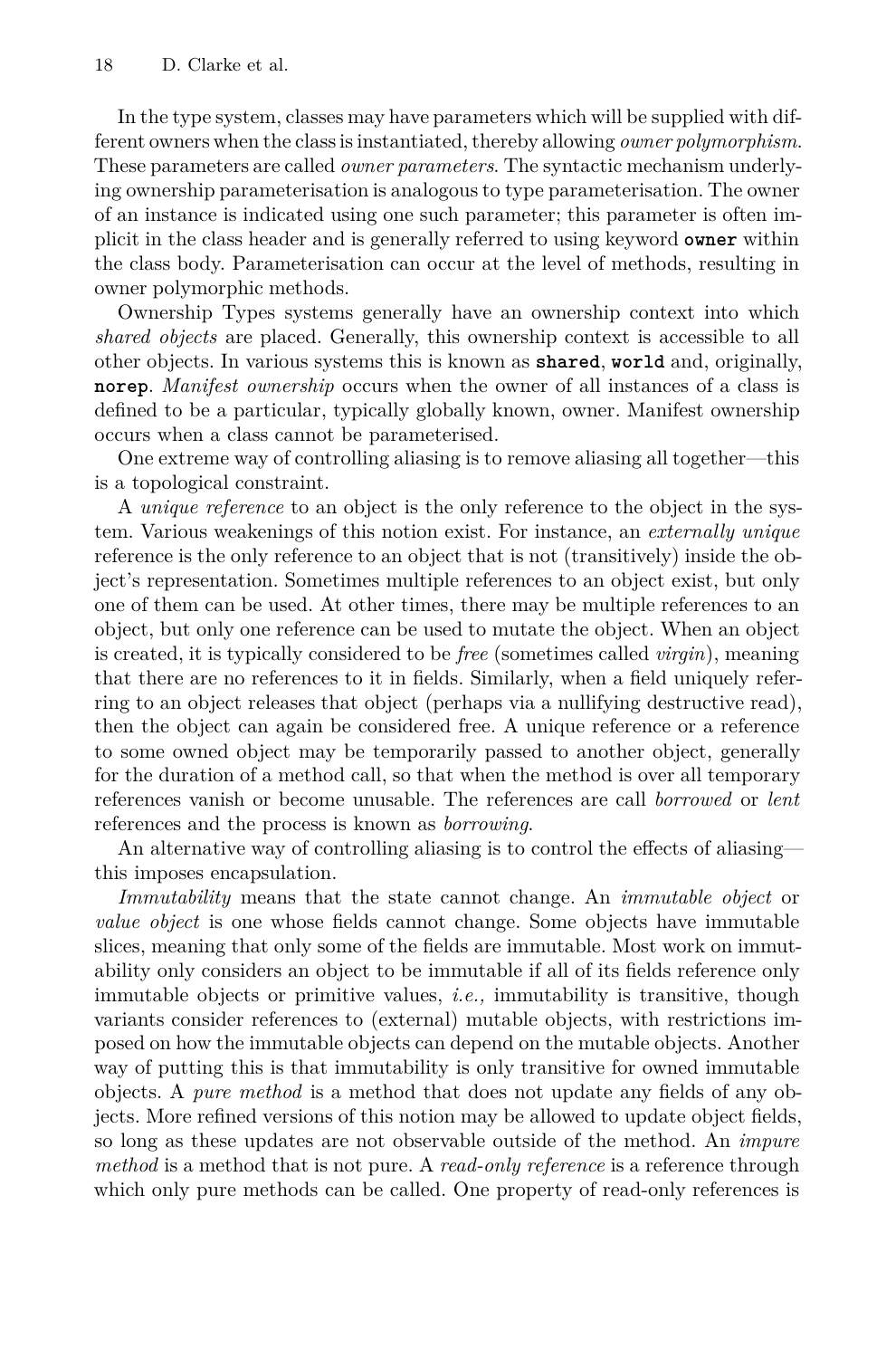<span id="page-4-0"></span>that they can observe changes to the object state, resulting in what is called *observational exposure*. A stronger variant of read-only reference is possible, namely [on](#page-4-1)e through which only immutable state can be read.

## **3 Models Restricting Topology and Enforcing Encapsulation**

This section discusses Ownership Types systems and the kinds of protection enforced by the systems in terms of topological restrictions and encapsulation discipline. Figure 1 demonstrates some of the core constraints imposed by various Ownership Types disciplines. Owners-as-dominators, which imposes a hierarchical structure on the heap, is the strictest discipline, allowing only a single entry point to the internal objects. This is historically the first topological invariant enforced by an Ownership Types system, and will be discussed first. This has been relaxed in various ways, such as by allowing proxy objects to access internal representation objects, thus weakening the topological restrictions, or by allowing references with less capabilities to access internal objects. After introducing owners-as-dominators, we move on to discussing relaxations of this strong property for stack- and heap-based aliases, and then to systems which take a fundamentally different approach to specifying topological/encapsulation policies, such as owners-as-modifiers, ownership domains and multiple ownership. Finally, we pr[esen](#page-38-0)t an overview of the confined types approach, which is syntactically much simpler than other systems, at the cost of a less expressive notion of protection.

## **3.1 Owners-as-Dominators**

Owners-as-dominators is the topological invariant enforced by the original Ownership Types system of Clarke et al. [46]. In this ownership system, an object could be given explicit permission to reference the direct representation of any

<span id="page-4-1"></span>

**Fig. 1.** Various Ownership Disciplines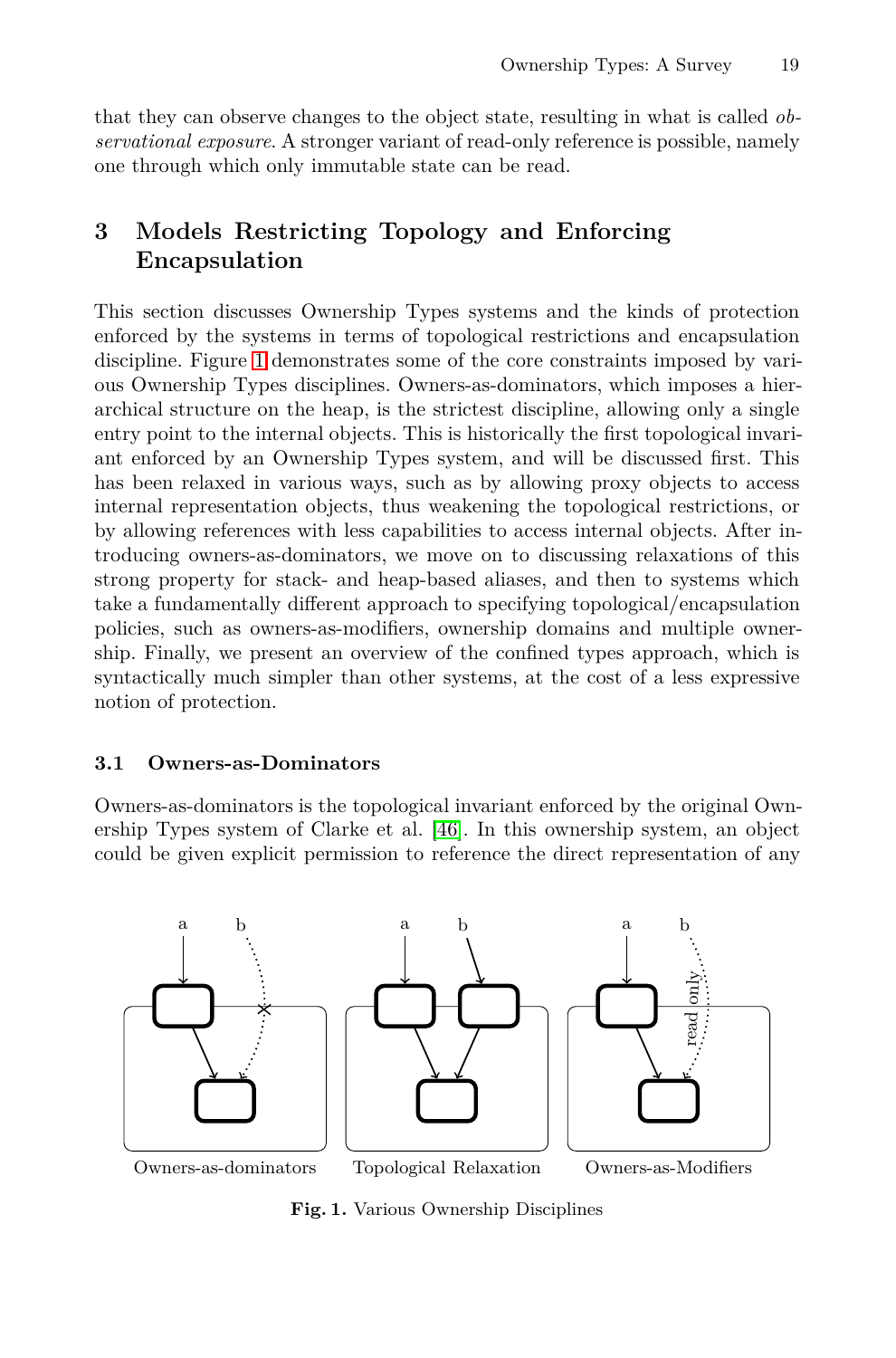enclosing object, in addition to its owner's direct representation, its own representation, and any object at the outermost level of nesting. As a consequence of these constraints, program heaps are tree-structured—a object is inside its owner. The owners-as-dominators invariant provides a strong notion of encapsulation that requires that all external accesses to an object's internals must go via its interface, its owner.

The canonical ownership types example is a list whose links are its representation. In an owners-as-dominators system, the links of the list cannot be aliased outside of the list. This protects any class invariants regarding, for example, the ordering of elements in the list.

```
class List[owner|data] {
 Link[this,data] first;
 Iterator[owner,data] iterator() {
   Iterator i = new Iterator();
   i.current = first; // untypeable
   return i;
 }
}
class Link[owner|data] {
 Link[owner,data] next;
 Object[data] data;
}
class Iterator[owner|data] {
 Link[X,data] current; // not possible -- what is X, this or owner ?
}
List[x,y] myList;
Link[?,y] aLink = myList.first; // not possible -- what is '?' ?
```
The topological restriction of the links is due to the type of first, namely Link[**this**, data]—**this** in the owner (first) position of the type specifies that objects of that type are the representation of the object currently denoted by **this**. The owner **this** is only visible internally to the object, meaning the appropriate type necessary for referencing the List from a variable cannot be formed in some other scope, unless the permission to reference the List's direct representation has been explicitly passed to that scope. The type system prevents such Link objects being passed out of the List object that owns them.

In most Ownership Types systems, types are parameterised by what can be seen as permissions to reference external objects. The first permission parameter doubles as the owner parameter and is always present in a type. Type compatibility within a given scope requires that the corresponding owner parameters of the two types are the same. Passing between scopes, such as when accessing a field of an object or passing an object as a method parameter to another object, requires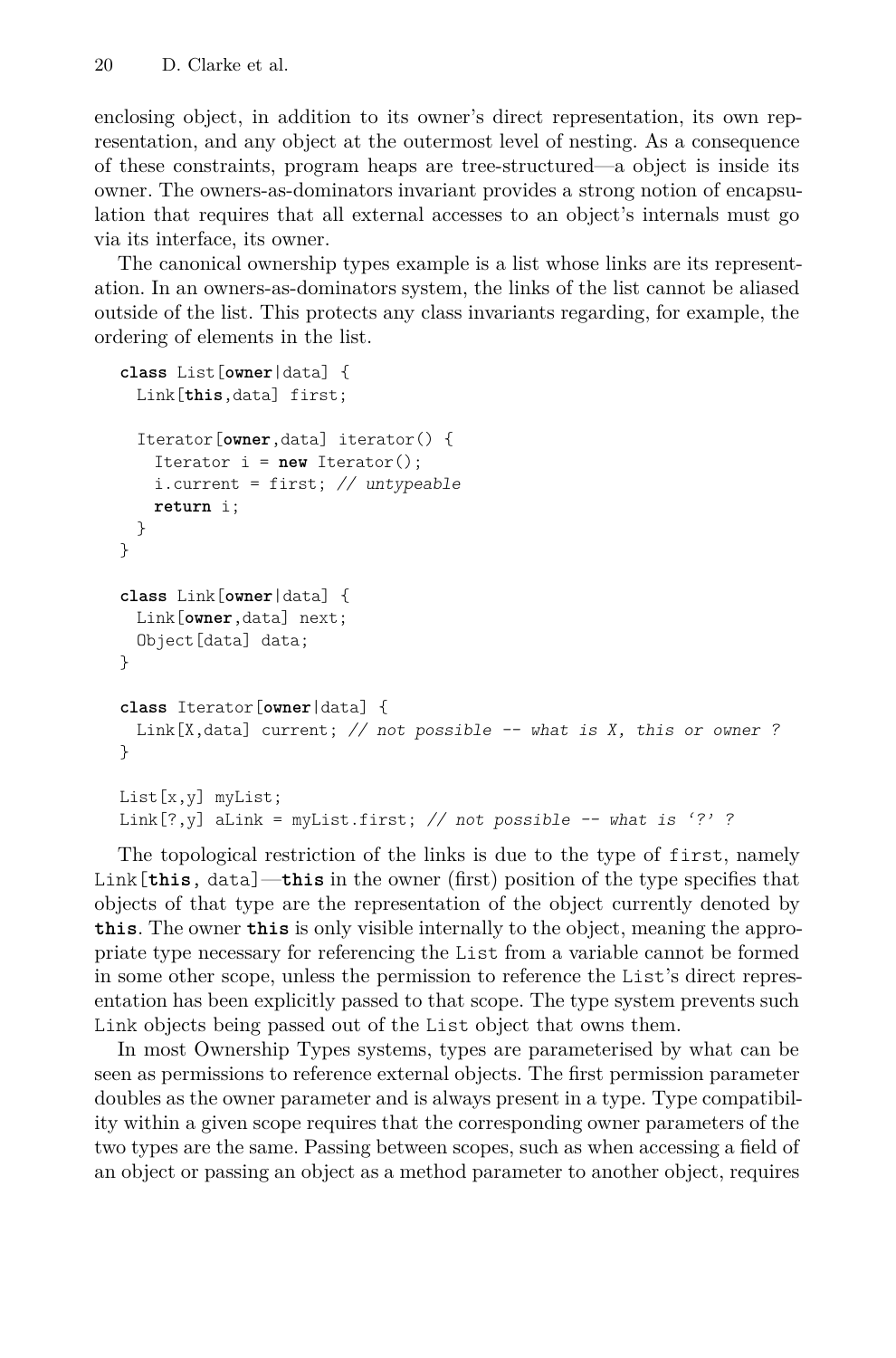that the types involved are transformed to test compatibility. This is done by substituting the owner parameters into the type being translated between scopes. As **this** has no meaning to an external object, types with **this** cannot be trans[la](#page-6-0)ted. In classical Ownership Types, preventing types of representation values from being valid externally provides a strong notion of protection.

For concreteness, in systems supporting owners-as-dominators, the rule enforced for an object *a* to validly reference object *b* is that either

- 1. *a* is the owner of *b*,
- 2. *a* and *b* are siblings, or
- 3. *b* is outside *a*. 2

The meaning of outside is the converse of the inside relation. The inside relation is the reflexive, transitive closure of the owned-by relation. That is, *a* is inside *b* if  $a = b$  or if a is owned by b, transitively. (The reflexive part of the definitions of inside and outside is confusing.)

The strength of the owners-as-dominators property is that it provides a simple, clear and strong guarantee. This can be useful when reasoning about various properties of the code, as we discuss later in the chapter. Unfortunately, the invariant makes programming more difficult, as common idioms involving aliasing cannot be expressed.

#### **3.2 Ownership and Subclassing**

Ownership typing interacts with subclassing in a relatively straightforward fashion. To enforce the owners-as-dominators invariant in the presence of subtyping, the nesting relation between owners is lifted into the type system, and the nesting assumptions on the owner parameters of a class need to be satisfied for a type to be well-formed. Otherwise, inherited code might make nesting assumptions on owners that are not satisfied in a derived class. Finally, the owner needs to be preserved. That is, the owner of the superclass needs to be the same as that of the subclass [44], and it can never be eliminated via subtyping, since that would be equivalent to an object losing information about its owner, and owners are used to determine who can access an object.

<span id="page-6-0"></span>The example below defines a class Circle and another class ColouredCircle which subclasses the first. Circle has two owner parameters—its mandatory owner and point, which is the owner of a point object that will act as the circle's centre. The subclass ColouredCircle also takes two parameters, **owner** and colour, and instantiates its superclass' point parameter with **owner**—expressing the constraint that in coloured circles, the centre point object must be a sibling of the coloured circle object itself.

<sup>2</sup> As pointed out by one of our reviewers, these rules are very similar to Algol's scoping roles for block-structured languages.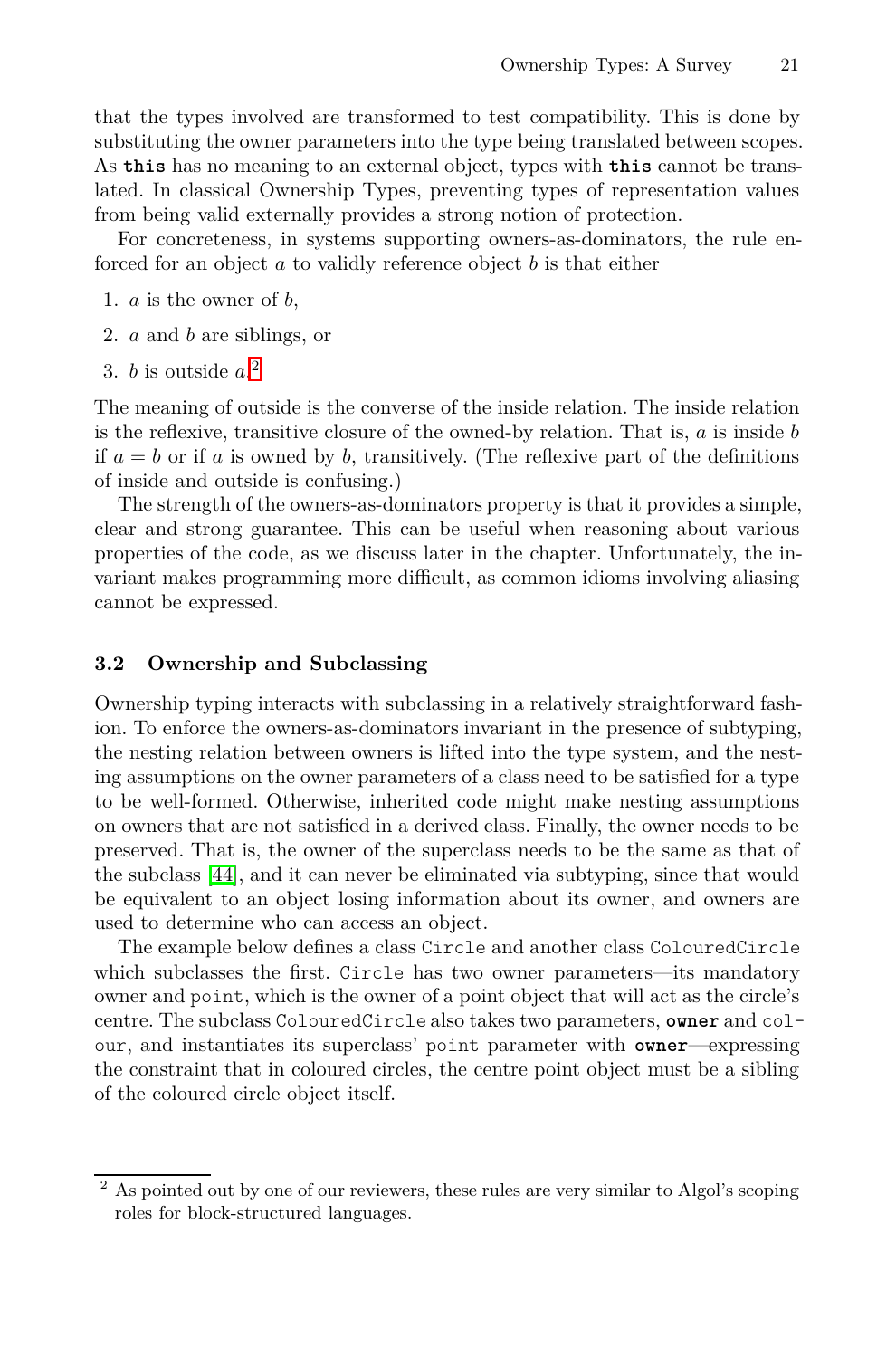```
22 D. Clarke et al.
  class Circle[owner|point outside owner] {
    Point[point] centre;
  }
  class ColouredCircle[owner|colour outside owner]
                     extends Circle[owner,owner] {
    Colour[colour] c;
  }
```
When calculating a type's supertype, the extends clause in the class declaration establishes a mapping from parameters in the subclass to parameters in the superclass. Based on this, the supertype of ColouredCircle[a,b] is Circle[a,a], which loses information b from the type. In Java-like ownership systems such as Joline [42], Ci[rc](#page-7-0)le has an implicit extends clause **extends** Object[**owner**], which is a straightforward adaptation of Java. Consequently, the only possible supertype of Circle[a,a] is Object[a].

In the example above, the following four owners are accessible when forming the supertype in ColouredCircle: **owner** and colour (from the parameter declaration), **this** (denoting the coloured circle's representation) and **world**, which is the outermost owner in which all others are nested. Giving the coloured circle the super type Circle[**world**,**this**] would not be valid for two reasons. Firstly, the owner parameter must always be the same.<sup>3</sup> Secondly, passing **this** as a parameter is not valid since it is not nested outside **owner**—the condition colour **out[side](#page-7-1) owner** would be invalidated.

<span id="page-7-1"></span>[Con](#page-13-0)straints similar to the ones describe[d](#page-8-0) [ab](#page-8-0)ove [are a](#page-10-0)pplicable to other Ownership Types systems.

<span id="page-7-0"></span>Regarding the List example above, owners-as-dominators excludes many common programmings patterns such as external iterators, since that would require an external object (which is not the list itself) that has a reference to a list's links. To support more programming patterns—and for other reasons—, several systems introduce relaxations of owners-as-dominators: such as temporary, stackbased relaxations (Section 3.3), owners-as-modifiers (Section 3.4) and owners-asombudsmen (Section 3.6). Beyond these, Ownership Domains (Section 3.5) avoid imposing a single p[olic](#page-38-2)y, but instead allow programmers to specify policies for certain data structures or for a whole program. Multiple ownership systems (Section 3.6) do not impose a tree structure on the heap, but it uses an effects system to allow reasoning about the origin or target o[f](#page-38-3) [a](#page-38-3) [stro](#page-42-1)ng update.

### **3.3 Stack-Based Relaxations of Owners-as-Dominators**

Most ownership systems support some kind of relaxation of the topological property for stack-based variables. In Joe<sub>1</sub> [44], myList's representation can be typed outside of the list using the myList variable as the external name corresponding to the internal name **this**, provided the variable is not assignable, following

<sup>3</sup> The only case where this is not true is when *manifest ownership* [39,119] is used, which occurs when all instances of a class will have the same owner. In this case, the class has no parameters, and the superclass's owner will be some fixed owner.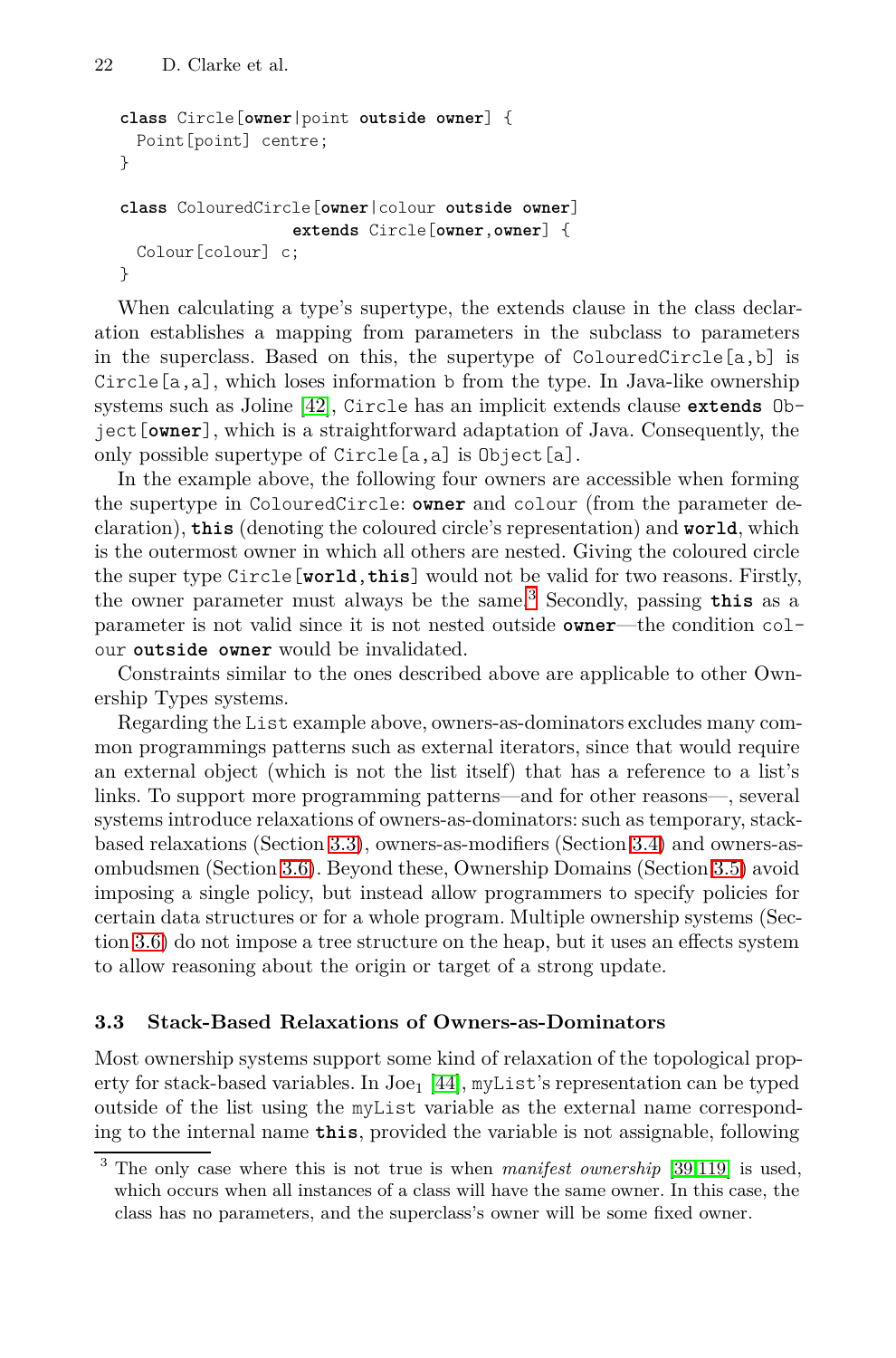the so-called 'dot notation' [35]—these are a form of path-dependent type. This mechanism allows [bo](#page-37-2)th the creation of representation objects external to the intended owning object, as well as returning temporary references to internal objects. Although this mechanism temporarily relaxes the topological restriction, it could be used safely to implement iterators that could access a list's links, without allowi[ng t](#page-38-3)he iterator to escape the dynamic scope in which it is defined. In any case, one can view this as a mechanism vs. policy issue. Such owners provide a mechanism for temporarily violating the protection, but it can only be used if the interface of the class exposes methods/fields with **this** in their type.

Joline [42] and Buckley's thesis [29] take a different approach, and instead support a notion of borrowing implemented through owner-polymorphic methods: a method may be granted permissions to reference any object accessible to its caller for the duration of its execution. (Owner-polymorphic methods were also suggested in Clarke's thesis [39].) This structured principle allows an object to give out temporary permission to reference its representation when calling a method on another object, with the guarantee that when this method returns, all such ref[erenc](#page-43-1)es will have been invalidated. This does not, however, allow external initialisation of representation, nor returning references to representation, which is possible in Joe<sub>1</sub>. Hence, it is not flexible enough to express iterators in any dire[ct](#page-9-0) fashion.

Jo[line](#page-37-3) [al](#page-37-4)so introduced the notion of *generational ownership*, which enabled new owners to be introduced for the life-time of a stack frame (called scoped owners). Objects can be created to be owned by these owners, thereby allowing an entire heap whose life-time is tied to a particular stack frame, reminiscent of regions in the region calculus [134]. Objects in such a heap can refer, in principle, to any object in the main heap or any object in the heap associated with a preexisting stack frame, so long as the appropriate permissions have been passed in. This is depicted in Figure 2.

<span id="page-8-0"></span>Boyapati's SafeJava [20,22] relaxes owners-as-dominators for instances of Java inner classes. In Java, an [inne](#page-13-0)r class is always instantiated relative to some enclosing instance to which it has privileged access, that is, access to its private members. To preserve owners-as-dominators, instances of inner classes should belong to the enclosing instance's representation, however SafeJava allows instead instances of inner classes to be owned by the owner of the enclosing instances. This allows patterns such as iterators to be expressed. From a programming standpoint, this relaxation is always intentional as the inner class must be provided explicitly and it is internal to the class whose representation is to be exposed. Systems for multiple ownership (see Section 3.6) formalise this style of ownership, but address it in a more structured fashion with a clearer semantics.

#### **3.4 Owners-as-Modifiers**

The owners-as-modifiers property, first introduced in the Universes type system [105,54], relaxes owners-as-dominators for *read-only references*. In the context of Universes, a read-only reference is a reference which can only be used to read fields and to call *pure methods*. Pure methods may not modify any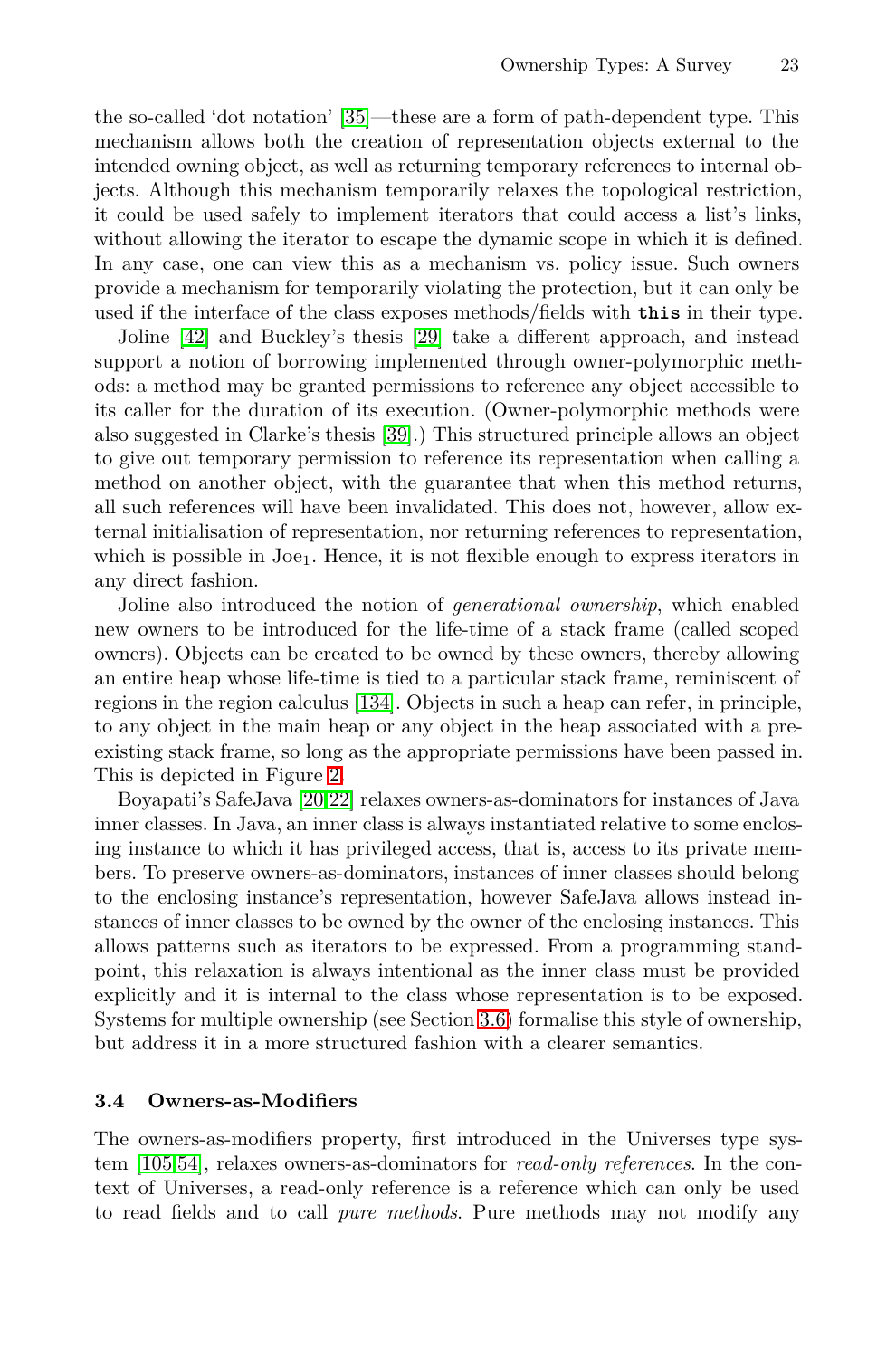<span id="page-9-0"></span>

Fig. 2. Generational Ownership. References can refer to earlier generations, but not newer ones.

exis[ting](#page-39-1) [obj](#page-40-1)ect, including their receiver. The underlying principle is that aliasing is unrestricted, but modifications of an object can only be initiated by its owner. Although the owners-as-modifiers discipline was originally inspired by Flexible Alias Protection, the main driving force behind the design of Universes has been requirements coming from the verification of object-oriented programs. Indeed, Universes have been used extensively to support the verification of objectoriented programs [107,106], and they have been integrated into JML, the Java Modelling Language [56]. Universes have been carefully formalised and proven sound using Isabelle/HOL [85] based on a Feat[herw](#page-39-2)eight Java-like system extended with field updates.

In systems supporting owners-as-modifiers, the rule enforced for an object *a* to validly reference object *b* through a reference *r*, is that either

- 1. *a* is the owner of *b*,
- 2. *a* and *b* are siblings,
- 3. *b* is outside *a*—permitted in Generic Universe Types [54], but not Universes—, or
- 4. *r* is a read-only reference and only pure methods can be called on it.

The following code revisits the List example from owners-as-dominators. Here, the keyword **rep** has the same meaning as **this** above when interpreted as an owner, and **peer** is the same as **owner**. The keyword **any** is new and denotes a read-only reference to an object with unknown owner. The lack of permission parameters requires that the Links of a List store read-only references to their data elements—though this can be fixed using generics. The line marked (\*\*\*) shows that leaking references to representation objects is possible, but only via read-only references.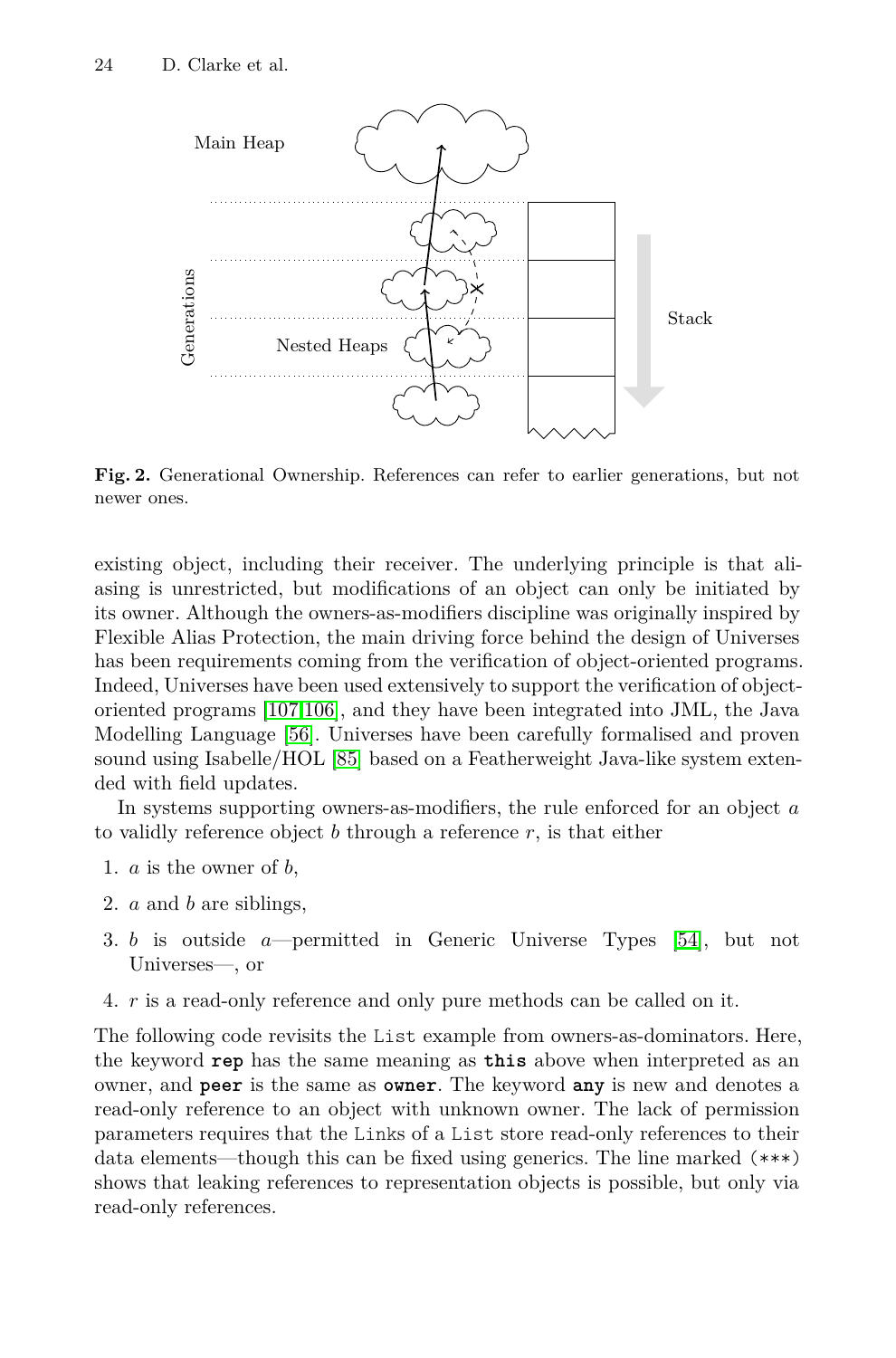```
class List {
 rep Link first;
 peer Iterator iterator() {
   peer Iterator i = new Iterator();
   i.current = first;
   return i;
 }
}
class Link {
 peer Link next;
 any Object data;
}
class Iterator {
 any Link current;
}
rep List myList;
any Link aLink = myList.first; // ok, aLink is read-only (***)
```
<span id="page-10-0"></span>The owners-as-modifiers disci[plin](#page-39-2)e increases the flexibility of the reference structures that can be expressed and relieves the programmer of the burden of propagating permissions through the code, at the cost of losing modification rights. Mode **any** expresses that the programmer does not care about ownership information. While this loses topological information associated with owner names, this is a design choice, as **any** references are used not to restrict the topology of a [pro](#page-39-2)[gram](#page-39-3), but to enforce encapsulation—modifications cannot occur through an **any** reference. Generic Universe Types [54] also include a mode **lost** which refers to indicate that information about ownership has been lost in the type system ('don't know'). References with this mode cannot be updated; the presence of **lost** is like an existential type, with a restriction on the operations permitted on such references.

Later work on Universes adds generic types to the underlying language and further separates the mechanisms to specify encapsulation and to restrict the topology of the object graph [54,60]. This separation of concerns allows for a cleaner formalisation and the better reuse of the two mechanisms. A detailed analysis of this system has been performed, resulting in th[e fo](#page-36-0)llowing characterisation: no modification to an object can occur unless the object's owner appears as the target of a method call on the stack. Similar characterisation theorems have not been presented for other Ownership Types systems.

## **3.5 Ownership Domains**

In an effort to decouple the underlying topological invariant from the language definition, Aldrich and Chambers proposed the notion of Ownership Domains [4] with the purpose of separating the encapsulation policy from the mechanism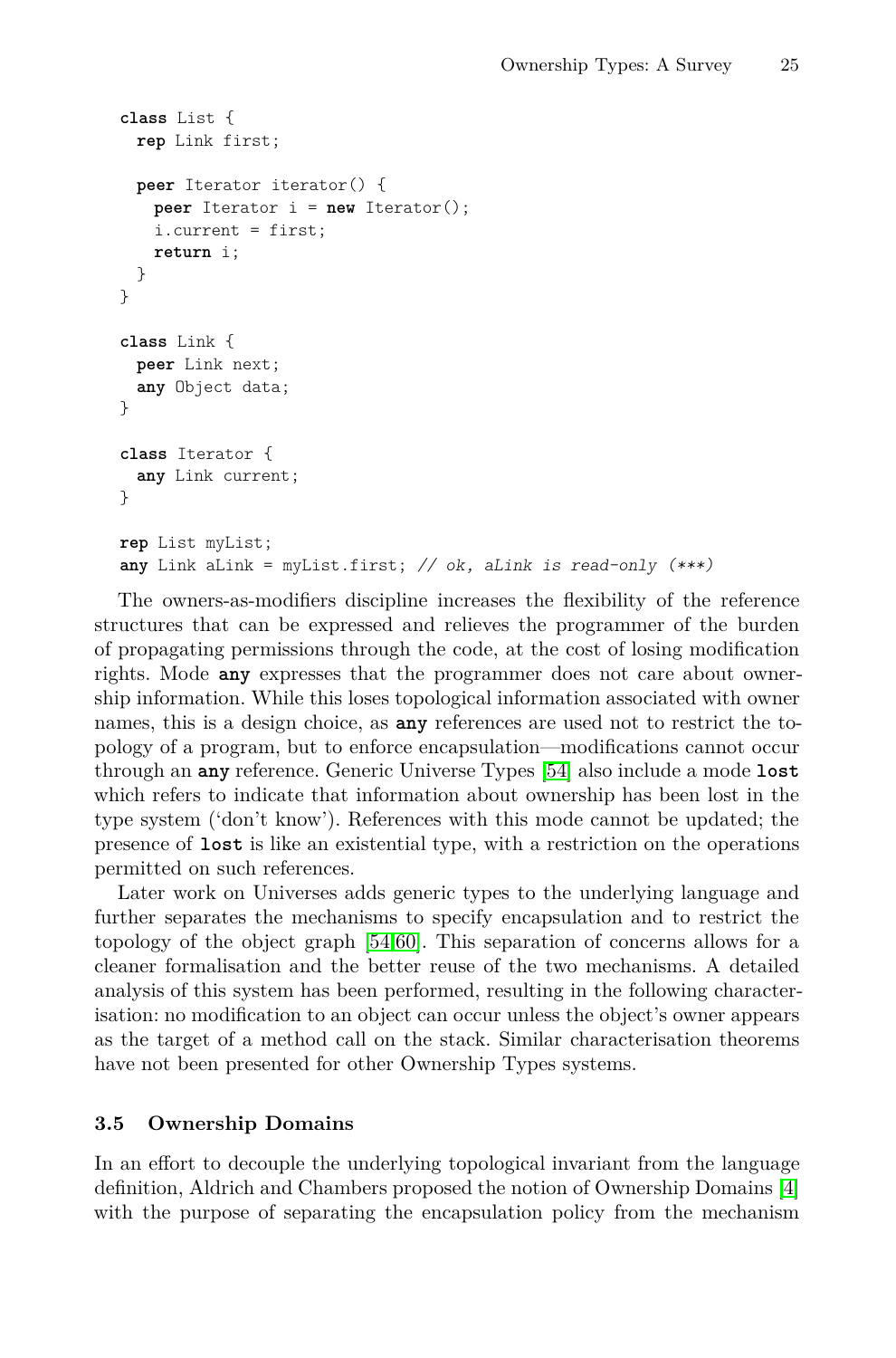expressing policies, thereby allowing different aliasing policies for different circumstances.

Ownership Domains is a flexible system in which programmers specify one or more *ownership domains* (which act as the owners) for each object and then explicitly link these together to control the permitted reference structure of a (part of a) program. Objects in a public domain are accessible to everyone which can access the object enclosing the domain—they are considered part of the object's interface. In contrast, objects in a private domain are encapsulated inside the enclosing object. Public domains express containment, private domains express topological restriction. In addition, the links between two domains specifies that objects in one domain can access objects in the other domain. In Ownership Domains, all domains are explicitly named, as this arguably conveys design intent better than an implicit context can. The resulting system is therefore very flexible, and can express both different kinds of invariants than other ownership systems. In particular, Ownership Domains can express more than one private domain and how different parts of an object interact in terms of aliasing.

The following code example defines a linked list in Ownership Domains with support for an iterator inspired by an example in the original Ownership Domains paper  $[4]^4$  A list defines a private domain cells for the Cells and a public domain iterators. Data elements in the List are **shared**, the equivalent of **world** above (this is a simplification in this example), and therefore accessible by all. The Cells, however, are completely encapsulated in the List object, except for references from objects in the public iterator domain. This domain will only contain Iterator objects, which are only accessible to objects that can refer to the list itself.

```
class List {
 private domain cells;
 public domain iterator;
 link cells -> shared;
 link iterator -> shared;
 link iterator -> cells;
 links Cell first;
 iterator IteratorI iterator() {
   iterator Iterator<cells> i = new Iterator<cells>();
   i.current = first;
   return (iterator IteratorI) i;
 }
}
class Cell {
 shared Object element;
 owner Cell next;
}
```
<sup>4</sup> Class Link is renamed Cell to avoid confusion with Ownership Domain's keyword **link**.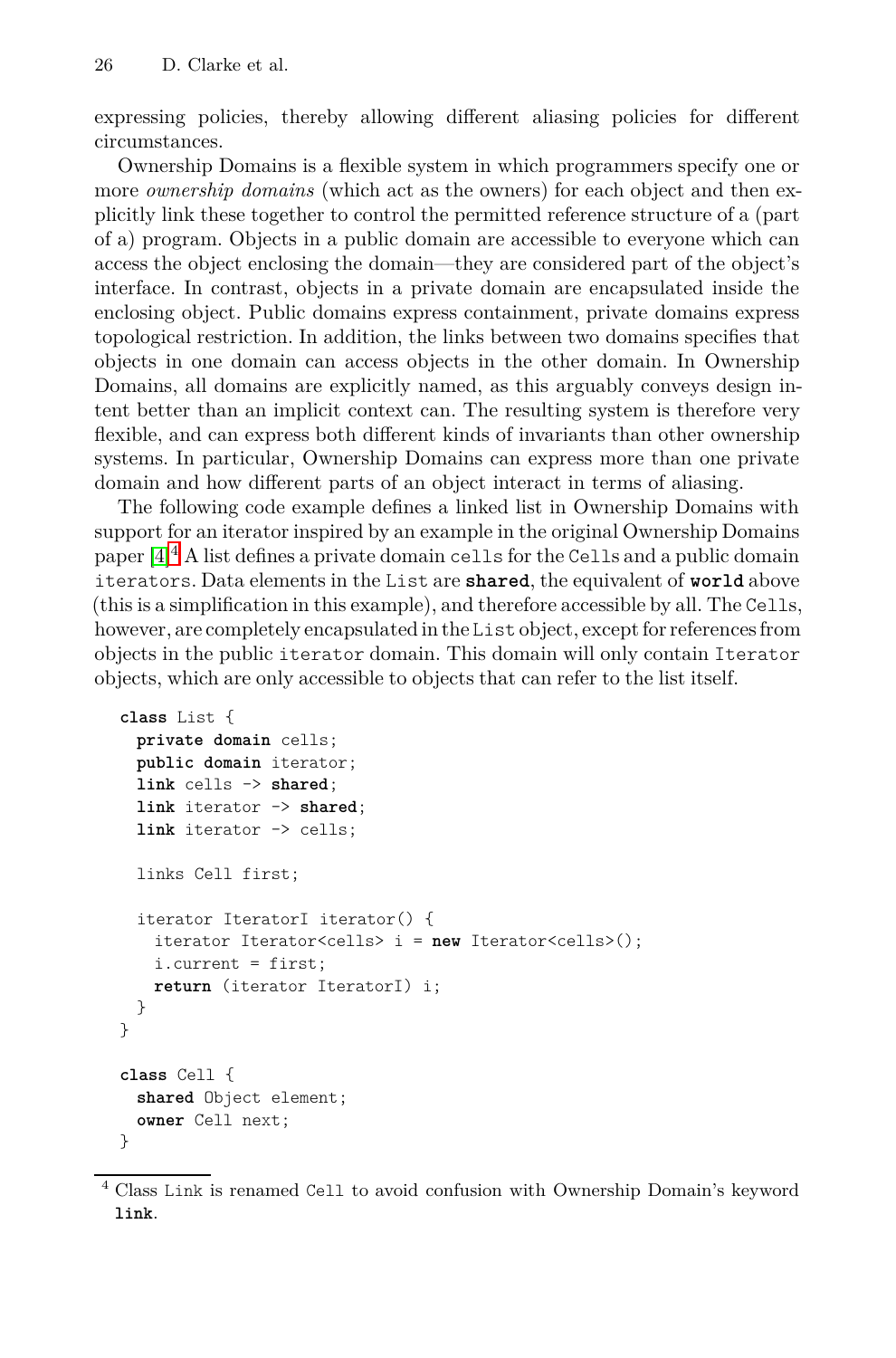```
interface IteratorI { ... }
class Iterator<what> extends IteratorI {
 what Cell current;
}
```
The inherent flexibility of the system shifts the problem of fitting a program to a given aliasing policy to correctly expressing, or proving, that a program conforms to a certain policy. For example, giving objects in a public domain access to objects in a private domain exposes them via proxy objects in a way similar to the inner classes in SafeJava, discussed above, though independently of the class [h](#page-36-1)ierarchy. The constraints assumed/imposed by link declaration in Ownership Domains need to be satisfied when building types; furthermore, they are propagated when subclassing. A consequence of this they will be preserved in the presence of subtyping.

One of the potential problems of Ownership Domains comes from its flexibility, which may make it difficul[t to](#page-42-2) understand the consequences of a given collection of annotations. One way around this problem is to use tools to help visualise and hence understand the structure imposed by annotations. In this direction, Abi-Antoun et al. [3] propose SCHOLIA, a tool for extracting conservative approximations of runtime object graphs from static ownership domains annotations. Such graphs may also help identifying deviations from the desired encapsulation policy.

To further increase the flexibility of Ownership Domains, Schäfer and Poetzsch-Heffter developed Simple Loose Ownership Domains [124]. This model keeps the public and private domains of the Ownership Domains model, though it hard codes a single private and single public domain per object, whereas Ownership Domains allows multiple public and multiple private domains per object. In addition, Simple Loose Ownership Domains omit link and domain declarations to reduce the syntactic overhead at the cost of a loss of the ability to express fine structure. Each object has a boundary domai[n w](#page-41-0)hich stores objects that are both publicly accessible and can access private objects. In addition, their model supports loose domains which allow one to abstract from the precise domain to which an object belongs, though for soundness reasons field update and method call are prohibited on loose domains. Their system enforces a property referred to as *boundary-as-dominator*, which means that the only access paths to an objects representation are via objects that it advertises as boundary objects, namely, those in boundary domains.

Although not the same as Ownership Domains, Lu and Potter [96] adopt the 'separate mechanism from policy' philosophy and explore a type system that separates the ownership assignment from the restrictions imposed on owners in, for example, the original Ownership Types system. Their model also allows ownership to vary, which can be seen as a form of ownership transfer. The type system specifies not only who owns an object but also who can reference it.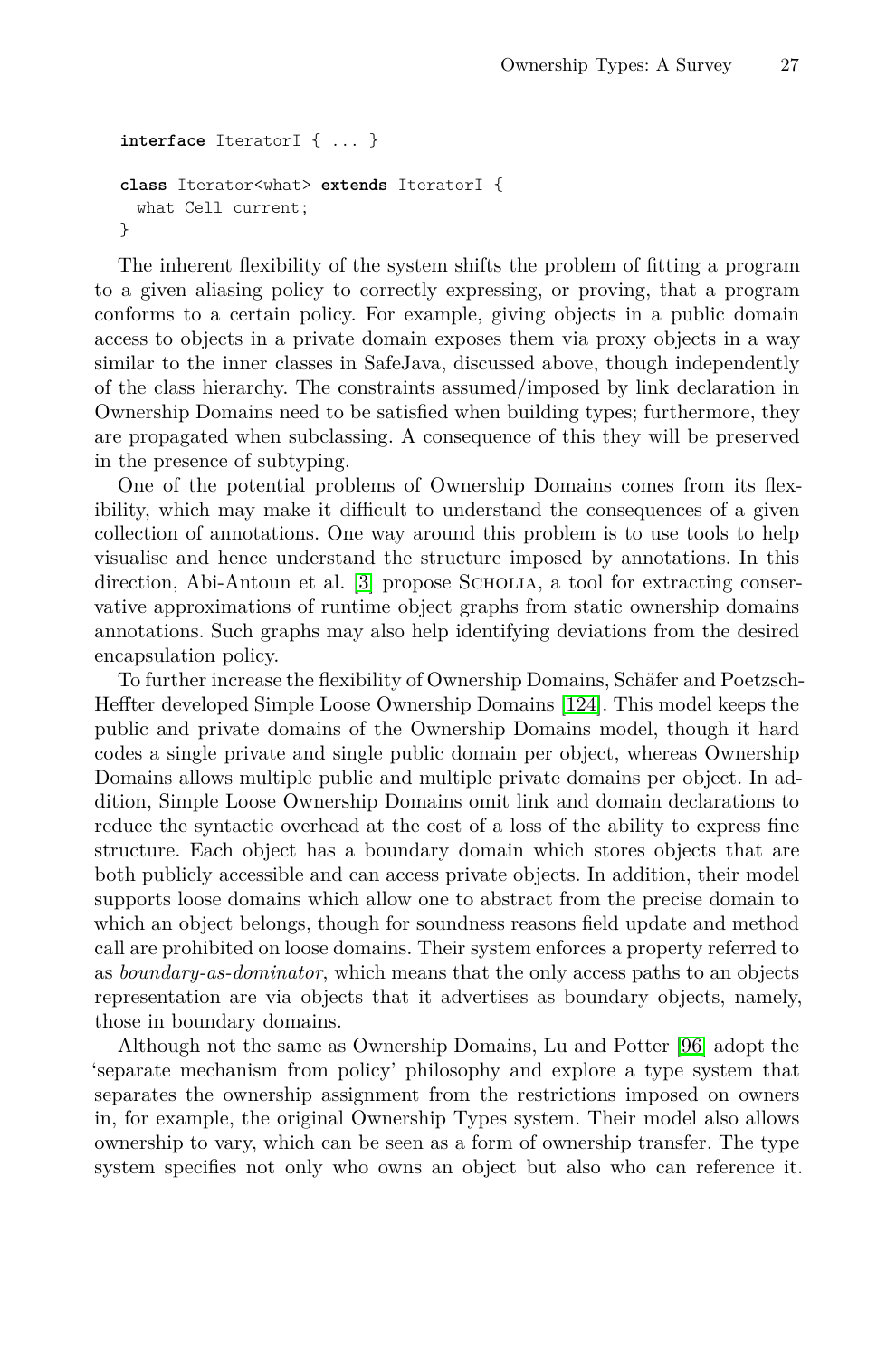<span id="page-13-0"></span>Their system is similar in spirit to ownership domains, but the underlying mechanism is more lightweight in Lu and Potter's system. This is also one of the few type systems that permit owner variance, using lightweight, programmer-specified variance annotations, which increases the expressiveness of the language.

#### **3.6 Multipl[e O](#page-37-0)wnership and Owners-as-Ombudsmen**

Several researchers have identified problems with the strong topological requirement imposed by ownership types, namely that having single owners for objects requires that the ownership relation embedded in the heap is organised into a tree-shape. But many programs and idioms do not fit into a tree structure, such as the iterator example discussed above.

To express design patterns where multiple objects interact and share ownership of objects, Cameron et al. [33], proposed a system of multiple ownership, called MOJO, wherein the ownership relation instead forms a DAG. MOJO does not impose any particular topology on [a pr](#page-42-3)ogram's heap, rather, it relies on an elaborate effect system to statically capture interference using ownership information, thereby imposing an encapsulation discipline in spite of the looser topology. Following up on MOJO, Li, Cameron and Noble proposed the Mojojojo system [91]. Mojojojo simplifies and generalises MOJO; for example, it can express that an object lives in the intersection or the union of two objects' representations, which is useful for expressing sharing constraints while still preserving some locality.

Östlund and Wrigstad's *owners-as-ombudsmen* proposal [113] relaxes the owners-as-dominators property by allowing multiple objects to define a shared *aggregate owner*. An aggregate owner can have one or more *bridge objects* between the representation and the external objects. This allows components to express the topology underlying a restricted common state with multiple entry points to it. With owners-as-ombudsmen, the dominator for an object inside an aggregate is the dominator of the bridge objects defining the aggregate.

In systems supporting owners-as-ombudsmen, the rule enforced for an object *a* to validly reference object *b* is that either

- 1. *a* is the owner of *b*,
- 2. *a* and *b* are siblings,
- 3. *b* is outside *a*, or
- 4. *a* is owned by the aggregate owner *b*.

The owners-as-ombudsmen topological invariant can be understood as a simplification of Mojojojo, without requiring the effects system.

Using owners-as-ombudsmen, iterators can be expressed in a way that makes the List's Links part of an aggregate defined by the List and its Iterator objects.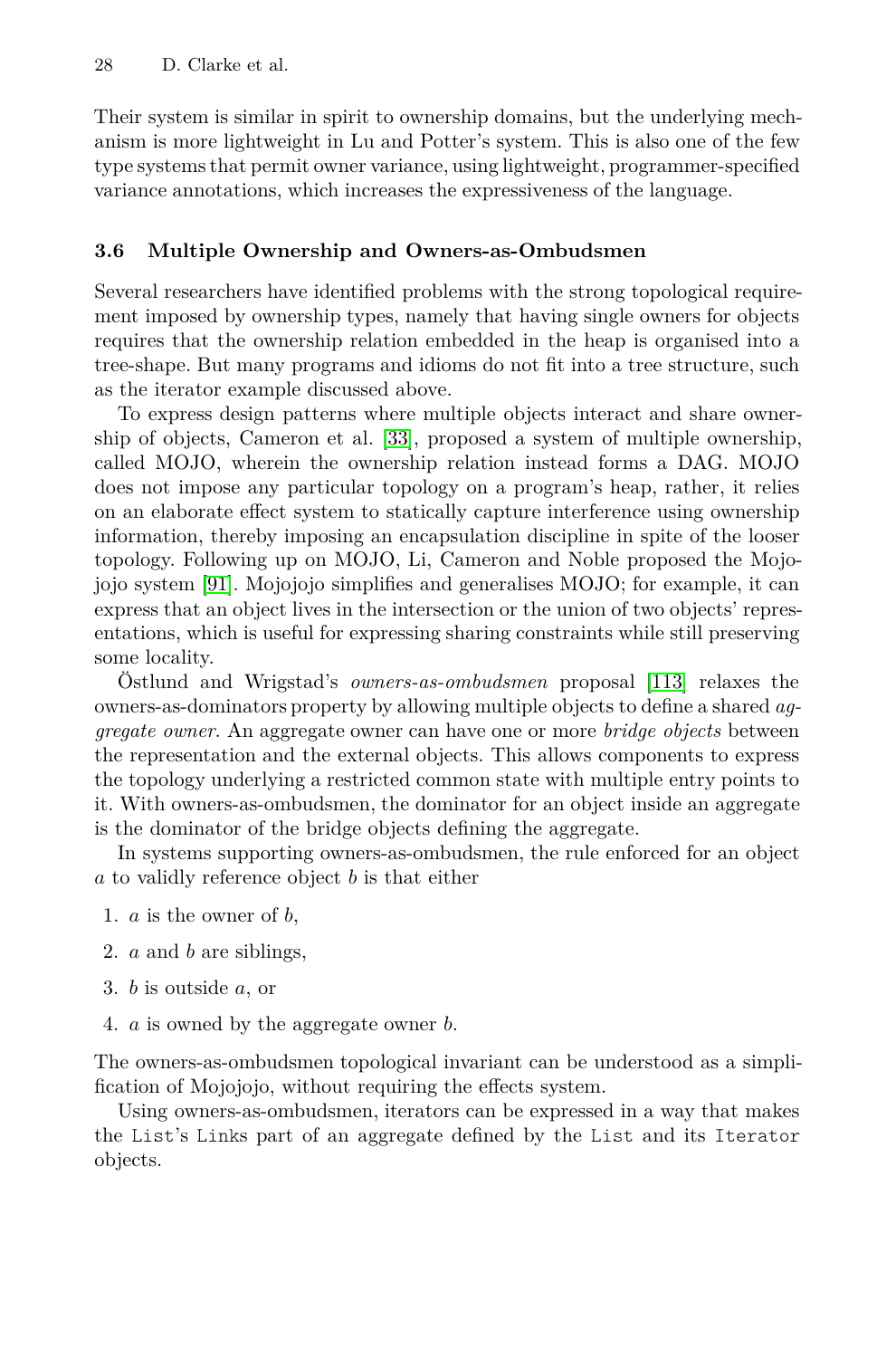```
class List[owner|data] {
 Link[aggregate,data] first;
 Iterator[bridge,data] iterator() {
   Iterator[bridge,data] i = new Iterator[bridge,data]();
   i.current = first;
   return i;
 }
}
class Link[owner|data] {
 Link[owner,data] next;
 Object[data] data;
}
class Iterator[owner|data] {
 Link[this,data] current;
}
List[x,y] myList;
Iterator[x,y] iter = myList.iterator(); // note bridge -> owner
```
<span id="page-14-0"></span>The type Iterator[**bridge**,owner] captures the [fact](#page-38-4) that the i variable points to another bridge object of the shared aggregate. When an external object calls the iterator method, it will see a type that has the same owner as the list itself, since **bridge**, like **this**, is an owner which is not visible externally. As a consequence, the links are writeable by sibling objects.

Another approach that produces the effect of multiple object owners is Tribal Ownership [34]. This was proposed by Cameron, Noble and Wrigstad and relies on earlier work by Clarke et al. on the virtual class calculus Tribe [41]. In Tribal Ownership, ownership nesting is reflected in the nesting of virtual classes and each object has an **out** reference to its enclosing object, equal to being able to name one's owner. Tribal Ownership allows different prescriptive ownership policies to be plugged into the system which gives rise to different levels of pro[tect](#page-43-2)[ion.](#page-43-3) Tribal Ownership furthermore allows a novel owners-as-local-dominators policy, which allows owners-as-dominators to be enforced in local subheaps of a program, as opposed to having one single system which imposes owners-asdominators on the entire heap.

## **3.7 Confined Types**

Confined Types [136,137] are a lightweight approach to enforcing the confinement of objects. Very few annotations are required to express the desired confinement discipline, at the cost of some expressiveness compared to other ownership systems. Confined Types, in their original form, enforce the following informal soundness condition:

An object of confined type is encapsulated within its defining scope [148].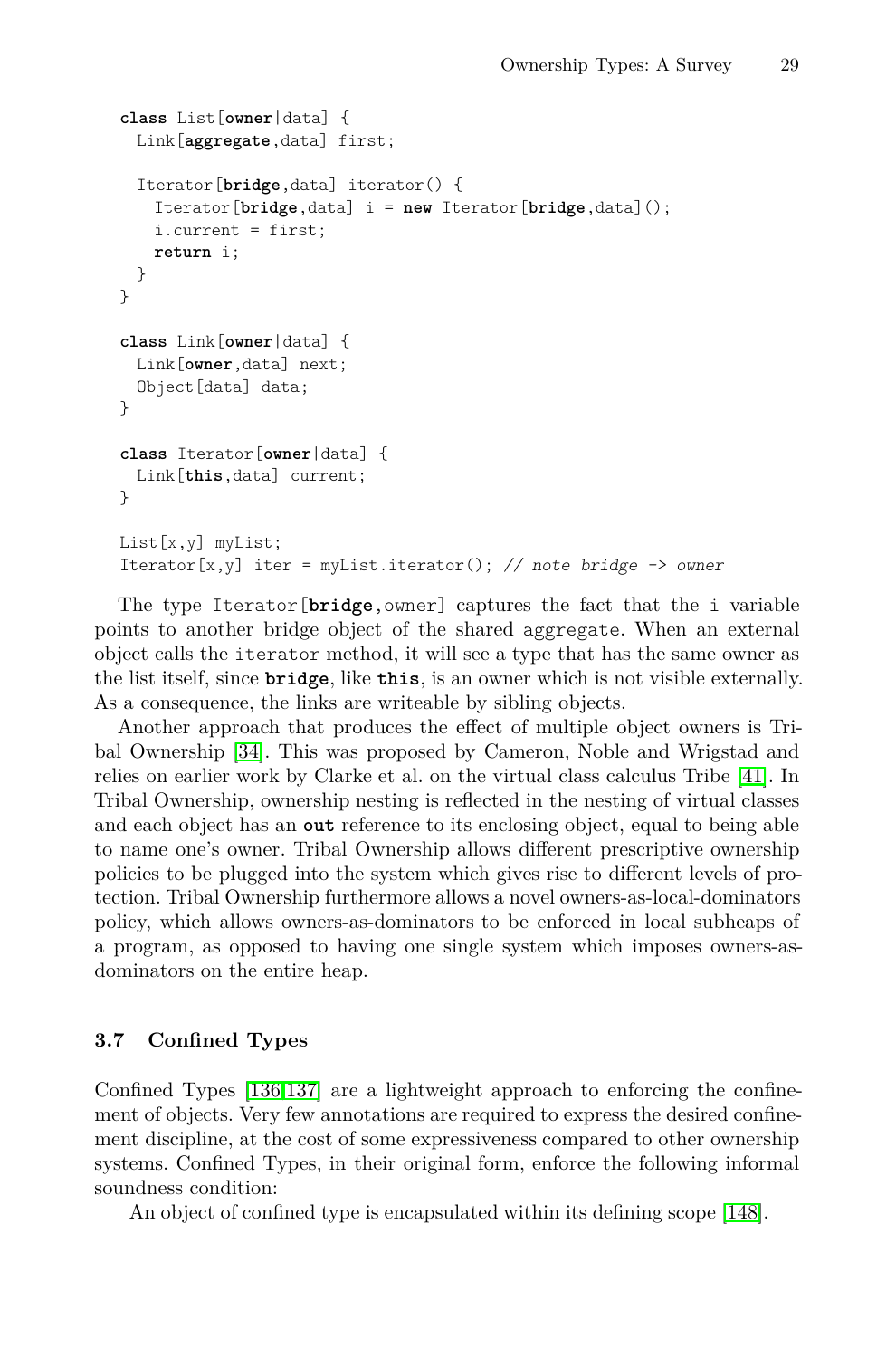This is enforced using a small set of annotations and a statically checkable set of rules. Firstly, classes may be annotated as **confined** to indicate that their instances are confined types and cannot be accessed outside their defining package. Secondly, methods that can safely be inherited by confined types must be marked as **anonymous**—anonymous methods cannot export the **this** reference. Finally, there are a collection of statically checkable rules such as the following (quoting [148]):

- **C1.** A confined type must not appear in the type of a public (or protected) field or the return type of a public (or protected) method.
- **C2.** A confined type must not be public.
- **C3.** Methods invoked on an expression of confined type must either be defined in a confined class or be anonymous methods.
- **C4.** Subtypes of a confined type must be confined.
- **C5.** Confined types can be widened only to other confined types.
- **C6.** Overriding must preserve anonymity of methods.
- **A1.** The **this** reference is used only to select fields and as the receiver in the invocation of other anonymous methods.

The first six rules ensure that instances of some confined type do not escape the scope by ensuring that it does not appear in the interface of a public class (C1), that the class itself is not public (C2), that confined value do not leak via untrusted methods (C3) or by forgetting that the type is confined (C5). The rules (C4) and (C6) ensure that the property of being confined and being an anonymous method is preserved via subclassing. The last rule (A1) ensures that anonymous methods do not leak the **this** reference. If these rules are observed, the Java compiler does the remainder of the checks, even when compiled against code is not aware of the Confined Types discipline.

In the following code sample, all instances of class Link are confined to the package listpackage:

```
package listpackage;
```

```
class List {
 Link first;
 Iterator iterator() {
   Iterator i = new Iterator();
   i.current = first;
   return i;
 }
}
confined class Link {
 Link next;
 Object data;
}
```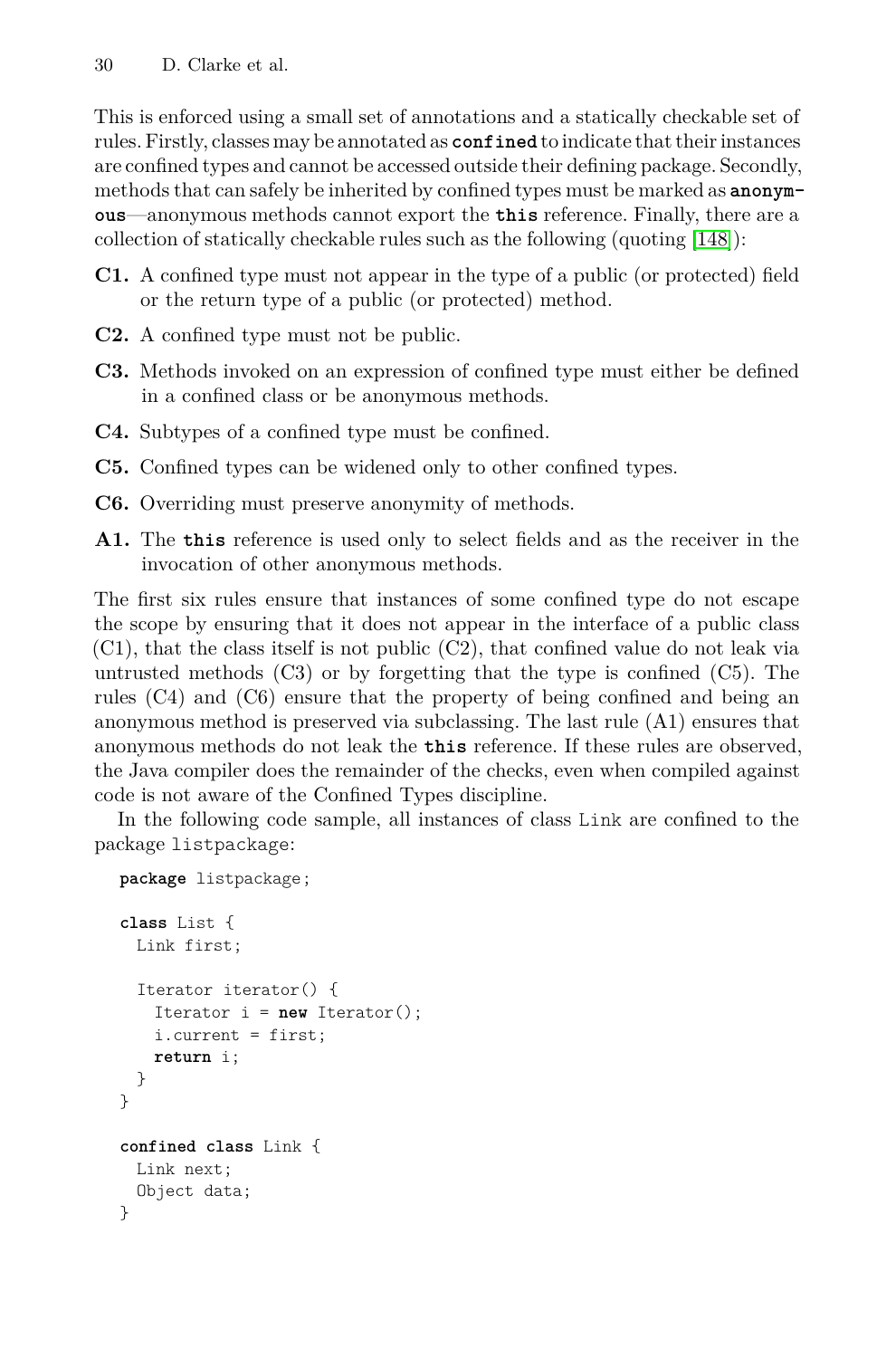```
class Iterator {
 Link current;
}
```
Confined Typ[es](#page-36-2) [are](#page-43-4) [rela](#page-43-5)ted to ownership types, but they differ in two significant ways. Firstly, confined types attempts to red[uce t](#page-43-2)[he s](#page-43-3)yntactic overhead imposed by the type system by relying on package- or class-level annotations or d[efaul](#page-43-6)[ts, th](#page-43-7)us avoiding the annotation of types. The second difference is the degree of confinement provided. In earlier system[s of](#page-39-4) Confined Types[136,137], the degree of confinement was at the package level, meaning that confined objects could only be referenced by other objects within the same package. Later systems achieved object level confinement [9,145,133], though without the same degree of flexibility as Ownership Types—types parameterised by the owner of their me[mbe](#page-38-5)rs cannot be expressed. The original Confined Types system [136,137] was presented as a collection of infor[mal r](#page-28-0)ules. These wer[e lat](#page-42-4)ter formalised and [pro](#page-42-5)ven to be sound [147,148]. An inference tool was also developed for Confined Types to make it easier to apply them with existing code bases [69].

The original motivation of Confined Types was to address some security properties that could not be expressed in Java's type system. This security property was extended further and applied in the context of Enterprise Java Beans to ensure that beans do not escape their defining context without being appropriately wrapped [47]. Applications of Confined Types to memory management [9,145,133] are surveyed in more detail in Section 6.3. Both Reflexes [129] and SteamFlex [130] apply notions of implicit Confined Types in the context of high performance stream processing applications. In all of these systems, the underlying sets of rules differ—each is tailored to the specific application domain.

## **4 Extensions**

Ownership Types systems have been extended in a number of dimensions beyond the kind of policy they enforce. Ownership has been combined with generics and computational effects systems. More dynamic notions of ownership have been explored, including systems supporting a notion of ownership transfer. Ownership has also been explored beyond the mainstream object-oriented paradigm. The remainder of this section ex[plore](#page-42-0)s these topics.

## **4.1 Ownership and Generics**

Modern programming languages support generic classes and bounded parametricpolymorphic type systems. A natural question is how ownership interacts with these mechanisms, especially considering that both mechanisms introduce a kind of parameterisation into classes.

The original Flexible Alias Protection proposal [112] was phrased in terms of a language with generics. Generic parameters served as a vehicle for delivering aliasing modes into a class in the sense that the alias modes annotated generic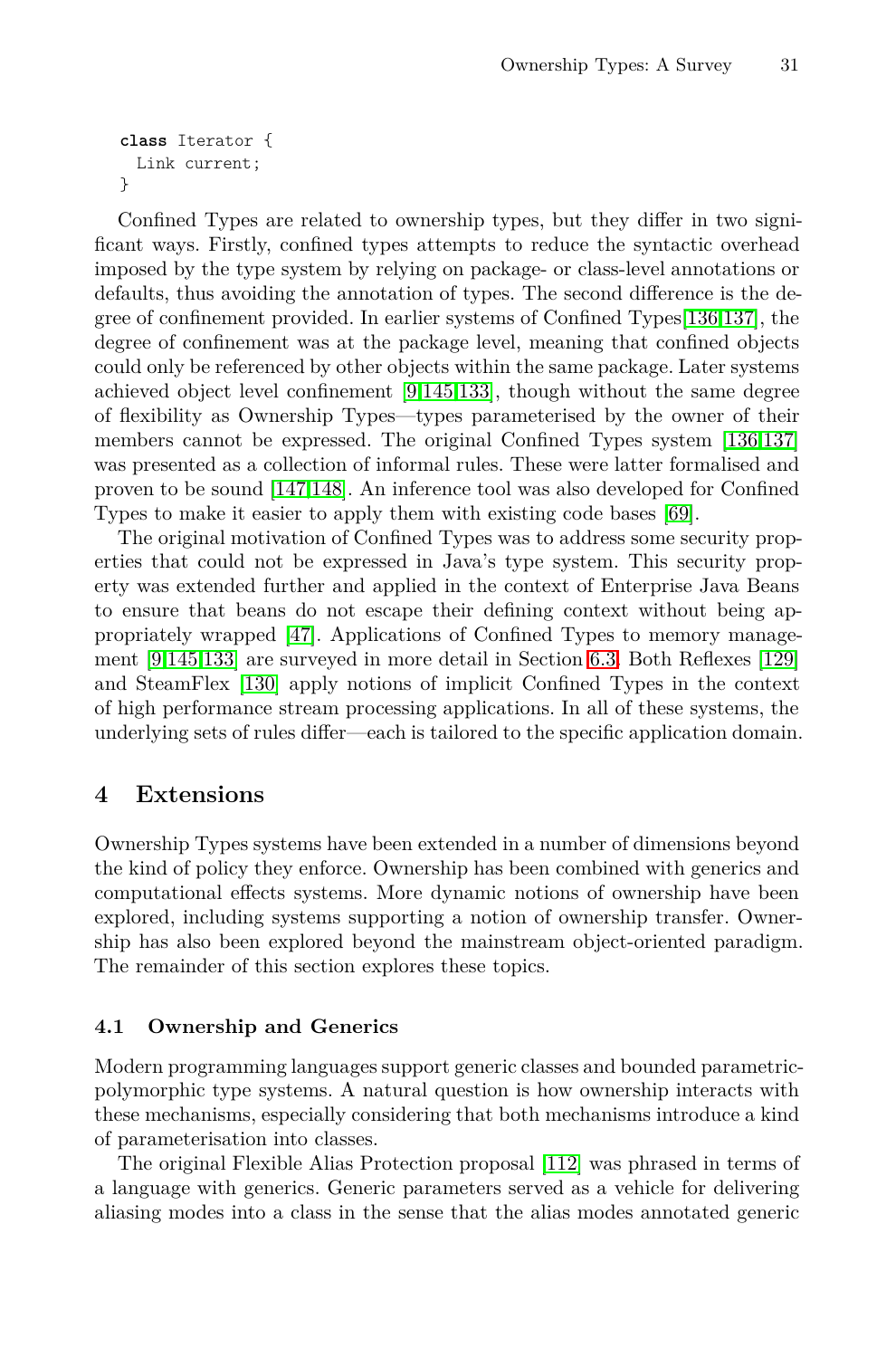parameters, and only generic parameters, to avoid too much syntactic overhead. Such an approach does not allow ownership parameterisation isolated from type parameterisation.

In Clarke's PhD thesis [39] Ownership Types are encoded in terms of Abadi and Cardelli's object calculus [\[1](#page-36-0)]. Clarke also adapted Abadi and Cardelli's encoding of classes to include ownership in the obvious manner: as genericity is achieved using type parameters, ow[ner](#page-38-6)ship polymorphism is achieved using owner parameters. Both can also be constrained by the appropriate kinds of bounds.

SafeJava [20] offered both type parameters and ownership parameters in independent syntactic categories, but this can lead to significant annotation overhead. The language underlying Ownership Domains also included both type and ownership parameters in a single parameter space [4]. Constraints on the owners of type parameters could optionally be specified to help define the relationship between v[ario](#page-42-1)[us o](#page-42-6)[wner](#page-43-8)ship domains. Generic Universes [53] also separate type and ownership parameters. Only ownership parameters were, however, included in their formalisation. It is arguable that there are cases when it is useful to have ownership parameters independently of type parameters, and that it would be unnatural to introduce a type parameter just to pass around an ownership parameter.

The idea of piggybacking ownership (and other) information onto generic parameters, instead of treating them as orthogonal, has been explored extensively by Potanin and his coauthors [119,120,150]. With a suitable choice of defaulting mechanisms, the approach reduces the annotation overhead and the conceptual burden, as classes take only one kind of parameter. For example, using piggybacking, the class declaration

**class** List[**owner**|da[ta](#page-42-1) **outside owner**[,Data](#page-42-6) **extends** Object[data]] { ... }

can be rep[laced](#page-43-8) by

**class** List[**owner**|Data **extends** Object[data]] { ... }

Here the owner data is not explicitly declared, but it presence and the constraints on it can be inferred from the context. Similarly, when forming an element of this type, the implicit data parameter need not be specified. The improvement this approach offers is much greater when the class has more parameters. Potanin et al. applied this technique to confinement [119], ownership [120], and ownership and immutability combined [150].

Jo∃ [32,30] adds existential types on top of a generic Ownership Type system. Ownership information is passed as additional type parameters and existential quantification allows owners to vary. The main advantage of existential quantification is to allow more precise reasoning about unknown owners—rather than marking them with a '?', existential types can be used, thereby naming the owners and being more explicit about the relationship between them: compare types C[?|?] with ∃o.C[o|o]: the latter expresses a relationship between the two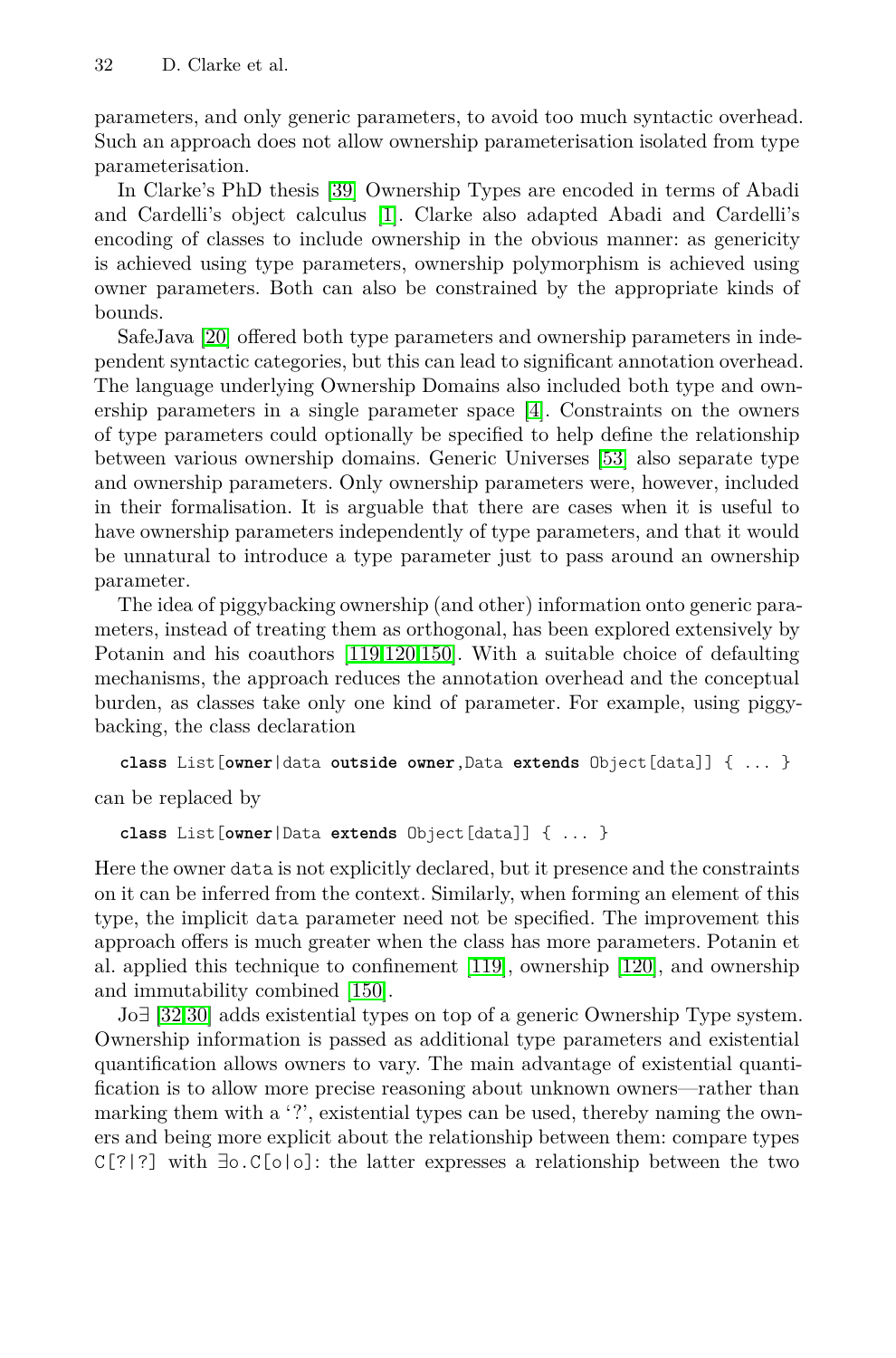owner parameters, e[ven](#page-39-2) though they are unknown. A variant Jo∃*deep* enforces the owners-as-dominators policy.

Dietl, Drosspoloulou and Müller [53,60] extended Universes to include generics. This was the first type system to combine the owners-as-modifiers discipline with type genericity. Their approach also aims for a seamless integration of genericity with the ownership mechan[ism](#page-38-2)s and enables the separation of the specification of the topology from the encapsulation constraints, which opens the door for more flexible systems to be expressed [54].

#### **4.2 Ownership and Effects**

Computational effects systems, such as those expressing a[bst](#page-41-1)ractly the possible field reads and writes a method can perform, become more when combined with Ownership Types. Clarke and Drossopoulou [44] demonstrated that combining an Ownership Types system enforcing the owners-as-dominators policy with an effects system offers strong guarantees, not only about the object on which the method is called but on whole chunks of the heap. This system also included a notion of su[b-e](#page-40-2)[ffec](#page-40-3)[tin](#page-40-4)g that exploited the hierarchical structure of the ownership [tree](#page-38-7). Taking a d[iffere](#page-26-0)nt view on ownership a[nd e](#page-37-5)ffects, Yu, Potter and Xue [98] present an alternative to Ownership Types based on effect encapsulation instead of restrictions to the [refe](#page-37-6)rence topology. References may leak out of their defining scope, but what can be done with those references is limited using an effects system. This system can also be considered as an owner[s-as](#page-41-2)-modifiers system, due to the constraints imposed on leaked references.

The combination of ownership and effects is particularly important for reasoning about concurrent systems [82,83,84], and for guaranteeing race and deadlock freedom [21,20,24,51]. Se[e S](#page-38-8)ection 6.1 and Bocchino's chapter [19] for more details. Boyapati et al.'s application of Ownership Types to object upgrades also relies on effects to achieve modularity [23]. Yu and Potter use Ownership Types and effects to reason about object invariants based on the notion of validity effects that capture the objects that may be invalidated b[y som](#page-42-7)e code block [97]. The multiple ownership type system uses effects to reason about when different owners are guaranteed to be disjoint, even though the ownership relation can be DAG shaped [33]. Finally, Clifton et al.'s MAO combines ownership and effects to reason about aspect-oriented programs [48].

The related notions of readonly references an[d im](#page-43-8)mutability limit computational effects wit[hout](#page-42-6) requiring the tracking of effects by building permissions (such as whether a field write is permitted) into types. As already mentioned, Universes [105,54] have a notion of readonly reference built in. Östlund et al. [114] present a system combining ownership, uniqueness and immutability to obtain more powerful invariants than would be possible without them. For instance, the system allows the staged initialisation of immutable objects, meaning that an object can be initialised, hence mutated, in multiple places before eventually becoming immutable. Ownership Immutability Generic Java (OIGJ) [150] extends Featherweight Generic Ownership [120] to capture both ownership and immutability within a single type system, leveraging off Generic Java's type system,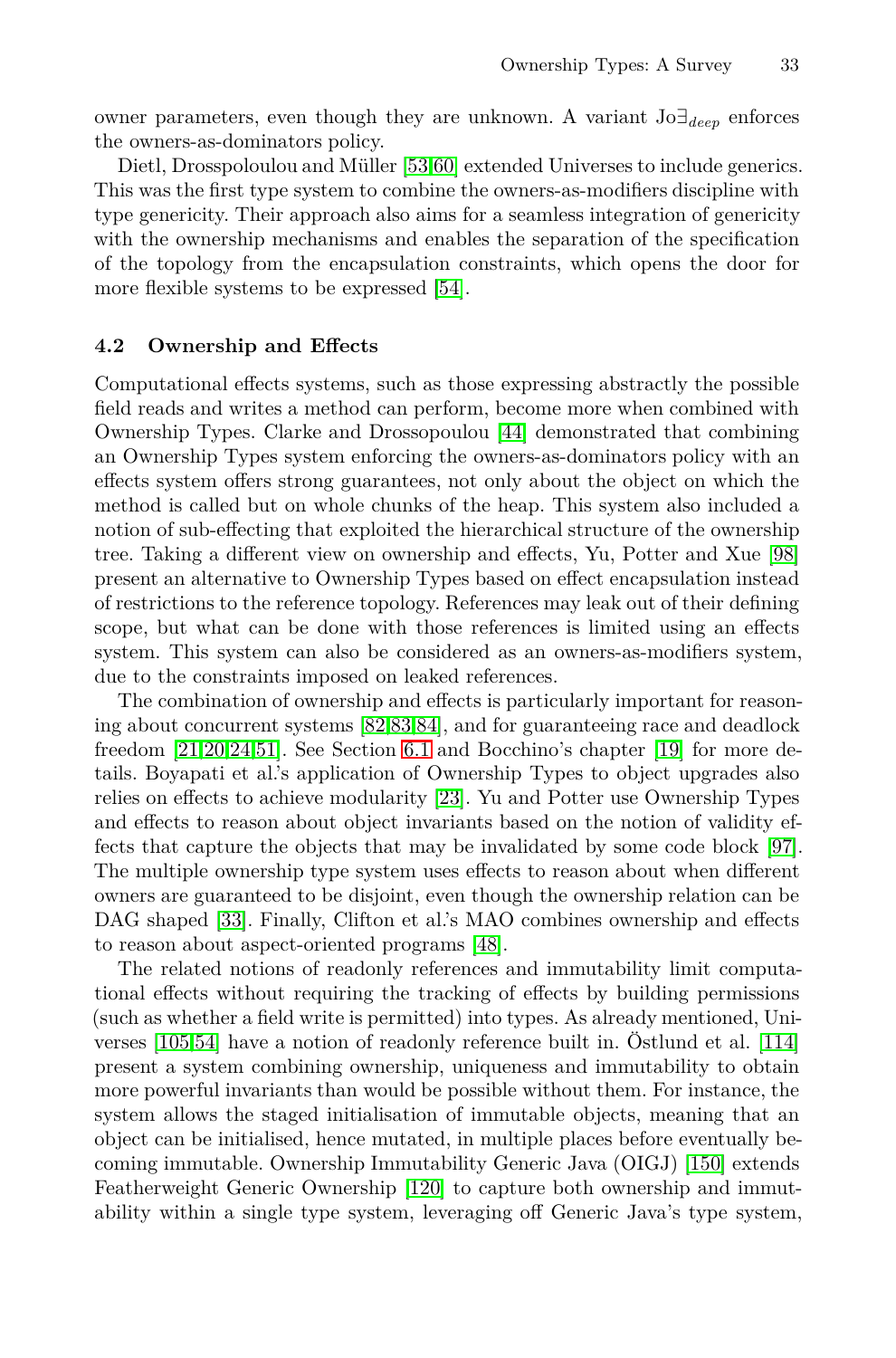without introducing new syntactic categories to, capture notions of ownership and immutability. Immutability is considered in more detail in Potanin et al.'s chapter [121].

## **4.3 Dynamic Ownership**

In early Ownership Types systems, checking [is p](#page-37-3)erformed purely statically. While this provides strong guarantees, [it h](#page-42-8)as expressiveness limitations that make exploratory programming difficult. Various degrees of support for dynamic ownership have been explored, including run-time ownership information to support downcasts and Gradual Ownership typing, all the way to fully dynamic ownership where all checking occurs at run-time. The information required at run-time can be simply the owner of each object, but it generally includes the values of all owner parameters and the run-time nesting relationship between objects.

Systems supporting dynamic type casts include SafeJava [20], Generic Universe Types [53], and Gradual Ownership Types [127]. In terms of the amount of checking performed, approaches supporting downcast perform checks only when an explicit downcast is made, whereas Sergey and Clarke's Gradual Ownership typing approach also performs boundary checks when objects are passed between different objects. As an alternative approach to downcasts, Wrigstad and Clarke [142] present a lightweight approach to run-time downcasts which relies on existential types. Downcasting from a well-formed type C[a] to another well-formed type D[a,b] can be compiled as a regular downcast from C to D, ignoring ownership. If the cast succeeds at ru[n-tim](#page-42-9)e, the additional owner parameter introduced by the downcast must exist, and its relation to owner a can be inferred from [the](#page-39-5) declaration of the class D. This allows the introduction of the owner b as an existential owner parameter visible on the stack in a branch where the downcast was successful, without any need for run-time owner representation.

Dynamic ownership delays the checking of the properties expected by ownership types systems until run-time. A preliminary experiment of this idea was performed in the context of a prototype-based programming language [111]. This wo[rk w](#page-40-5)as adapted to a class-based setting by Gordon and Noble, who introduced the scripting language ConstrainedJava [67]. The ownership structure is represented using an owner pointer in every object. Operations are provided to make use of and change these owner pointers. The semantics of the language relies on a message-passing protocol with a specific kind of monitoring. Messages are classified into several categories based on their relative positions of the message sender and receiver in the ownership tree. "Bad" messages are detected using run-time monitoring.

Leino and Müller [90] make use of dynamic ownership in the context of  $Spec#$ to control which parts of the heap class invariants may depend on. In contrast to most other ownership systems, the ownership relations of their system are conditions that need not always hold. Invariants may, for example, be temporarily broken during ownership transfer, as this is not an atomic operation, and involves passing the reference and changing the owner field of the moved object.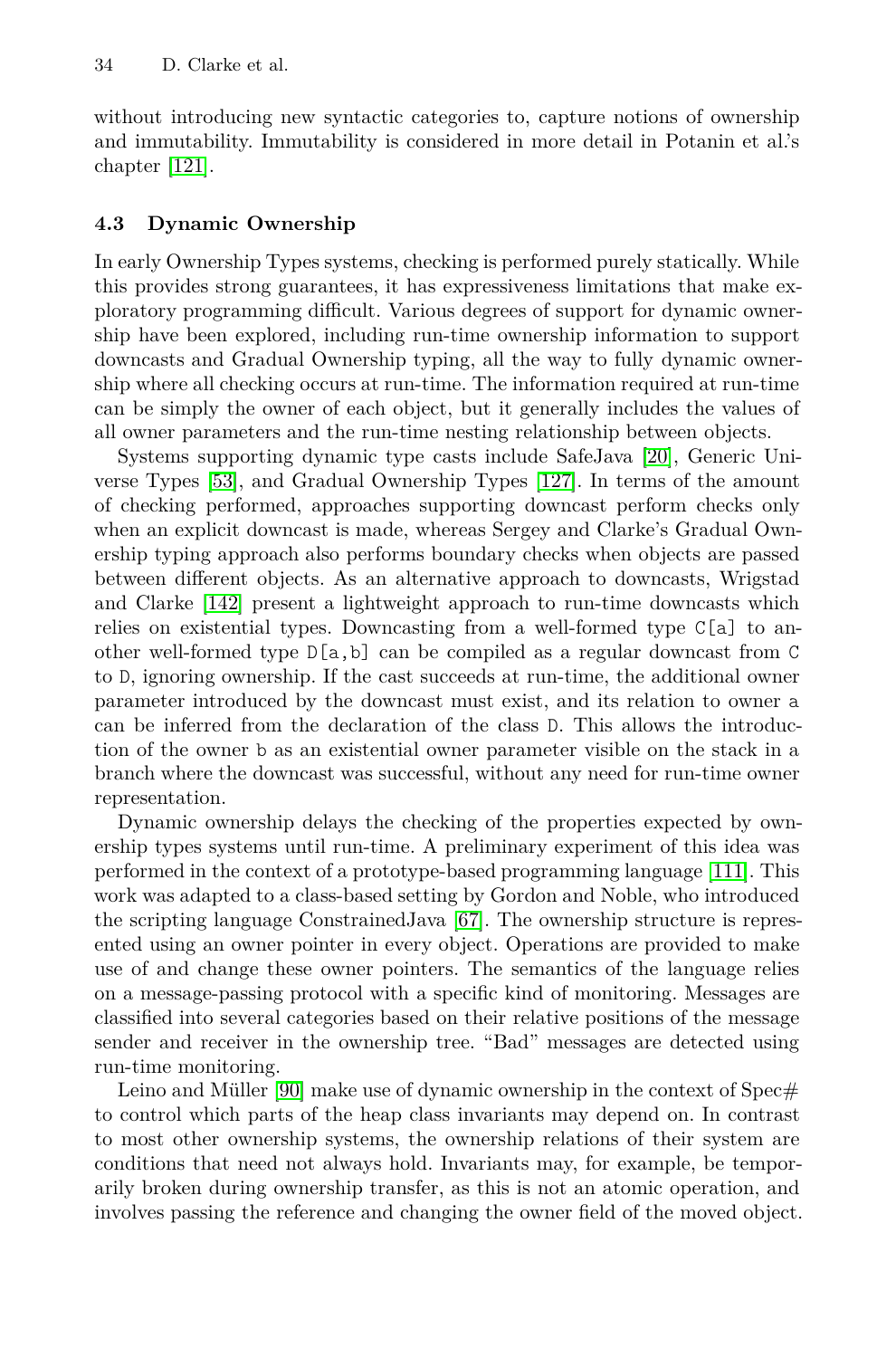## <span id="page-20-0"></span>**4.4 Ownership Transfer**

One restriction common to early ownership systems is that the owner of an object must be set upon creation and then fixed [for](#page-38-1) the lifetime of the object. Several attempts at removing this restriction have been presented over the years, thereby allowing the transfer of ownership.

Older systems, AliasJava [5], SafeJava [20] and Flexible Alias Protection [112] provide limited notions of uniqueness, corresponding to a reference that has not been assigned to a field or is stored in just one field (that is, no aliases). While this appears to be a perfectly reasonable notion of uniqueness, it fails to ex[ploi](#page-38-1)[t the](#page-43-9) structure of the heap given by the ownership hierarchy. It also suffers from an abstraction problem, identified by Clarke and Wrigstad [42], namely that changes to the internal implementation of a class modifies the behaviour of code using unique references, for instance, an internal change to a method implementation could steal the unique reference upon which the method is called. Such changes need to be reported in the interface of the class, and this change tends to propagate through to client code.

Clarke and Wrigstad's language Joline offers a novel approach uniqueness called External Uniqueness [42,141], exploiting the nesting information provided by Ownership Types, in such a way that the above mentioned abstraction problem does not a[ris](#page-21-0)e. Ownership Types can identify aggregate boundaries and safely allow aliasing between objects within those boundaries. The approach to uniqueness taken in External Uniqueness is that an externally unique reference is the only reference to an object from outside that object; the internal aliases to an object are permitted and can be ignored in the definition of uniqueness. Thus unique references refer to aggregates not just [ind](#page-37-7)ividual objects. The property enforced by External Uniqueness is called *owners-as-dominating-edges*, which means that all paths to an object accessible through a unique reference must include that reference. This is illustrated in Figure 3. Uniqueness is preserved using a destructive read operation. To preserve owners-as-dominators, however, transfer may only go inwards in the ownership hierarchy. As owners-as-dominators requires that all owner parameters are ou[tsid](#page-36-3)[e t](#page-36-4)he owner of an object, allowing transfer of objects outwards in the hierarchy would result in a violation of this invariant.

In his Alias Burying proposal, Boyland [26] showed that destructive reads are not necessary for the preservation of uniqueness. Instead, it is sufficient to ensure that any aliases to a unique value are destroyed, for example, when a method exits, and thus preserve uniqueness. Checking that this is the case re[quir](#page-39-6)es sophisticated static analysis.

Banerjee and Naumann elaborate on sufficient conditions for confinement and object transfer between owners [14,13]. Their objective was to provide a confinement policy similar to other ownership proposals, but without requiring ownership annotations. In order to support transfer, the system builds on a notion of separation similar to External Uniqueness, but which also requires that an aggregate does not have outwards pointing references into the source's representation when transferred to a new owner. This notion was later also adopted Haller and Odersky [71], described below.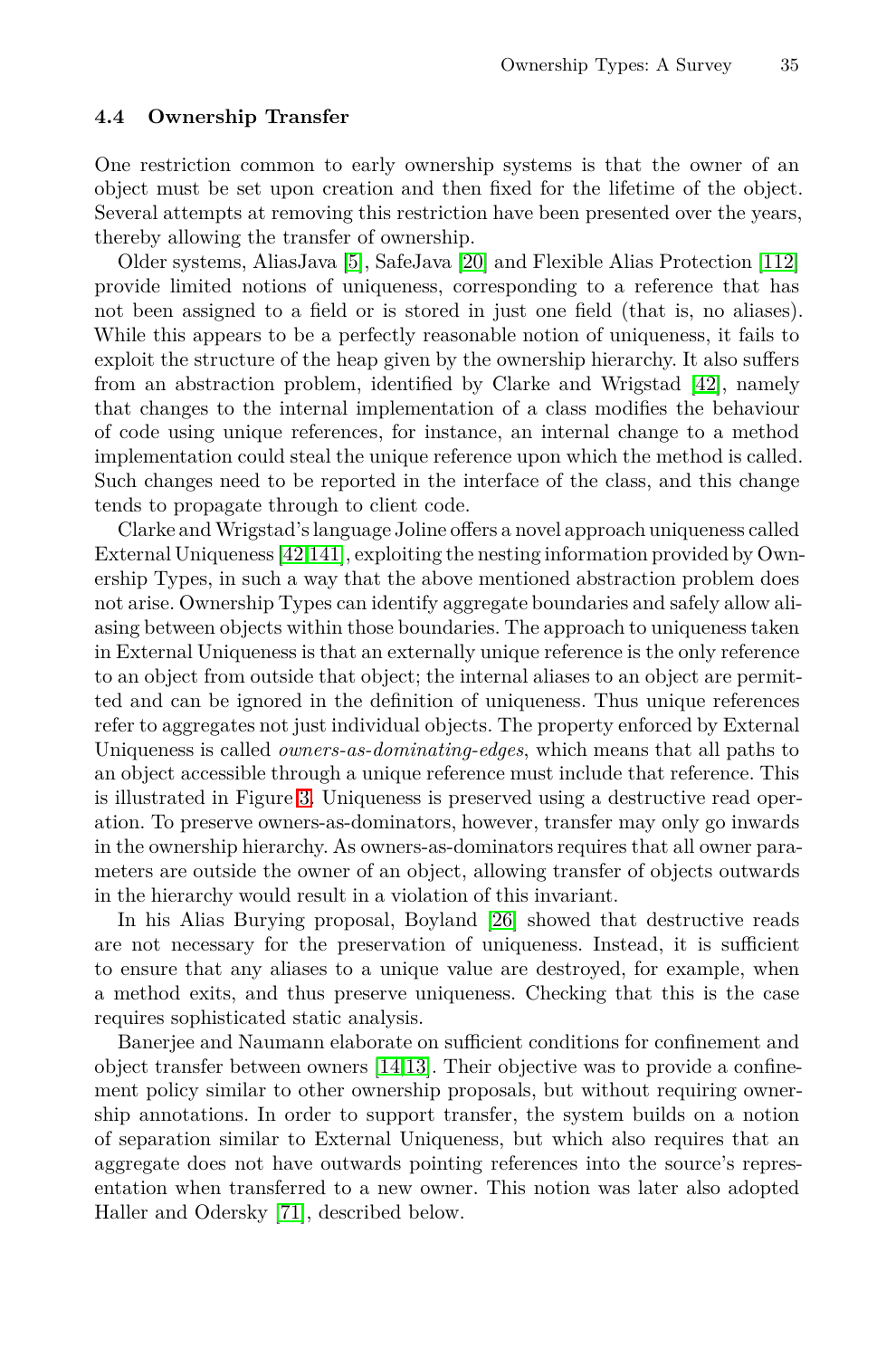<span id="page-21-0"></span>

**Fig. 3.** Owners-as-dominators and External Uniqueness

UTT [108] is Universe Types extended with transfer for externally unique aggregates. In Universes the situation is slightly less involved than in Joline, however, because the types carry less ownership information. The any owner modifier can point inwards, but since it does not convey any ownership information, such references are not an issue for preserving the underlying invariants. Further, Universes does not have owner parameters on classes, and so the restriction on inwards-only transfer is not required. An [exte](#page-39-6)rnally unique aggregate belongs to a specific region, or *cluster*, as they are called in UTT. In place of a destructive read operation, UTT instead employs **release** and **capture** statements to perform the move. The **release** statement will make unusable any external references to the aggregate (similar to Boyland's Alias Burying), stripping the type of information of which cluster it belongs to. The released object is simply free. The **capture** statement performs the actual move by assigning a new type specifying the cluster to which the aggregate now belongs.

Haller and Odersky's Capabilities for Uniqueness and Borrowing [71] use a [n](#page-40-6)otion similar to that of Banerjee and Naumann, called *separate uniqueness*. Separate uniqueness restricts external uniqueness so that there can be no outgoing pointers from inside a unique aggregate to the outside. This additional restriction helps guarantee race freedom [in](#page-40-7) a concurrent message-passing setting, such as the Scala Actors Framework it is designed to work with. Separate uniqueness employs a capability system instead of ownership as the foundation fo[r k](#page-36-5)eeping track of uniqueness. Interestingly, a swap operator is used to preserve separate uniqueness, much in the spirit of Harms and Weider's 'copy and swap' proposal [72]. Separate uniqueness is maintained by well-formed construction, wherein a separately unique aggregate may be built out of other separately unique objects.

Object Teams also provide a notion of ownership transfer [73]. The mechanism updates all the dynamic information capturing the ownership structure, namely, the roles each object plays, but the mechanism offers no static security.

Anderson et al. [8] apply notions of ownership and ownership transfer in the context of C to describe data structure sharing strategies in multi-threaded programs.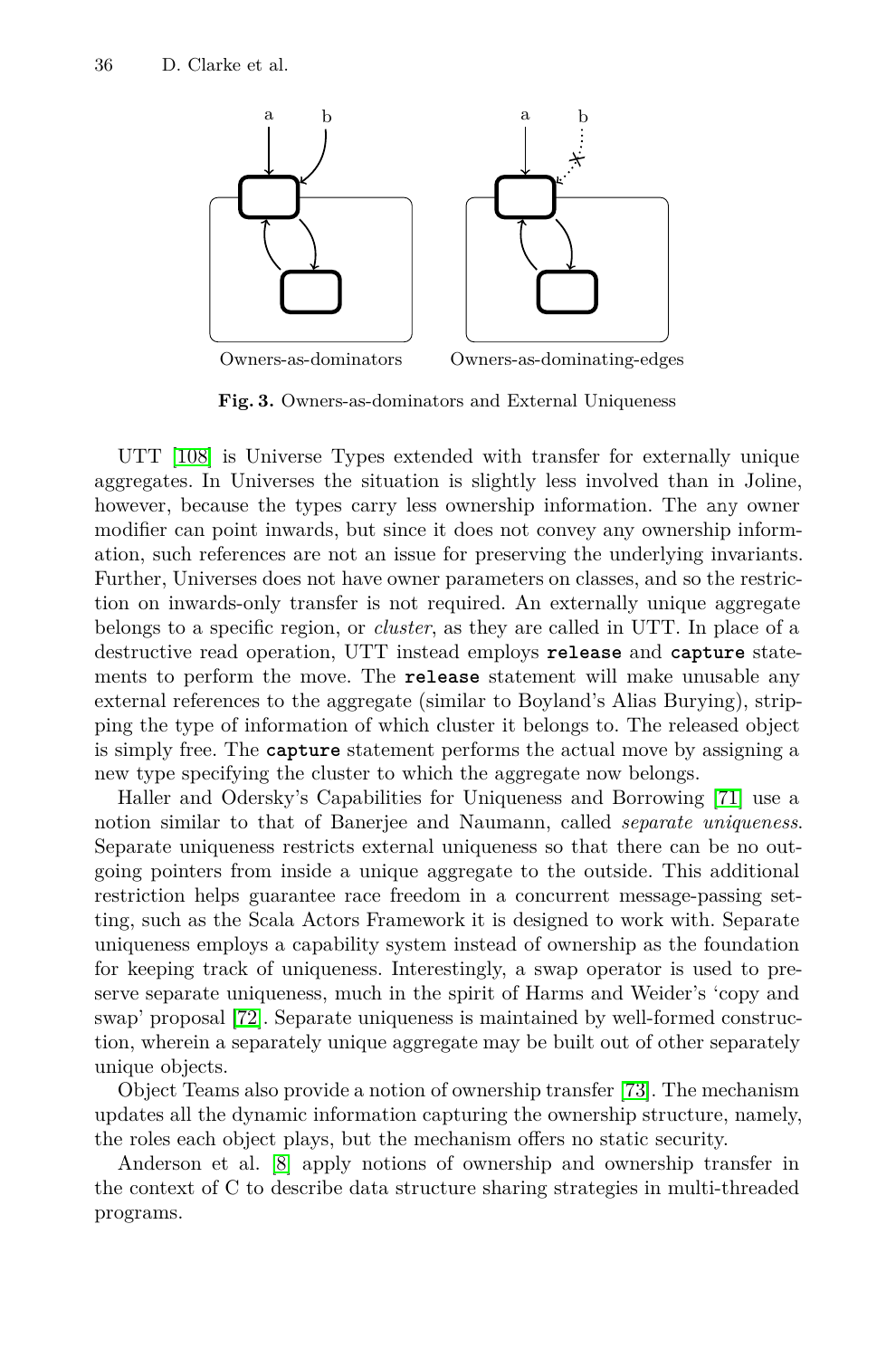Ownership transfer combines notions of linear (or uniqueness typing) and nonlinear typing in the one system. In a non-object-oriented setting, Fahndrich and DeLine's Adoption and Focus approach [63] combines the benefits of linear types with the flexibility of non-linear types in order to enforce software protocols. The model is close to the notions imposed by ownership, as the reference structure considered is hierarchical—linearly typed objects containing within linearly type objects cannot be accessed directly fr[om](#page-37-8) ['ou](#page-37-9)tside'. References start out having linear type, so that the interaction via them can be precisely tracked. However, it is impractical programming with only linear types. To get around this, the adoption operation allows a linear type to be converted to a non-linear type within the scope of another expression. In order to go the other way, the focus construct provides a temporary linear view on an non-linear type, by ensuring [tha](#page-41-3)t no change made via other aliases. This is achieved by revoking the capability corresponding to the non-linear type. Adoption and Focus was latter generalised as nesting/carving in Boyland's Fractional Permissions [27,28].

#### **4.5 Other Extensions and Variations**

A number of alternative [ex](#page-38-8)tensions and variations of Ownership Types that do not so easily fit into the categorisation above have been developed.

Lu and Potter [95] present a programmer-specified type system for describing reachability constraints in an object graph. The core restriction made by the system is that any cyclic references structur[es a](#page-41-4)re constrained so that all objects share a common owner.

Ownership Types have been applied to aspect-oriented programming to simplify the task of reasoning about advice [48]. In this setting, Clifton et al. int[rodu](#page-43-10)ce *concern domains* which store objects related to particular concerns (in the sense of separation of concerns). These are used to reason about which parts of data structures are modified by which advice. The underlying type system is based on a shallow ownership-and-effects system.

The interaction-based object-oriented language Classages [94] uses a variant of Ownership Types is used to ensure that certain objects remain encapsulated within components (called classages), whereas other objects can be passed around between components.

Pedigree Types [144] [use](#page-41-5) a relative addressing scheme to traverse the ownership tree, rather than the parameterised approach of Ownership Types. The general form of owner is given by the grammar **parent**<sup>*k*</sup>. **child**<sup> $z$ </sup>, where  $k \geq 0$ and  $z \in [0, 1]$ . This can capture all owners accessible in the owners-as-dominators model—**parent** traverses up the tree, and **child** moves, in effect, to a sibling, except for when **child** appears alone, which corresponds to selecting the current object's representation.

Ownership Types have been considered in the context of an object-oriented programming language with relationships [92]. The work covers the problems encountered when trying to combine the two systems, but does not present any solutions to these problems.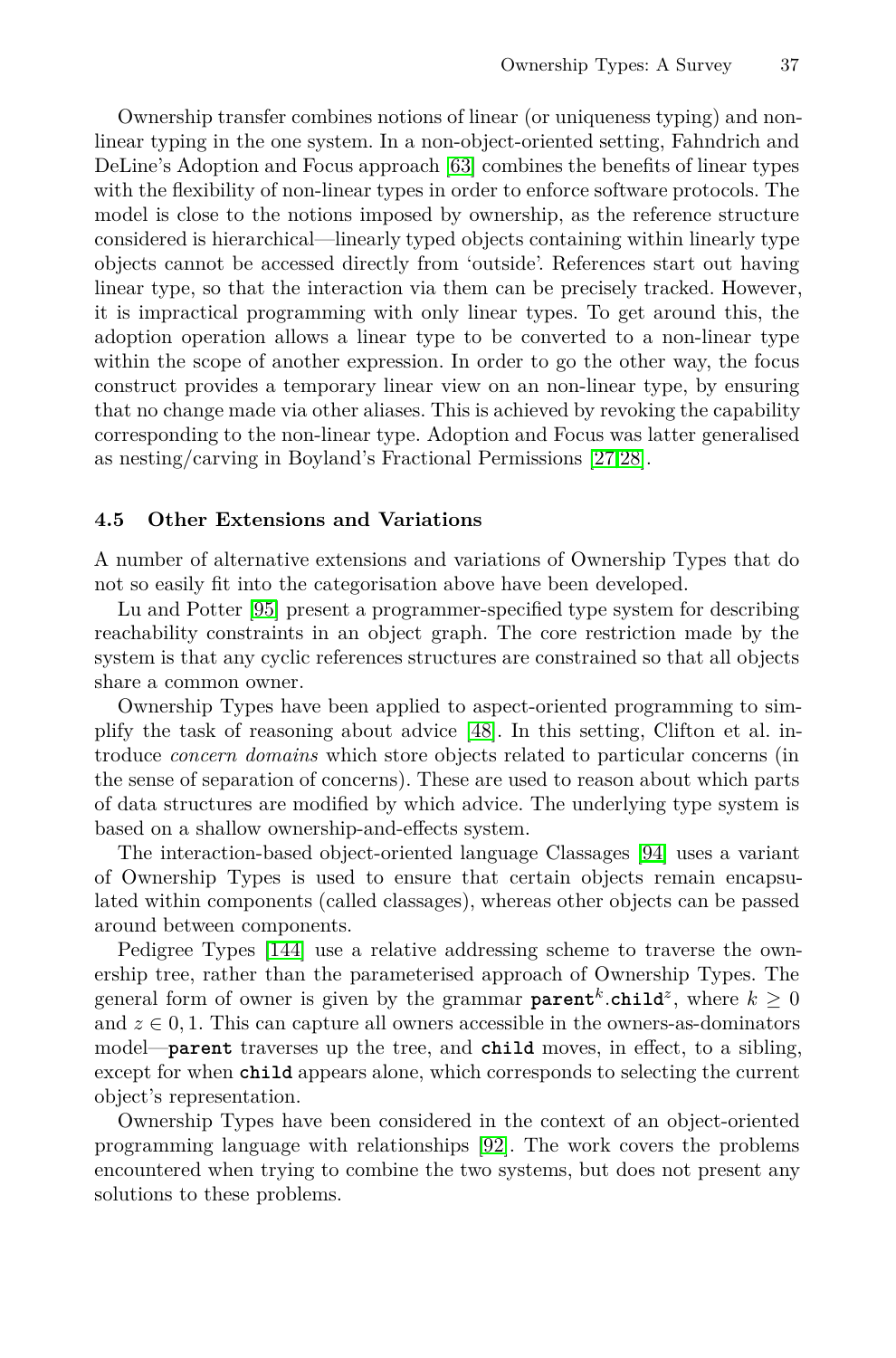Although not strictly following the tradition of Ownership Typing, X10 [37] includes a notion of place types which is similar to Ownership Types in that types partition the space of objects. Places are used to express locality and thereby facilitate better distribution of data across the memory hierarchy of a multicore processor.

## **5 Ownership Inference**

Ownership Types systems generally require a significant amount of annotations to express the types, but this can [be b](#page-38-9)[urd](#page-39-7)ensome for the programmer. What makes matters worse is that library code also needs to be annotated to work effectively with Ownership Types. Addressing this problem leads naturally to the question of Ownership Type inference. Unfortunately, matters are not so simple. Unlike traditional type systems, ownership annotations are mostly design-driven: it is up to the programmer to decide whether some object should be owned by **this** or by **world**. Many Ownership Type systems admit a trivial type assignment, for example, by setting all objects to be owned by **world**. Consequently, even elaborate approaches to type qualifier inference [38,68] are ineffective, as they infer any solution that satisfies the constraints, but cannot give a best solution.

In this section, we provide a survey of approaches for ownership inference. Two approaches are considered: dynamic inference and static inference.

#### **5.1 Dynamic Inference**

Dynamic ownership inference uses snapshots of the run-time object graph to determine an approximation of the ownership structure of the system—these snapshots may involve continual monitoring, in effect taking a snapshot every time the heap changes. The idea is that this information can then be used to help determine a valid ownership typing.

The first work on the dynamic inference of Ownership Types is Wren's master's thesis [140]. The essence of his approach is to run programs with a profiler that keeps track of all heap snapshots, collecting full information about the topology of the heap at any moment. All heap snapsh[ots](#page-39-8) are then merged and the resulting graph is analysed in order to infer dominance relations between objects. The work provides a graph-theoretical foundation for run-time inference, including a description of the most precise program heap topology with respect to the owners-as-dominators invariant. On the negative side, the dynamicallydetermined ownership information cannot be mapped directly to types. To remedy this, the author formulates the system of equations to assign annotations to particular object allocation sites.

Dietl and Müller present results on runtime Universe Type inference [57]. As Universe Types require a comparatively lower annotation overhead than Ownership Types, mapping dynamic inference results to static annotations is easier than for the system Wren considered. The inference algorithm is, however, quite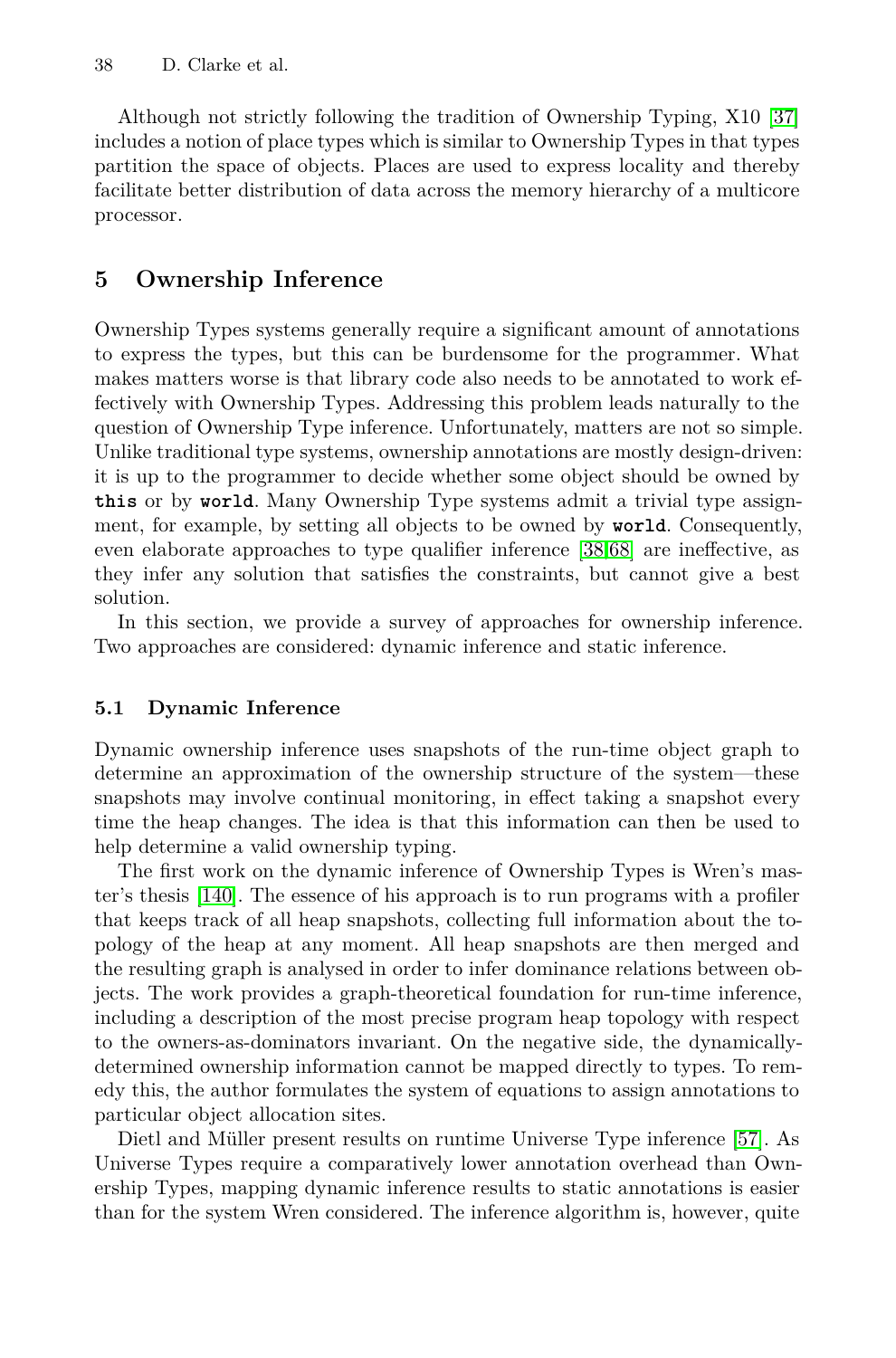in the spirit of Wren's: first a combined representation of the object store is built; then its dominator tree is constructed; finally, conflicts between the information obtained by analyzing the inferred dominator tree and the actual constraints of the type system are resolved by flattening the dominance trees via a procedure referred to as harmonization. The resulting annotations deliver a correct typing of the program with respect to the target type system.

#### **5.2 [Stat](#page-41-6)ic Inference**

One of the first attempts to provide Ownership Type inference was by Aldrich et al. [5]. In their system, the programmer needed onl[y t](#page-36-6)o provide a small amount of annotations to indicate the intent that some parts of the program be protected, and the rest of alias annotations w[ere i](#page-41-7)nferred. The approach was not entirely satisfa[ct](#page-36-7)ory, because a large number of parameters were inferred in many cases.

Moelius and Souter [104] employ a variation of an escape analysis [18] to infer ownership annotations. Their algorithm allows borrowed references to be returned from methods and assigned to object fields. No assumptions on ownership parameterisation are made, consequently the algorithm can also result in a large number of parameters, the same problem that Aldrich et al.'s [5] inference algorithm suffered from.

For the same inference problem, Milanova and Liu [101] employ an Andersenstyle poi[nts-to](#page-41-8) analysis [7] as part of a static algorithm to infer ownership and universe annotations according to two different ownership protocols: ownersas-dominators and owners-as-modifiers. Both analyses are based on a contextinsensitive points-to analysis, therefore they do no[t di](#page-38-10)[stin](#page-40-8)guish between different allocation and call sites. However, thanks to some Java-related heuristics, their technique handles some idiomatic cases, and good precision is thereby obtained.

Later, Milanova and Vitek presented a static inference algorithm for ownership annotations for the owners-as-dominators invariant based on a static dominance inference algorithm [102]. The algorithm comp[utes](#page-40-9) approximations of the object graphs using an enhanced global context-insensitive points-to analysis. The candidate ownership annotations are co[mpute](#page-42-10)d based on an approximated dominance tree, built using a variation of *must-point-to* information [52,81]. The approach does not provide any guarantee that the inferred annotations comply with the original Ownership Types system. Naturally, as with any global analysis approach, the issue of scalability is a concern. In subsequent work employing the dominance inference algorithm, Huang and Milanova use the original type checker to verify the correctness of the inferred ownership annotations [80].

Based on the boundary-as-dominator model, where access is permitted either via the owner or other boundary objects, Poetzsch-Heffter et al. [117] present an inference technique that requires that the programmer only annotate the interface types of components and the remaining ownership information is automatically inferred using a constraint-based algorithm. Due to the lack of parameters in the underlying model, this approach delivers reasonable results and represents a good compromise to the inference problem.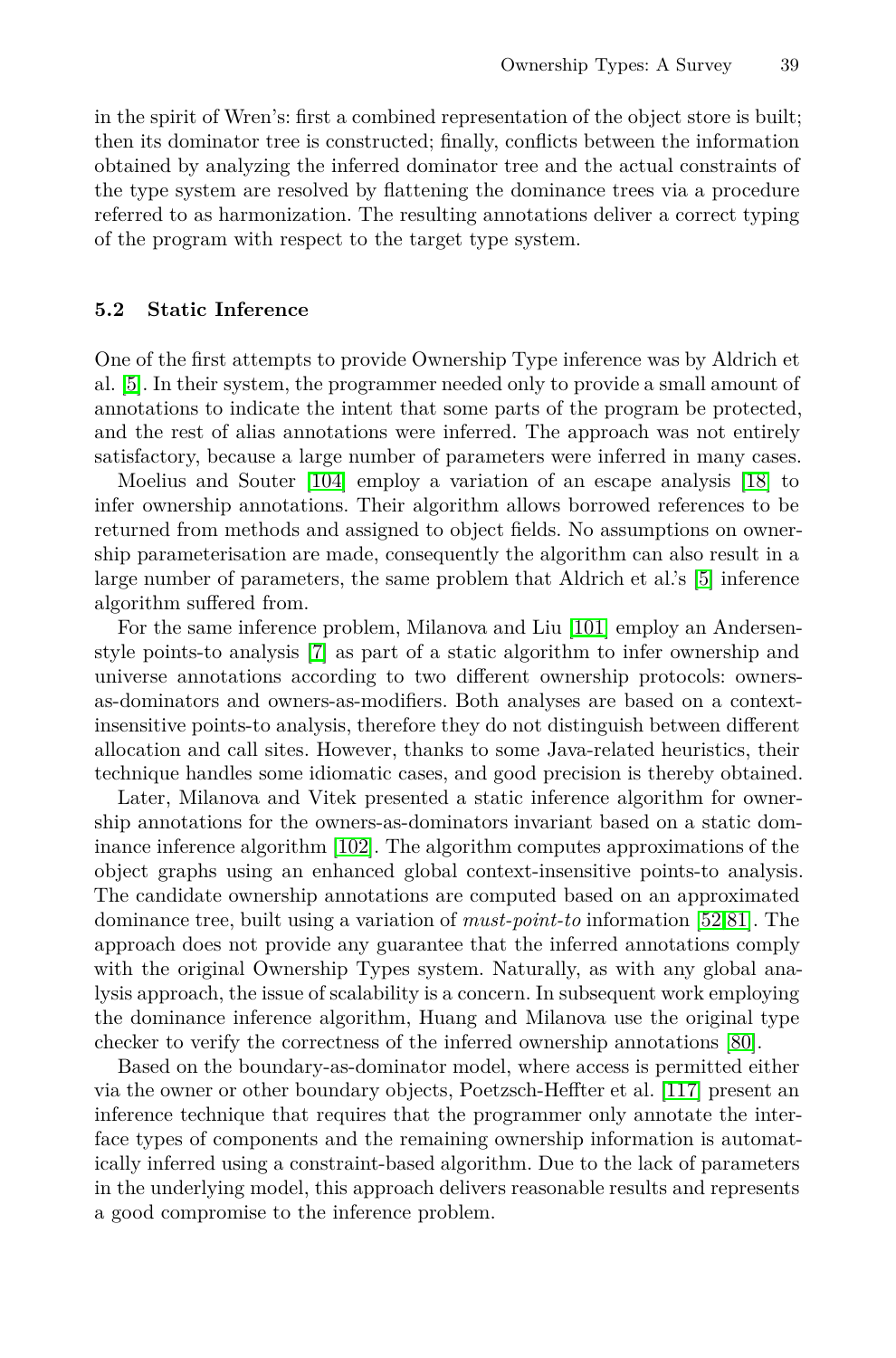Some static analysis-based approaches fail to deliver type annotations directly, but instead extract topological properties similar to those ensured by Ownership Type systems. This is problematic because it make it difficult to view the topological properties in terms of code, and thereby are difficult to reason about. For instance, Geilmann and Poetzsch-Heffter [66] developed a modular abstract interpretation-based analysis to check simple (*i.e.,* non-hierarchical) confinement properties in Java-like programs. This work employs a *box model* [117] instead of dominator trees. The approach is targeted to substitute modular type-checking by modular static analysis, requiring a significantly smaller amount of annotations[: o](#page-38-11)[nly](#page-38-12) class declarations and object allocation sites need to be annotated. The analysis then takes the implementation of a class, considered as an encapsulated box, and executes it together with i[ts mo](#page-41-9)st-general client. The most-general client is an abstraction of all possible clients that is used to create all possible traces through the box. If execution succeeds, the box never exposes any confined object, irrespective of the program that uses the box. The approach is based on formulating ownership as a semantic property of the program and the subsequent constr[uctio](#page-39-9)n of an abstraction of the abstract semantics in the style of Cousot and Cousot [49,50].

A general variation of a points-to analysis-based algorithm to infer ownership and uniqueness is presented by Ma and Foster [100]. The algorithm combines constraint-based intraprocedural and interprocedural analyses. The collected information about encapsulation properties is not however mapped to a type system.

Another approach is to generate and solve typing constraints and allow the user to tune the solution. Dietl et al. [55] presented such a static analysis to infer Universe Types according to the user-specified intentions declared with annotations. The first part of the technique is respo[nsib](#page-40-9)[le f](#page-41-8)[or th](#page-41-6)e generation of equations, based on the program semantics and the rules of the original type system. Constraints of the Universe Type system are encode[d as](#page-40-10) a boolean satisfiability problem. After the constraints have been generated and solved, the second part of the approach is to tune the r[esul](#page-39-9)t of the inference: programmers can indicate a preference for certain typings by adjusting the heuristics or by supplying partial annotations for the program. Dietl et al. empirically demonstrate that the NP-completeness of constraint solving does not result in a significant overhead on real-world programs, compared with other static approaches [80,102,104].

The two lines of research towards Ownership Type inference via points-to analysis and via constraint solving were unified in the work of Huang et al. [79]. The resulted framework implements checking and inference for two systems: Universe Types and Ownership Types. As in the prior work [55], the programmer can influence the inference by adding partial annotations to the program. The algorithms work with a programmer-supplied metric specifying the best typing, which the type inference algorithm attempts to maximise. The underlying analysis is implemented as a Kleene iteration of a monotonic transfer function, based on the program's small-step collecting semantics. The user-provided annotations are taken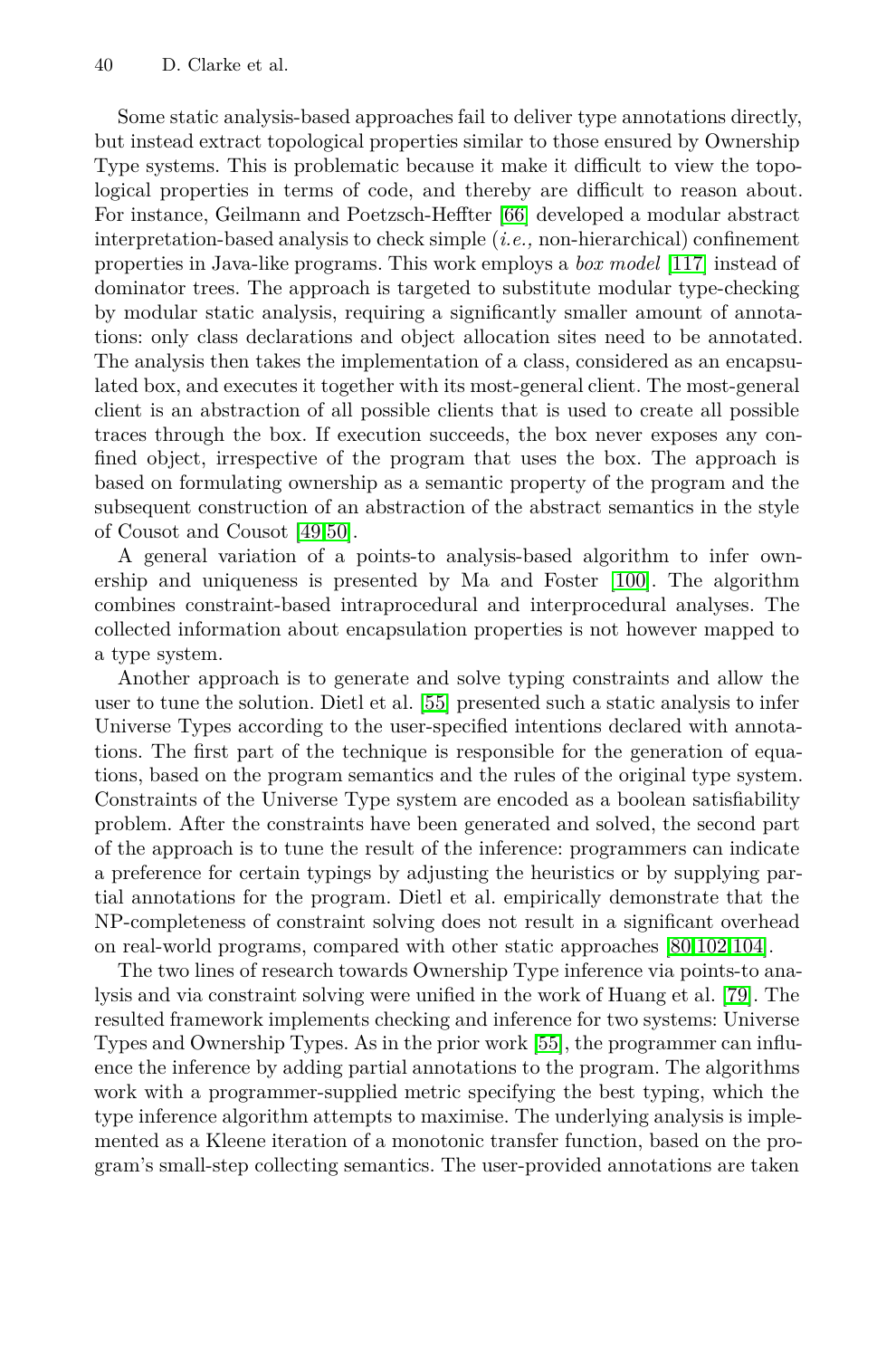<span id="page-26-0"></span>into account, whereas missing ones are initialised with the bottom element of the appropriate lattice.

An incremental type analysis has also been developed for Confined Types and integrated into the Eclipse platform [62]. The fact that it is incremental means that it provides immediate feedback to programmers as they add their annotations.

## **6 Applications of Ownership**

Ownership Types and related systems have seen many applications. This section surveys their application [in](#page-37-10) concurrency control, verification, memory management, security, object upgrading, and software visualisation and understanding.

### **6.1 Ownership [for](#page-39-10) Concurrency Control**

One application domain where ownership has seen a variety of applications is concurrency. We expect that these approaches merely scratch the surface of what is becoming an increasingly important problem area.

Parameterised Race Free Java (PRFJ) [24] is an ownership-based type system for guaranteeing race-freedom in concurrent Java programs. The discipline PRFJ enforces is called *owners-as-locks*, and is in many ways similar to Flanagan and Abadi's Types for Safe Locking [64], with ownership and parameterisation included for greater flexibility. E[ach](#page-37-11) object is associated with a lock, and the encapsulation provided by ownership allows protection of an entire aggregate by acquiring a single lock, namely that of the owner of the aggregate. Further, method annotations reveal what locks must be acq[uire](#page-39-10)d by the callee prior to [m](#page-42-11)ethod invocation. PRFJ also has thread local variables, annotated with the special owner thisThread. This owner may not occur in the type of a field, but only on local variables. Essentially this means that values owned by this-Thread cannot be shared bet[wee](#page-38-7)n threads, and are thus thread local. PRFJ was subsequently extended to ensure deadlock-freedom [21]. Based on programmersupplied annotations, a partial order on locks could be established. The type system then rejects any programs that do not adhere to the partial order when acquiring locks, again in a similar fashion to Flanagan and Abadi [64]. Permandla et al. [116] continue work in this direction, by designing a similar type system for Java bytecode. The type system enforces race- and deadlock freedom of precompiled files at load time.

Cunningham, Drossopoulou and Eisenbach [51] use the Universes ownership model as the basis for a race-free type system. The system shares many similarities with PRFJ, but it uses a simpler type system that aims to be much more user friendly. To cope with some of the reduced expressiveness, the system uses effects to deal with references to domains not identifiable by immutable paths. A number of extensions were presented that can distinguish between read/writes, prevent deadlocks, verify atomicity, and allow locks to be taken at the granularity of single objects. The authors conjecture that adding genericity to the type system will increase expressiveness.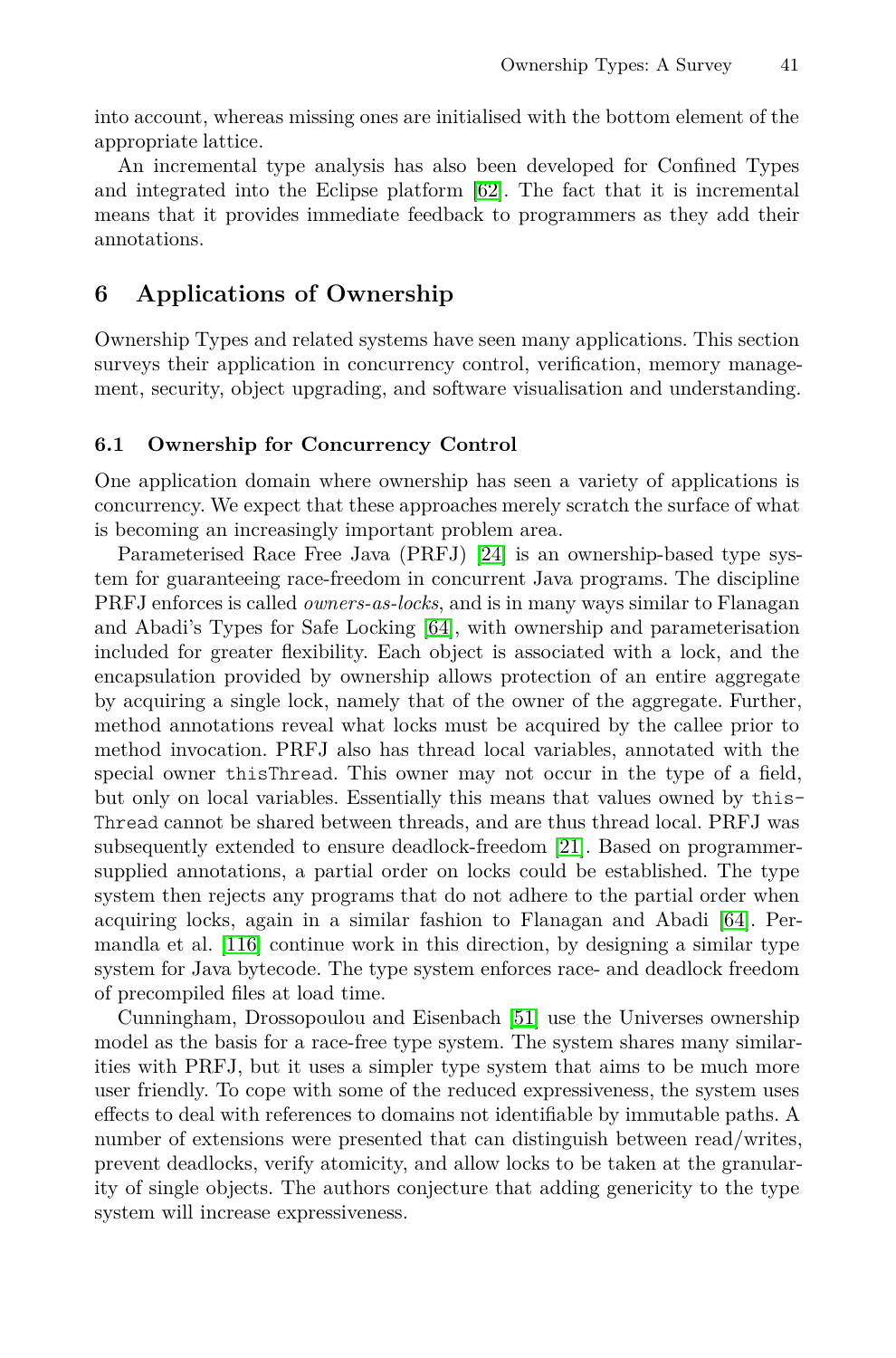For the purpose of supporting large numbers of concurrent object-oriented actors, Srinivasan's and Mycroft's [\[13](#page-38-1)1] implement cooperatively-scheduled green threads on the JVM in their Kilim language. To achieve isolation of actors without incurring a huge c[opyin](#page-42-9)g overhead, they require that messages between actors be tree shaped by using only unique references. These can then trivially be passed between actors at a close-to zero, constant-time cost. In contrast, Clarke et al.'s Joelle language [43] employs ownership types to allow zero-overhead confinement of a[ctive](#page-42-12) objects, each with a single thread. By employing ownership, messages can have complicated graph-like or circular s[tru](#page-38-13)cture and not be limited to simple trees. In Joelle, external uniqueness [42] suffices for efficient object transfer, and where external uniqueness cannot be established, ownership information can be used to perform "sheep cloning" [111], which calculates the minimal safe clone statically. Joelle furthermore supports th[e saf](#page-42-13)e sharing of immutable subgraphs of otherwise mutable data, similar [to t](#page-38-14)he **arg** mode of Flexible Alias Protection [112].

The CoBox (concurrent box) [125] concurrency model unifies the active object model with structured heaps in a similar manner to Minimal Ownership [43]. A key difference is that in the CoBox model multiple objects play the role of the active object. This is realised by associating a single lock with each cobox to ensure that at most one of the objects within each cobox has a thread of control at a time. A Java-based implementation of the CoBox model exists [126], and CoBoxes were incorporated into the ABS programming language [40], where they are called *cogs* (concurrent object groups).

Loci [143] is a type system for thread local data based on the notion of *ownersas-threads*. Using a simple ownership system based on a conceptual division of the heap into a shared area and a private area per thread, objects can be determined to belong to either the shared heap or be thread local, thus belonging to one of the threads. The type system ensures that shared and thread local data are never confused, thus preventing accidental sharing. Thread local objects can be ac[cess](#page-20-0)ed without synchronis[atio](#page-39-6)n. A similar model is found in the older system Guava [10], except that Guava's rules are presented informally, whereas Loci is completely formalised and proven correct. Guava is a Java dialect that guarantees that shared data is accessed only through synchronised methods. In Guava there are no synchronised methods (in the Java sense). Instead, classes are split into two kinds: monitor classes, where all access are fully synchronised, and ordinary classes, whose instances can only be shared within a single thread, and [are](#page-40-2) [thu](#page-40-3)[s t](#page-40-4)hread local.

As mentioned in Section 4.4, Haller and Odersky [71] present an Ownership Types system for expressing uniqueness and borrowing to be used with Scala's actor model. The type system ensures that objects can be safely passed between actors without leading to race conditions, thereby avoiding the cost of object cloning.

In a series of papers, Bocchino and his coauthors investigate the use of type and effect systems similar to Ownership Types with effects to enforce a notion of Deterministic Parallelism [82,83,84]. As these efforts are surveyed in another chapter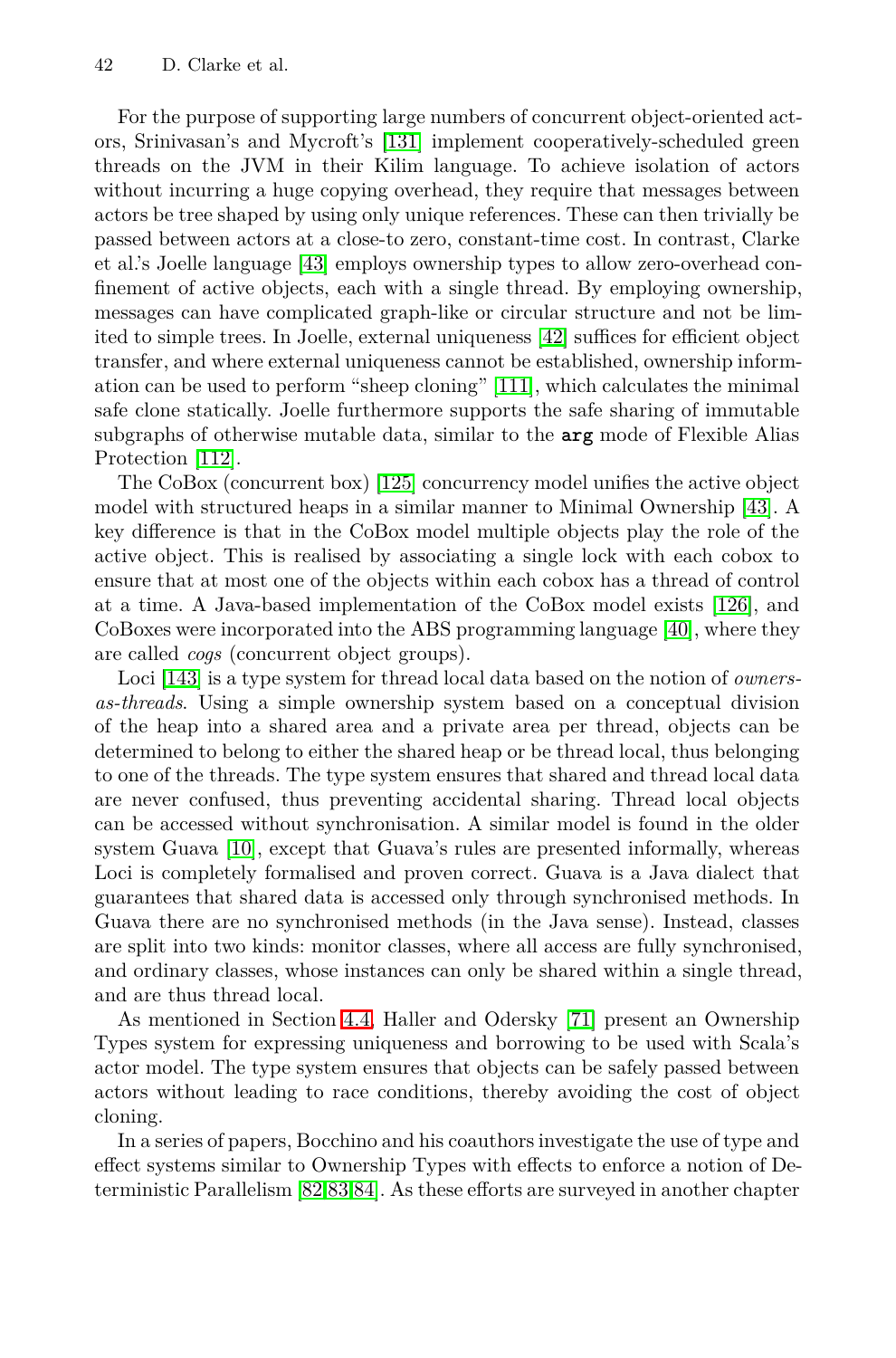[in](#page-40-11) this volume [19], we keep our discussion brief. After introducing the initial system [83], subsequent work [82] presented a type system for writing user code that will operate properly when used with parallel object-oriented frameworks such as Map-Reduce. The approach is similar to Clarke and Drossopoulou's ownership plus effects system [44], albeit tailored to the demands of a particular application domain. A subsequent paper [84] extends the system to permit safe nondeterminism using special blocks declared by programmers, thereby providing mechanisms encapsulating and controlling the nondeterminism.

Task Types [88] are another approach for preserving atomicity in multithreaded programs. The underlying structures are similar to those enforced by Ownership Types, except that the type system helps express explicit sharing in a more explicit fashion.

#### **6.2 Ownership for Verification**

<span id="page-28-0"></span>O[wner](#page-36-8)[shi](#page-37-12)[p h](#page-37-13)as played a very solid role in verification, helping deal with issues of *framing*, knowing which properties are affected by a given code block, *invariants*, knowing which properties can be relied on, and *locking*, knowing when a lock needs to be obtained to avoid data races. Ownership has been used both via typing or by encoding the desired invariants into specifications. Notions of ownership have been incorporated into specification languages JML [106], and  $Spec\#$  [90].

Banerjee and Nauman[n](#page-37-14) [us](#page-37-14)[e](#page-39-11) [o](#page-39-11)wnership to show representation independence properties of classes [11,16,15], which enables one implementation of a class to be replaced by another. Ownership is used to indicate which classes are hidden behind the abstraction boundary. Their work has addressed this problem for i[ncrea](#page-42-14)singly sophisticated program models and relaxed restrictions.

Much more could be said here. Instead duplicating other excellent work on the topic, we invite the reader to consult other the chapters of this volume that discuss the role of ownership in verification [17,58].

### **6.3 Ownership for Memory Management**

The fact that Ownership Types could be applied to memory management was identified early on [122]. It took some time before anyone explored the idea, and all work to date has been done in terms of RTSJ or related systems.

Before continuing, we first present a little background. The Real-time Specification for Java (RTSJ) memory model includes various regions of memory: immortal memory, heap memory, and numerous programmer specified scoped memories. Immortal memory is for objects that remain for the entire application. Heap memory is garbage collected. Scoped memories are allocated and deallocated in a stack-like fashion based on the order in which threads 'enter them' to allocate objects within them. Without going into too much detail, objects in one scoped memory can refer to objects in another, if the lifetime of the former exceeds that of the latter, to avoid memory leaks. RTSJ checks dynamically that the scoped memories are used correctly.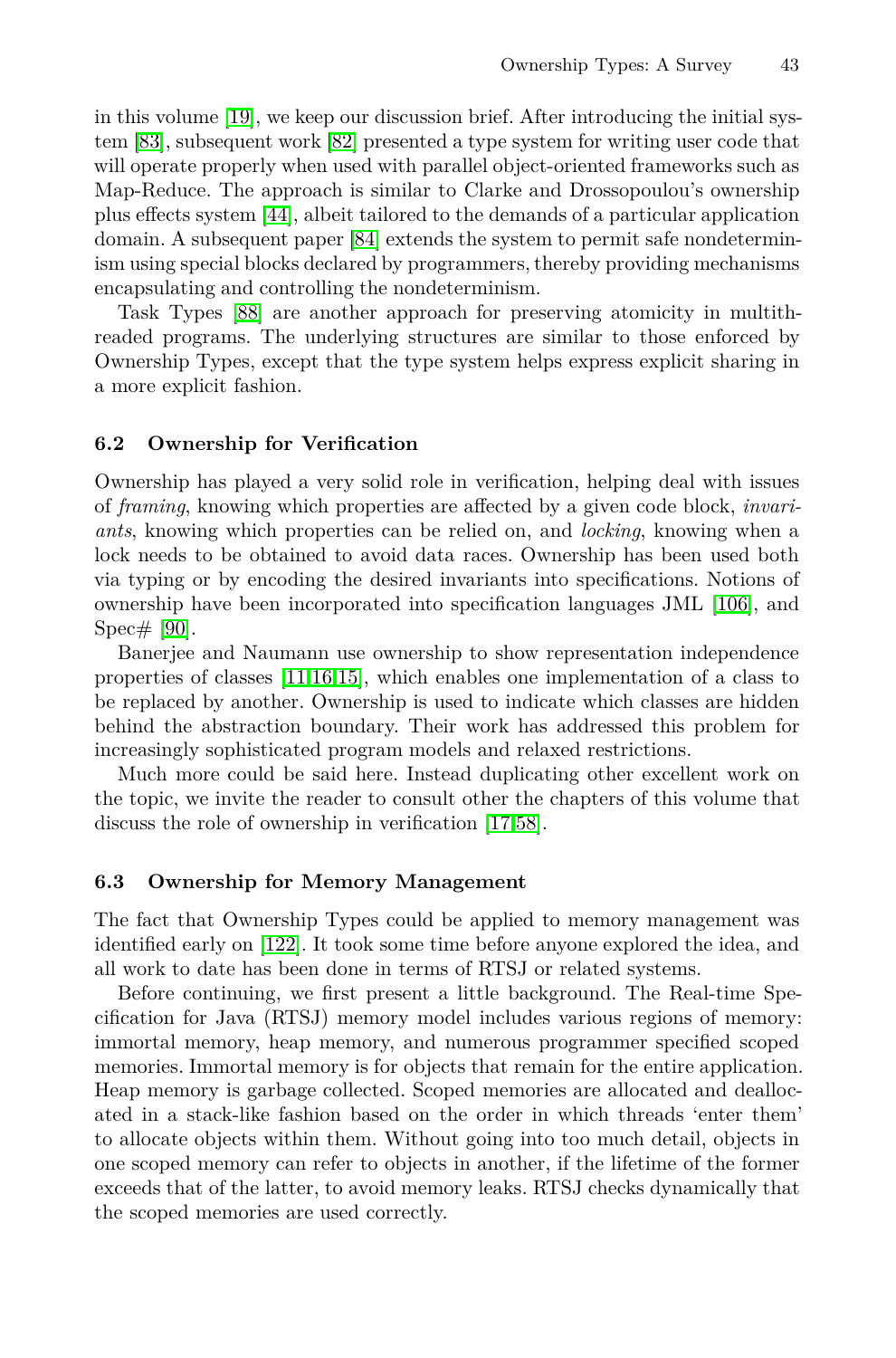Boyapati et al. [25] were first to explore the application of Ownership Types to memory management in any detail. Their work combines Region Types and Ownership Types in a unified framework to statically enforce object encapsulation and region-based memory management. The memory model underlying the type system is compatible with RTSJ's memory model. Additions beyond the basic ownership machinery include subregions within shared regions to allow long-lived threads to share objects without using the heap and without memory leaks, typed portal fields for enabling inter-thread communication, and thread local regions.

ScopeJ [146] is a variant of confined typ[es](#page-36-2) tailored for the memory management discipline of RTSJ. ScopeJ imposes a naming discipline based on a few annotations and some simple-to-check rules that statically ensure the correct usa[ge of](#page-43-5) scoped memory, thereby eliminating the need for dynamic checking. Zhao et al. [145] define Implicit Ownership Types for memory management based on ScopeJ's memory model. The key contribution of this approach is that the programmer does not need to specify any type annotations—ownership is implicit, and therefore not a burden to programmers. A complete formal semantics of the approach is also presented. The work of Andreae et al. [9] uses aspects to facilitate a more modular specification of the code dealing with scoped memories. The ScopeJ approach has also been adapted and applied to SCJ (Safety Critical Java Specification) [133].

## **6.4 Ownership for Security**

One of th[e or](#page-14-0)iginal motivations [for C](#page-43-2)onfined Types was [to](#page-43-3) [ad](#page-43-3)dress security problems found in the Java library, namely, to prevent certain references from escaping their defining scope. More specifically, each instance of Java Class has a list of signers that the security architecture uses to determine the access rights of the class at run-time. A leaking reference to this internal data structure caused a security flaw in JDK1.1 that allowed untrusted applets to gain all access rights. The problem boile[d do](#page-43-3)wn to the fact that an alias to the array containing the signers was leaked, rather than a copy of the array. (For more details, see [137].)

As mentio[ned](#page-38-5) in Section 3.7, Confined Types [136] are a syntactically simple approach to achieving a topological restriction similar to what Ownership Types do, but with a package-level granularity instead of object-level granularity. Confined Types were originally designed to prevent security bugs, such as the Java class signer bug, resulting from leaking references to sensitive objects. One further example application is ensuring that references to cryptographic keys do not leak beyond the crypto module [137].

In a variant of confined types adapted to the setting of Enterprise Java Beans, Clarke, Richmond and Noble [47] address the problem of leaking EJB objects without the appropriate wrappers. Without these wrappers, beans could be accessed directly, thereby circumventing the persistency, distribution, and security functionality that would otherwise be in place. The scheme was based on a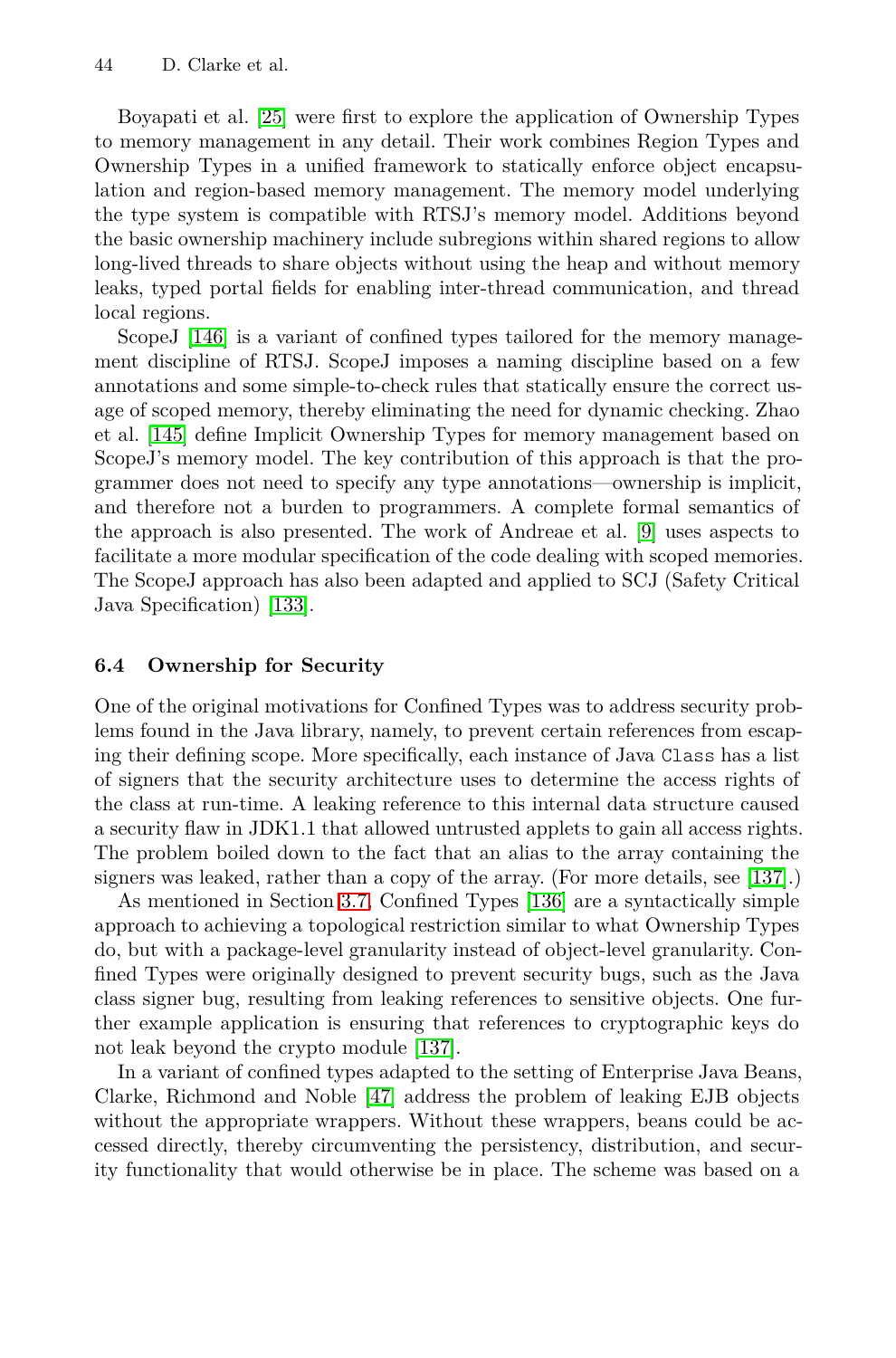s[pecifi](#page-42-15)cation of which classes corresponded to confined and to boundary elements. Checking was performed at deployment time by inspecting the bytecode. Only classe[s me](#page-40-12)ntioned in the specification file needed to be checked, as in the original C[onfi](#page-38-15)ned Types, and thus classes were protected against unchecked attackers who did not necessarily conform to the discipline.

Naumann [and](#page-41-10) Banerjee [12] use a simplified form of ownership to achieve pointer confinement (a topological constraint) in a class-based language, and use the resulting language to prove certain noninterference results. Similarly, Skalka and Smith [128] present an system using ownership-related notions for secure capability-based programming. Their core protection model is similar to that of Confined Types [86] and Clarke's finitary version o[f O](#page-39-12)wnership Types in the object calculus [45].

In one of the few systems that allows owners to vary (without using ownership transfer), Yu, Potter and Xue [99] introduce the *owners-as-downgraders* policy which increases the flexibility of ownership typ[es sy](#page-42-16)stems by allowing an object to downgrade or de[clas](#page-39-13)sify an object's owner, thereby allowing previously protected objects to be accessible beyond what usually would be allowed. In this setting, downgrading can be considered as a special case of intransitive noninterference.

Using a variant of Universe Types, Dietl, Müller and Poetzsch-Heffter [59] present a type system for applet isolation on JavaCard smart card. Their system statically detects firewall violations, which would otherwise be detected only using dynamic checks.

In a quite different setting, Patrignani, Clarke and Sangiorgi [115] apply Own[e](#page-37-6)rship Types to the Join calculus [65] in order to enforce certain security properties. They prove that secrets owned by some process cannot be leaked, even against untyped attackers, that is, processes that are not typed using the Ownership Types system (or any other type system).

#### **6.5 Ownership for Object Upg[rad](#page-41-11)es**

Boyapati et al. [23] describe a quite unexpected application of Ownership Types in the context of persistent object stores. Their approach uses Ownership Types to ensure, in a modular way, that a persistent object store can be efficiently updated without stopping the application. Modularity allows the programmer to locally reason about the correctness of their upgrades. Ownership Types with effects annotations help to provide the desired modularity condition. The system was implemented in the context of the Thor language [93].

## **6.6 Software Visualisation and Understanding**

Ownership has been used in techniques to provide better understanding of system structure and behaviour. Many of these techniques have a visual component, based either on the static or dynamic structure of a system.

The notion of ownership has also been used to introduce structure into the visualisation of systems, both of the evolving object graph [75,74,76] and of a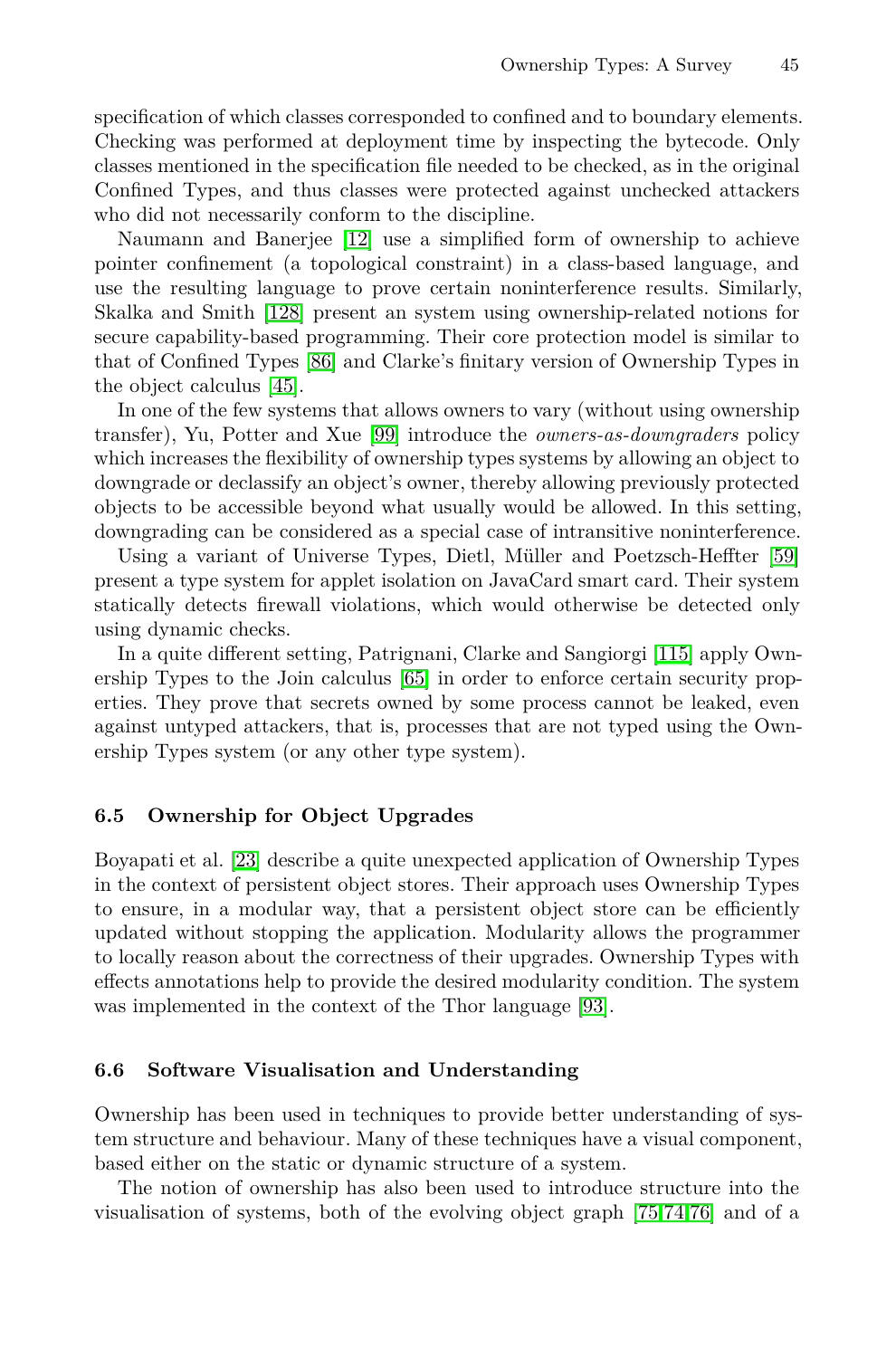static abstraction of it (Object Ownership Graphs  $(OOGs)$ ) [3,135].<sup>5</sup> These approaches exploit the hierarchical nature of ownership to enable the structuring of objects in a visualisation along with the collapsing of parts of the object graph that are not the current focus of whoever is performing the visualisation. Ammar and Abi-Antoun [6] perform further work on the use of OOGs in program comprehension. Using a group of programmers unfamiliar with notions of ownership, they were able to show in a statistically significant fashion that the use of OOGs improve programmers' comprehension compared to programmers who just used class diagrams.

Mitchell uses techniques based on ownership and dominators to summarise memory footprints in order to better understand the memory usage of a pro[gra](#page-42-17)m [103]. In his approach, each dominator tree captures unique ownership. Trees are connected by specific edges that describe responsibility, *i.e.,* transfer of ownership. A profiling technique aggregates these structures and uses thresholds to identify important aggregates. The notion of ownership graph summarises responsibility, and the notion of backbone equivalence is used to aggregates patterns within trees, generating concise summaries of heap usage. The ultimate goal of this work is to understand where excessive memory usage occurs in large programs, not to produce a type assignment.

Rayside et al. [123] take an alternative approach to finding and fixing memory leaks which is also based on object ownership. Their techniques involves determining the ownership hierarchy of objects, the size of each object, the time interval that each object is allocated, and the time interval that it is active. This information is reported visually to the programmer. In conjunction with five memory management anti-patterns that are identified based on the authors' experience with object ownership profiling, their tool can help the programmer to identify memory leaks. [The](#page-38-3) authors apply their techniques to fix memory leaks in the Alloy IDE (V3).

## **7 Foundational Calculi**

Although most work on Ownership Types is formalised, only a relatively small amount of work has been done on their foundations.

Very early on, Clarke's thesis [39] formalised Ownership Types in terms of Abadi and Cardelli's object calculus [1]. In this setting ownership contexts are separate from objects. Every object has two ownership contexts, namely, a representation context, or storing its representation, and an owner context, which was its owner. Whether an object had permission to access another object was determined using the representation context of the referrer and the owner context of the referee. Clarke gave constraints on the relationships between ownership contexts that guaranteed that the owners-as-dominators property held. The

<sup>5</sup> Interestingly, it was while studying software visualisation that James Noble realised the pressing need for proper alias control, which eventually lead to Flexible Alias Protection.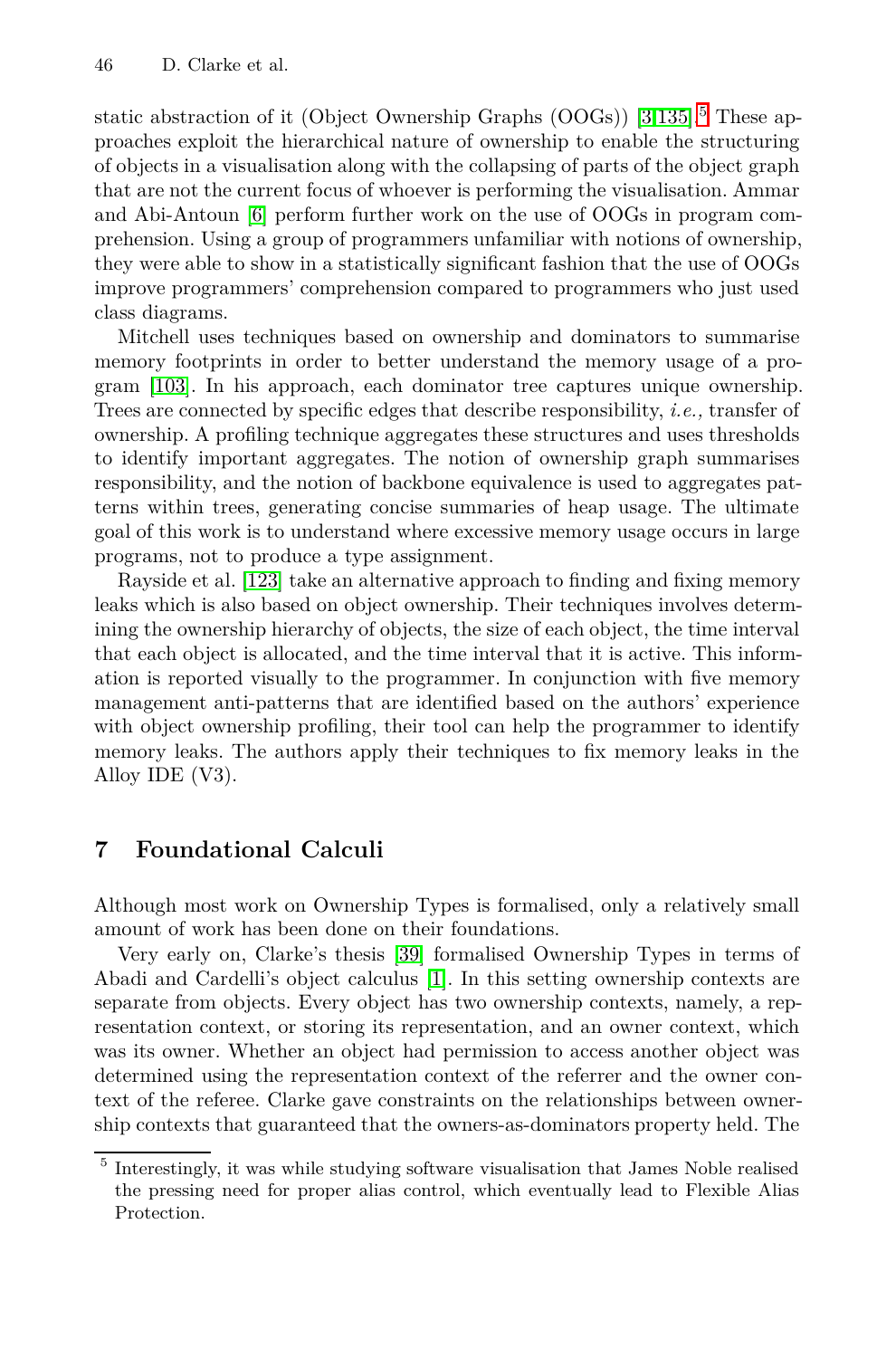formalism als[o](#page-37-15) [su](#page-37-15)[pp](#page-37-16)orted type parameterisation and existential quantification of owners.

The foundational calculus  $F_{own}$  [87] was built on top of system  $F$  to provide a foundation for Ownership Domains. To capture the specifics of the system, a special permissions system based on ownership domains and links was added into the calculus. Being based on system  $F$ , the calculus also supported parametric polymorphism.

Cameron and Drossopoulou [32,30] study Ow[ners](#page-37-17)hip Types systems that include notions of owner variance and unknown ownership context—we have seen various systems like this above. [Th](#page-40-13)eir system Jo∃ casts these systems into a uniform setting and removes many of the limitations of the more ad hoc approaches found in the literature. Their [ca](#page-37-8)[lcu](#page-37-9)lus supports parame[terisa](#page-43-11)tion of types and ownership contexts, and allows variant subtyping of ownership contexts using existential types. The explicit use of existential types makes the type-theoretic foundations of owner variance and unknown ownership context more transparent. Building on this work, Cameron, Drossopoulou and Noble's chapter [31] explains Ownership Types in terms of dependent types, elucidatin[g th](#page-43-12)e idea that Ownership Types are actually a kind of phantom type [89], namely, a type that does not contribute to the run-time representation of values.

<span id="page-32-0"></span>Using the Fractional P[ermis](#page-43-13)sions framework [27,28], Zhao and Boyland [149] encode the owners-as-dominators and owners-as-locks models. Fractional Permissions provide a uniform, albeit low-level, view on these two models, and permit the encoding of other models, such as variants of Multiple Ownership, in the [sa](#page-41-12)me setting.

A similar approach based on encoding into logic is taken by Wang et al. [138] who add a notion of confinement to separation logic. One of the goals of their work is to reason about confinement independently of any particular confinement discipline. In different work, Wang and Qui [139] present a generic model of confinement aimed at breaking the shackles imposed by purely syntactic definitions by providing semantic definitions for encoding various confinement schemes. In some sense their work provides a more complete formal model of ideas proposed by Noble et al. [110].

## **8 Empirical Studies**

A number of empirical studies of Ownership Types and related systems have been performed. These include programming experiments, such as seeing how Ownership Types interact with design patterns or applying Ownership Types to a given code base and determine what changes need to be made; automatic analysis of the run-time object structures of a corpus of programs; and automatic static analysis of a corpus of programs.

The most natural approaches to evaluating Ownership Types are to apply it to an existing code base or to study the interaction between Ownership Types and design patterns.

AliasJava [5], a precursor to Ownership Domains, was evaluated on various library classes and the Aphyds circuit layout application, which consisted of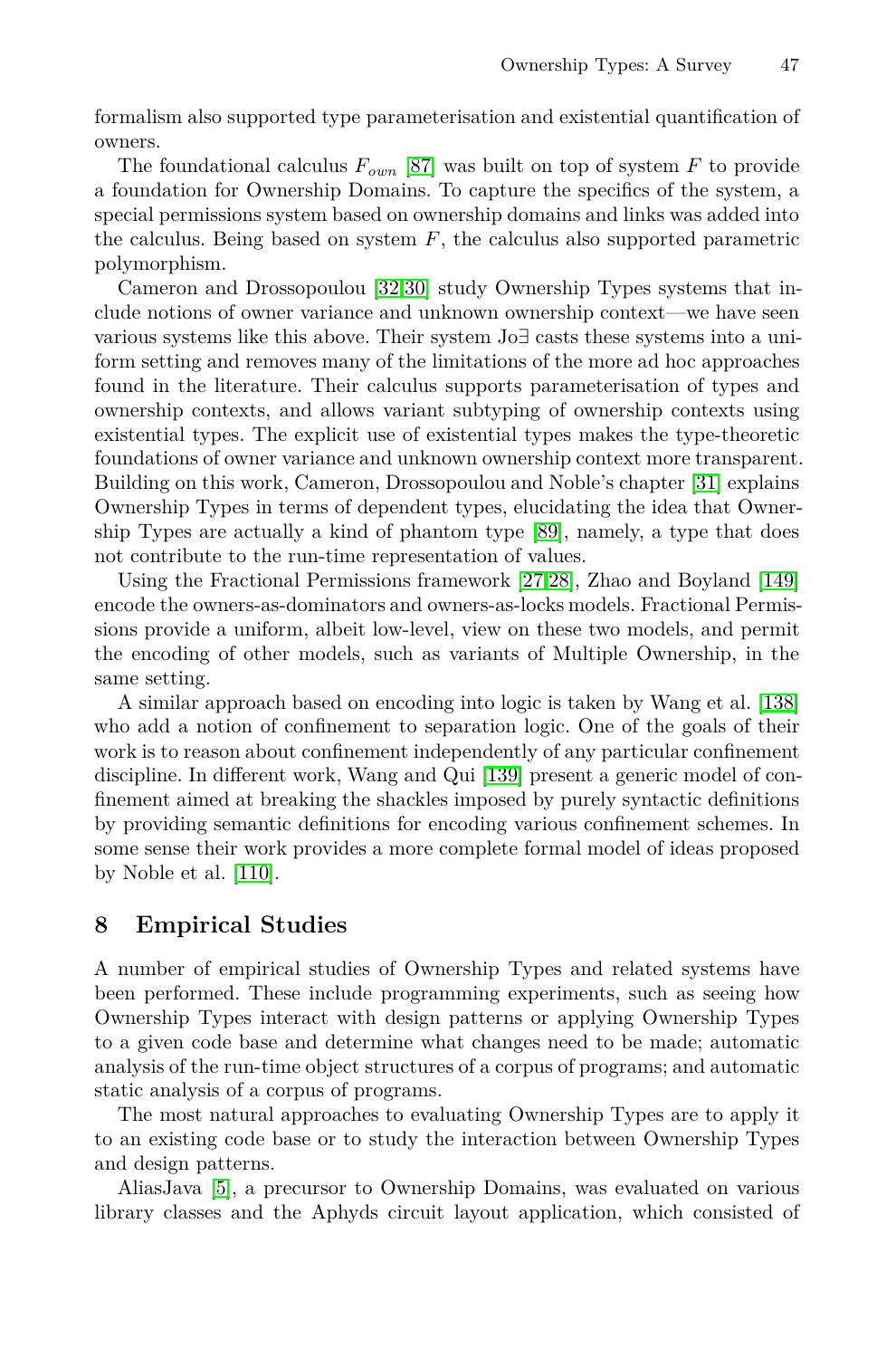12.5kLOC. A core 3kLOC was annotated by the Aphyds developer. Most method parameters were annotated with **lent** and many return values could be annotated with **unique**, indicating that either sharing was absent or temporary. Instances of classes related to circuit elements were, in contrast, shared among many other objects.

In his masters thesis, Hächler applies Universes to an industrial application [70]. The application was the software of a ticket reader for print-at-home tickets, consisting of more than 50kLOC. The process of annotating this system revealed a number of shortcomings of ownership, which required restructuring of the application, and replacing pass-by-reference by pass-by-copy. One interesting proposed extension was the idea of local universes (akin to Clarke and Wrigstad's scoped owners [42]), which allow read and write access within the scope of a pure method in such a way that the mutable effects a[re](#page-36-9) encapsulated within the pure method.

An evaluation of ownership domains was done on four real world programs, JHotDraw and HillCl[im](#page-36-1)[b](#page-36-9)er, each of 15kLOC, Aphyds (8kLOC), and CryptoDB (3kLOC) supported by a reimplementation of the type system and an Eclipse plug-in [3,2]. The case studies identified a few patterns of ownership (e.g., "ownership domains expose tight coupling") and some weaknesses of the existing Ownership Domains type system (e.g., public domains are hard to use, annotations are verbose). More details can be found in Abi-Antoun's PhD Thesis [2]. A further case study considers the amount of effort required to refactor a 16kLOC application (HillClimber) to enforce appropriate architectural constraints expressed with the help of Owner[sh](#page-33-0)ip Domains [3,2]. Again a number of lessons are reported, along [with](#page-41-13) perceived limitations of Ownership Domains. The reader is invited to consult these papers for more details.

In an early exploration of using Ownership Types in practice, Cele and Stureborg [36] found that embedding ownership information in programs made them less flexible, especially for reuse and refactoring. In their qualitative study, balancing flexibility and encapsulation emerged as a key aspect of programming with ownership. A frequent pattern in their [progr](#page-43-14)amming illustrates this; it relies on subsumption to remove owners from types, $6$  such as for call-backs and listeners.

<span id="page-33-0"></span>In his master's thesis, Nägeli [109] uses design patterns to evaluate three different Ow[nersh](#page-43-8)ip Types systems (Universes, Clarke and Drossopoulou's  $Joe<sub>1</sub>$ , and Ownership Domains). His work identifies numerous difficulties in the various disciplines (and the tool support for them). Based on this study, he lists the following requirements for Ownership Type systems: alias control for representation objects, support for re[ad-o](#page-43-9)nly references, multiple ownership, ownership transfer, friend contexts (analogous with friends in  $C++$  [132]). These concepts (apart from friend contexts) have appeared in some form in other systems cited in this survey, but no system includes them all.

The evaluation of OIGJ [150] included a demonstration that their system could express the factory and visitor patterns, and be used to type check the standard java.util collections (except for clone methods) without refactoring

 $6$  It was latter dubbed the "Hide Owner Pattern" [141].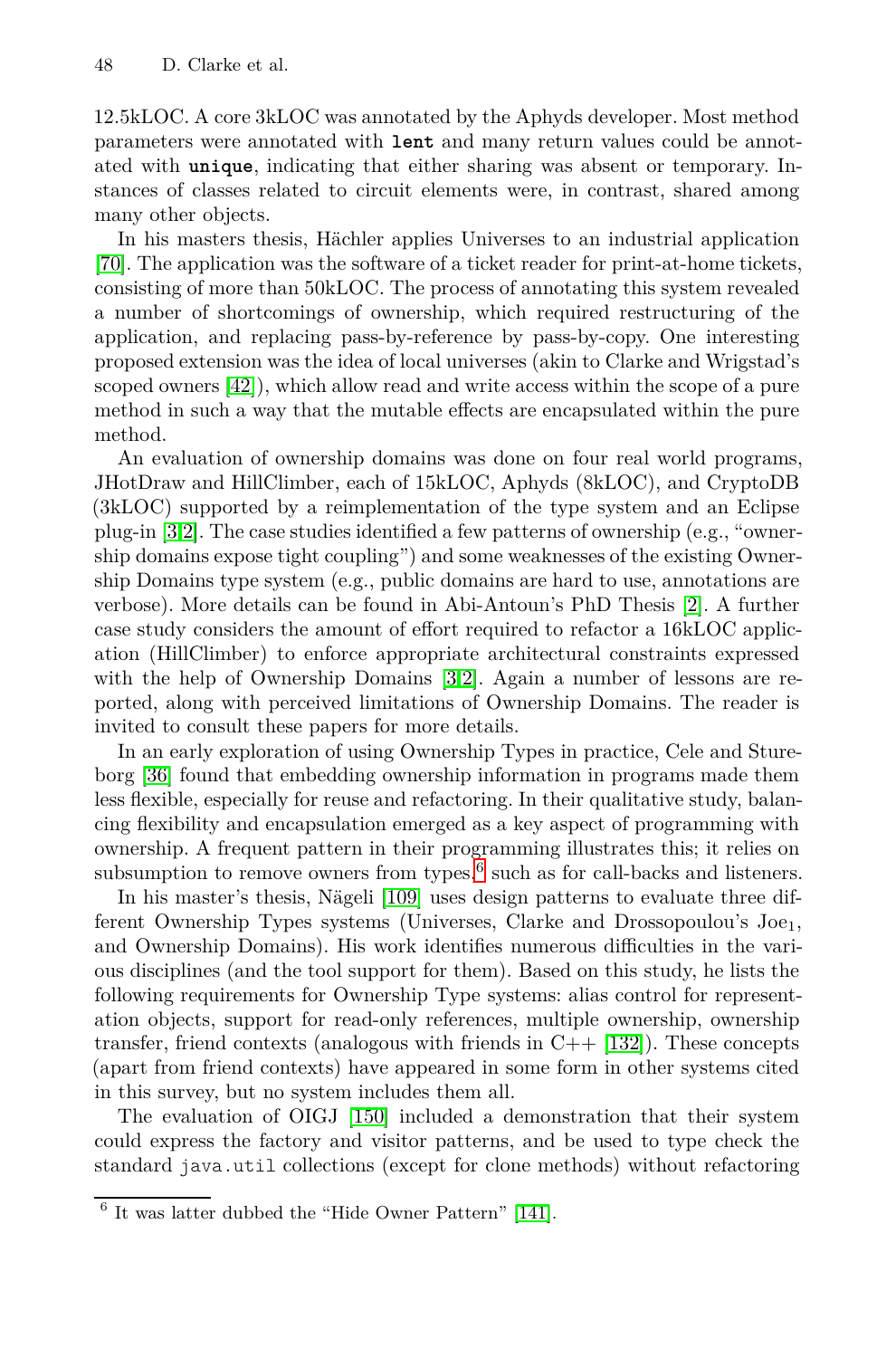and with only a small num[ber](#page-40-10) of annotations. Sergey and Clarke's Gradual O[w](#page-34-1)nership Types [127] were empirically evaluated by integrating ownership annotations into a non-generic version of Java's collections framework, resulting in the analysis of about 8,200 lines of code. Only on significant refactoring was required to satisfy the type checker.

The second approach to evaluat[e O](#page-39-4)wnership Types is to semi-automatically analyse a large code base—state-of-the-art ownership inference is not good enough to do this fully automatically.

The unified ownership inference framework [79], implemented on top of the Checker Framework,<sup>7</sup> was evaluated experimentally on 110 kLOC, including  $e$ <sub>j</sub>c, Eclipse IDE compiler, and javad, the Java class file disassembler. The results indicated that tha[t a l](#page-43-15)arge amount of non-trivial ownership annotations could be applied in these production-quality applications.

For the Confined Types discipline, Grothoff et al. [69] analysed a large body of code, consisting of over 46,000 classes. Their tool Kacheck/J uncovered 24% confined classes and interfaces. In a language with generics (such as modern versions of Java), this number would increase to 30%. After inferring tighter access control modifiers, this number went up even further to 45%, meaning that 45% of all package scoped classes were confined.

Vanciu and Abi-Antoun's chapter [135] present a significant experimental evaluation of the use of Ownership Domains in practice based on Ownership Object Graphs (OOGs), which incorporate ownership information into an object graph to provide abstractions based on ownership and types. Their approach is based on annotating several systems using Ownership Domains and using static analysis to extract OOGs. They added annotations to 100 KLOC of real object-oriented code. The chapter presents a vast range of statistics, which we won't repeat here. Their conclusion is that ownership can make a significant contribution to expressing designs more abstractly.

<span id="page-34-1"></span><span id="page-34-0"></span>The third approach to evaluating the potential of Ownership Types is to study the object-graph structures of running programs. To this end, Potanin, Noble and Biddle [118] employed a tool to take snapshots of the heaps of running programs and applied it to a large corpus of Java programs. The tool computed various metrics on the collected heaps related to notions of uniqueness, ownership and confinement, to determine how often such concepts appear in actual running programs. Their results indicate that such concepts are often used in practice—12% of objects were not uniquely referenced, ownership hierarchies were on average five layers deep, and around one third of objects were referred to only by classes in the same package.

## **9 Discussion and Conclusion**

This chapter has presented a comprehensive survey of many variations, extensions and applications of Ownership Types. It is time now to take a step back

<sup>7</sup> http://types.cs.washington.edu/checker-framework/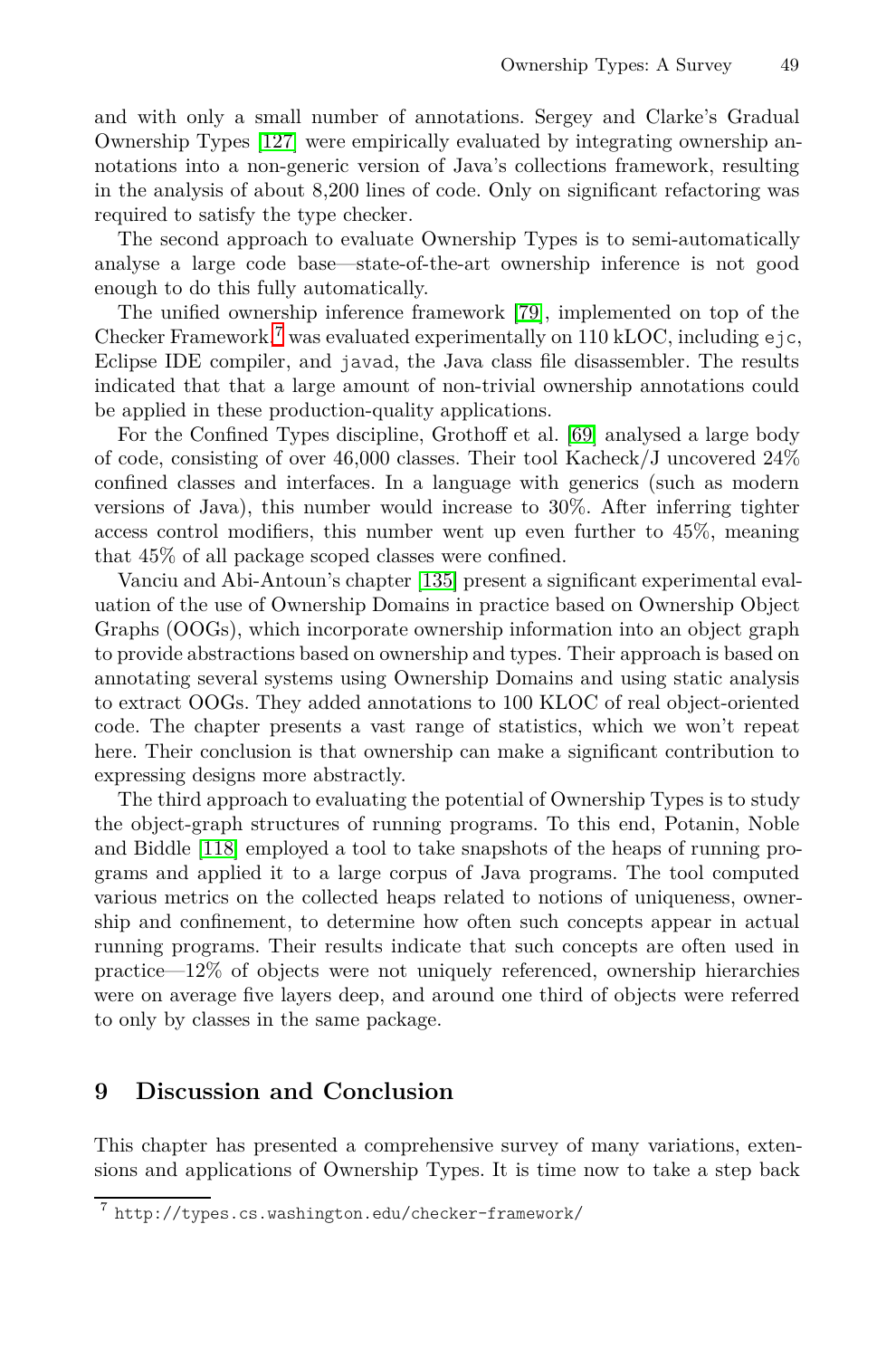and consider what remains to be done in the future. What follows is based on criticism of Ownership Types, both published and otherwise, discussions at various forums, and our own experience.

**Designing good context-dependent constraints.** Ownership Types systems need to be better tailored to specific problems domains. When doing this, a statement of invariants or desired properties must come first, and the type system needs to be designed around those within some framework that is capable of linking types to guarantees. Systems such as Ownership Domains cater for this to some degree, and various Confined Types variants have been specifically tailored for given problem domains.

A lot of work already been done add to address the inflexibility of systems, as witnessed by mechanisms such Ownership Domains' separation of mechanism from policy, External Uniqueness, owner-polymorphic methods, among others. These should be considered as possible ingredients in future Ownership Types systems, but it needs to be clear precisely what properties each new ingredient enforces or violates, in relation to the properties that need to be enforced.

**Better integration with dynamic mechanisms.** Ownership Type systems should rely on and integrate better with mechanisms that dynamically provide guarantees about run-time behaviour, such as synchronised methods or locks. J[ust](#page-32-0) as ownership can be used to reduce the amount of synchronisation, synchronisation strengthens temporary guarantees about exclusive ownership.

**Larger scale analysis of ownership usage in existing code bases.** More thorough empirical analysis of ownership in real systems needs to be performed, to capture both common usage patterns of ownership and how the use of ownership evolves across time, but also to determine and characterise common alias patterns and problems.

**Deployment in practice.** Numerous case studies with various systems have been carried out (Section 8), a lot of experience both positive in terms of usage patterns and negative in terms of weaknesses has been gathered, and this experience has fed back into the design of better systems. Nevertheless, experience with Ownership Types would benefit significantly if it were used to build real systems, ideally in a commercial setting. A proper scientific analysis of the benefits should accompany this activity.

**Reduced syntactic overhead.** Ownership Types often impose a heavy syntactic burden on programmers. Many developments in tool support, appropriate default an[nota](#page-42-8)tions (though we've said little about this), type inference and other program analysis techniques, have helped reduce this load, but more sophisticated and more integrated approaches are needed. Such approaches may rely heavily on static analysis techniques such as alias- and shape-analysis.

**Address the library code problem.** A problem common to any specialised type system (not just Ownership Types systems) is that library code is not checked using the type system. This problem can be tackled from two directions. One is to provide tool support and automatic analysis. The other is by using notions such as gradual typing [127], which allow some of the code to be annotated and checked statically, leaving other checks to run-time.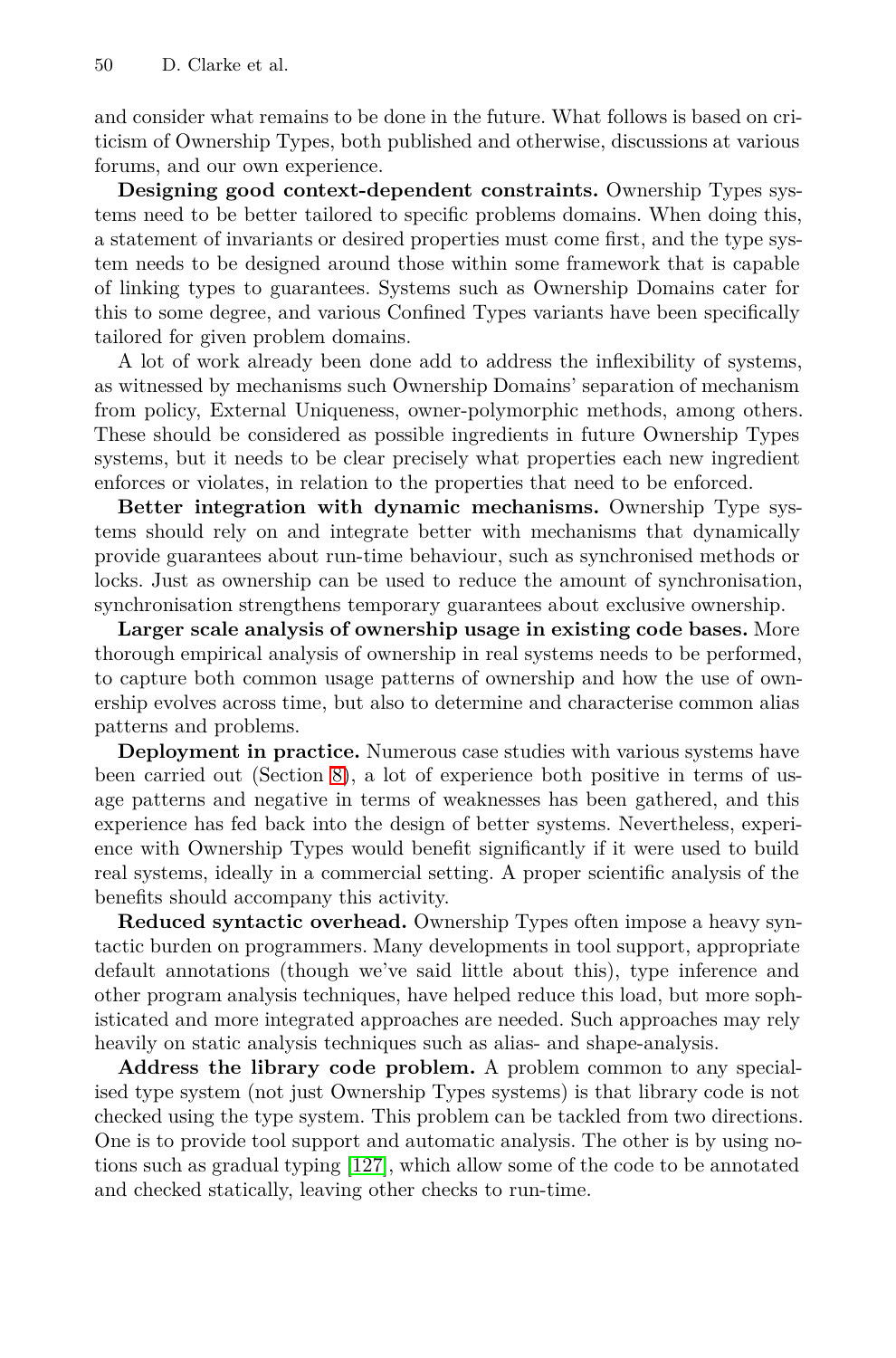**Exploitation of the ideas to better support concurrent programming.** Due to the petering out of Moore's law, multicore computers have become mainstream, and increasing amounts of concurrent processing resources are available on the desktop. Programs need to be concurrent to exploit these resources, but reasoning about such programs, for humans and compilers alike, is hard, and annotations describing aliasing and ownership offer relief. More needs to be done to make the ownership annotations fully exploitable by compilers, and sufficiently powerful for programmers when they need them, and unobtrusive when they don't.

<span id="page-36-9"></span><span id="page-36-1"></span>**Acknowledgements.** Thanks to Marwan Abi-Antoun, Jonathan Aldrich, Peter Müller, and the anonymous reviewers for their detailed comments.

## **References**

- <span id="page-36-0"></span>1. Abadi, M., Cardelli, L.: A theory of objects. Springer (1996)
- <span id="page-36-6"></span>2. Abi-Antoun, M.: Static Extraction and Conformance Analysis of Hierarchical Runtime Architectural Structure. PhD thesis, Carnegie Mellon University, Available as Technical Report CMU-ISR-10-114 (2010)
- 3. Abi-Antoun, M., Aldrich, J.: Static extraction and conformance analysis of hierarchical runtime architectural structure using annotations. In: OOPSLA, pp. 321–340 (2009)
- <span id="page-36-7"></span>4. Aldrich, J., Chambers, C.: Ownership Domains: Separating Aliasing Policy from Mechanism. In: Odersky, M. (ed.) ECOOP 2004. LNCS, vol. 3086, pp. 1–25. Springer, Heidelberg (2004)
- <span id="page-36-5"></span>5. Aldrich, J., Kostadinov, V., Chambers, C.: Alias annotations for program understanding. In: OOPSLA, pp. 311–330 (2002)
- <span id="page-36-2"></span>6. Ammar, N., Abi-Antoun, M.: Empirical Evaluation of Global Hierarchical Object Graphs for Coding Activities. In: Working Conference on Reverse Engineering, WCRE (2012)
- <span id="page-36-8"></span>7. Andersen, L.O.: Program Analysis and Specialization for the C Programming Language. PhD thesis, DIKU, Computer Science Department, University of Copenhagen, Copenhagen, Denmark (May 1994), DIKU Rapport 94/19
- 8. Anderson, Z.R., Gay, D., Naik, M.: Lightweight annotations for controlling sharing in concurrent data structures. In: PLDI, pp. 98–109 (2009)
- <span id="page-36-4"></span>9. Andreae, C., Coady, Y., Gibbs, C., Noble, J., Vitek, J., Zhao, T.: Scoped types and aspects for real-time Java memory management. Real-Time Systems 37(1), 1–44 (2007)
- <span id="page-36-3"></span>10. Bacon, D.F., Strom, R.E., Tarafdar, A.: Guava: a dialect of Java without data races. In: OOPSLA, pp. 382–400 (2000)
- 11. Banerjee, A., Naumann, D.A.: Representation independence, confinement and access control (extended abstract). In: POPL, pp. 166–177 (2002)
- 12. Banerjee, A., Naumann, D.A.: Secure information flow and pointer confinement in a Java-like language. In: CSFW, pp. 253–267 (2002)
- 13. Banerjee, A., Naumann, D.A.: Ownership transfer and abstraction. Technical report, Computing and Information Sciences, Kansas State University, USA (2003)
- 14. Banerjee, A., Naumann, D.A.: Ownership: transfer, sharing, and encapsulation. In: Proceedings of the 5th Workshop on Formal Techniques for Java-Like Programs, FTfJP 2003 (2003)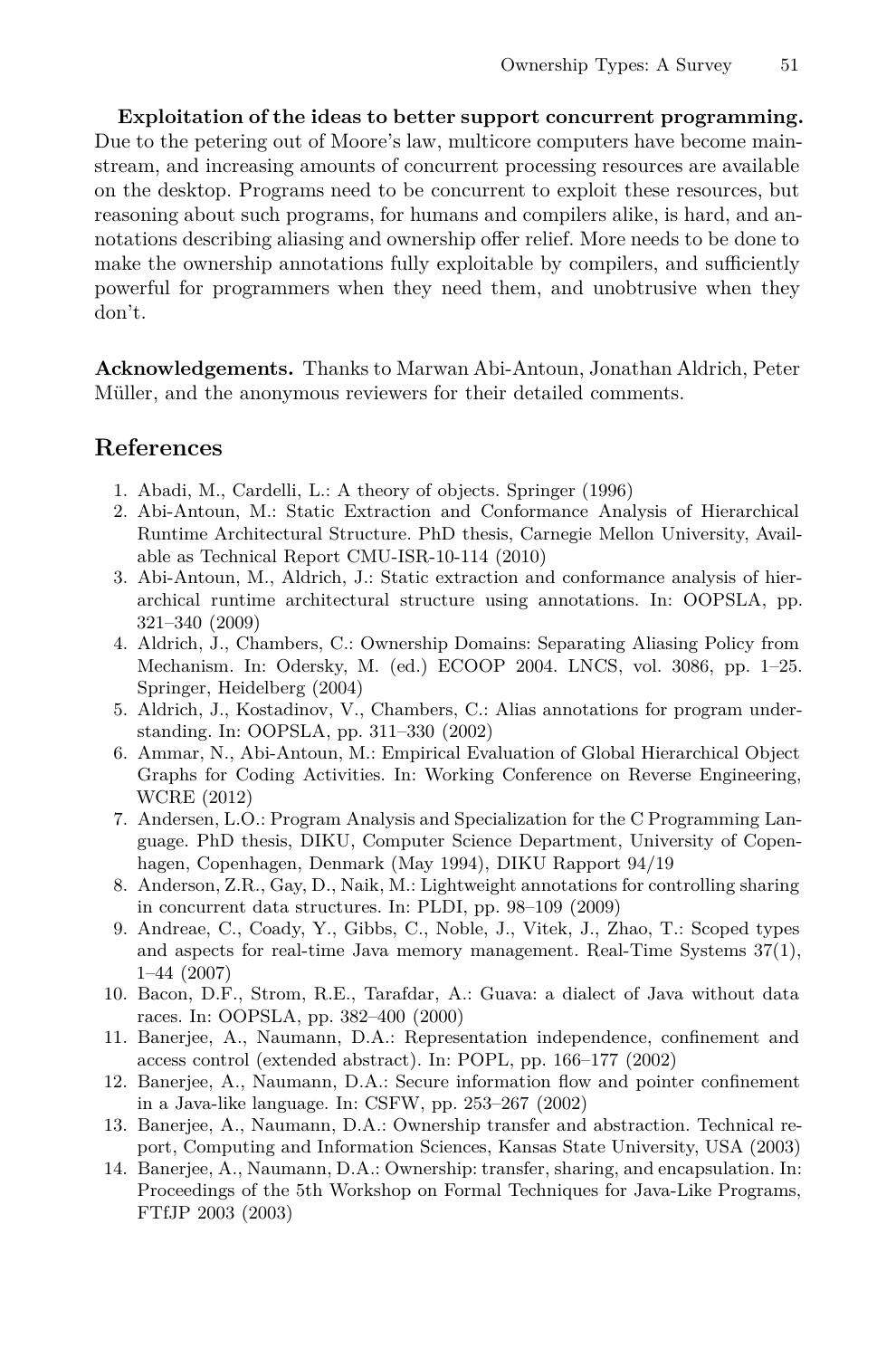- <span id="page-37-14"></span><span id="page-37-13"></span><span id="page-37-12"></span>15. Banerjee, A., Naumann, D.A.: Ownership confinement ensures representation independence for object-oriented programs. J. ACM 52(6), 894–960 (2005)
- 16. Banerjee, A., Naumann, D.A.: State Based Ownership, Reentrance, and Encapsulation. In: Gao, X.-X. (ed.) ECOOP 2005. LNCS, vol. 3586, pp. 387–411. Springer, Heidelberg (2005)
- <span id="page-37-5"></span>17. Banerjee, A., Naumann, D.A.: State Based Encapsulation for Modular Reasoning about Behavior-Preserving Refactorings. In: Clarke, D., Noble, J., Wrigstad, T. (eds.) Aliasing in Object-Oriented Programming. LNCS, vol. 7850, pp. 319–365. Springer, Heidelberg (2013)
- <span id="page-37-11"></span><span id="page-37-3"></span>18. Blanchet, B.: Escape analysis: correctness proof, implementation and experimental results. In: Cardelli, L. (ed.) POPL 1998: Proceedings of the 25th Annual ACM SIGPLAN-SIGACT Symposium on Principles of Programming Languages, San Diego, California, pp. 25–37 (January 1998)
- <span id="page-37-6"></span><span id="page-37-4"></span>19. Bocchino Jr., R.L.: Alias Control for Deterministic Parallelism. In: Clarke, D., Noble, J., Wrigstad, T. (eds.) Aliasing in Object-Oriented Programming. LNCS, vol. 7850, pp. 156–195. Springer, Heidelberg (2013)
- <span id="page-37-10"></span>20. Boyapati, C.: SafeJava: A Unified Type System for Safe Programming. Ph.D., MIT (February 2004)
- <span id="page-37-1"></span>21. Boyapati, C., Lee, R., Rinard, M.C.: Ownership types for safe programming: preventing data races and deadlocks. In: OOPSLA, pp. 211–230 (2002)
- <span id="page-37-7"></span>22. Boyapati, C., Liskov, B., Shrira, L.: Ownership types for object encapsulation. In: POPL, pp. 213–223 (2003)
- <span id="page-37-8"></span>23. Boyapati, C., Liskov, B., Shrira, L., Moh, C.-H., Richman, S.: Lazy modular upgrades in persistent object stores. In: OOPSLA, pp. 403–417 (2003)
- <span id="page-37-9"></span>24. Boyapati, C., Rinard, M.C.: A parameterized type system for race-free Java programs. In: OOPSLA, pp. 56–69 (2001)
- 25. Boyapati, C., Salcianu, A., Beebee, W.S., Rinard, M.C.: Ownership types for safe region-based memory management in real-time Java. In: PLDI, pp. 324–337 (2003)
- <span id="page-37-16"></span><span id="page-37-2"></span>26. Boyland, J.: Alias burying: Unique variables without destructive reads. Software— Practice and Experience 31(6), 533–553 (2001)
- <span id="page-37-17"></span>27. Boyland, J.: Checking Interference with Fractional Permissions. In: Cousot, R. (ed.) SAS 2003. LNCS, vol. 2694, pp. 55–72. Springer, Heidelberg (2003)
- 28. Boyland, J.: Fractional Permissions. In: Clarke, D., Noble, J., Wrigstad, T. (eds.) Aliasing in Object-Oriented Programming. LNCS, vol. 7850, pp. 270–288. Springer, Heidelberg (2013)
- <span id="page-37-15"></span>29. Buckley, A.: Ownership types restrict aliasing. Master's thesis, Imperial College London, London, UK (June 2000)
- <span id="page-37-0"></span>30. Cameron, N.: Existential Types for Subtype Variance - Java Wildcards and Ownership Types. PhD thesis, Imperial College London (April 2009)
- 31. Cameron, N., Drossopoulou, S., Noble, J.: Understanding Ownership Types with Dependent Types. In: Clarke, D., Noble, J., Wrigstad, T. (eds.) Aliasing in Object-Oriented Programming. LNCS, vol. 7850, pp. 84–108. Springer, Heidelberg (2013)
- 32. Cameron, N., Drossopoulou, S.: Existential Quantification for Variant Ownership. In: Castagna, G. (ed.) ESOP 2009. LNCS, vol. 5502, pp. 128–142. Springer, Heidelberg (2009)
- 33. Cameron, N.R., Drossopoulou, S., Noble, J., Smith, M.J.: Multiple ownership. In: OOPSLA, pp. 441–460 (2007)
- 34. Cameron, N.R., Noble, J., Wrigstad, T.: Tribal ownership. In: OOPSLA, pp. 618–633 (2010)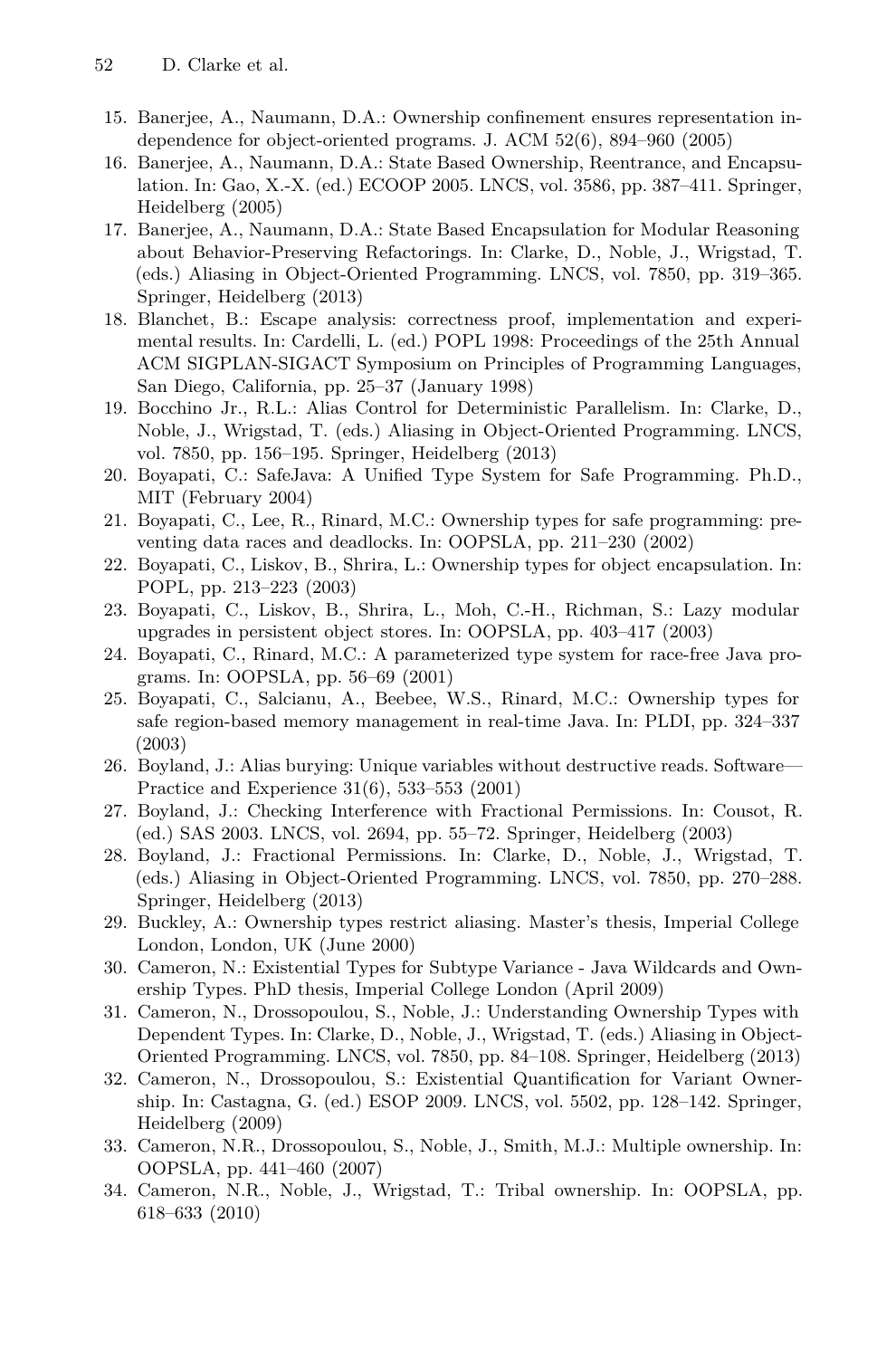- <span id="page-38-9"></span>35. Cardelli, L., Leroy, X.: Abstract types and the dot notation. Technical Report SRC-RR-90-56, Digital Systems Research Center (March 1990)
- <span id="page-38-3"></span>36. Cele, G., Stureborg, S.: Ownership types in practise. Master's thesis, Department of Computer and Systems Sciences, Stockholm University and Royal Institute of Technology (2005)
- <span id="page-38-14"></span>37. Charles, P., Grothoff, C., Saraswat, V.A., Donawa, C., Kielstra, A., Ebcioglu, K., von Praun, C., Sarkar, V.: X10: an object-oriented approach to non-uniform cluster computing. In: OOPSLA, pp. 519–538 (2005)
- <span id="page-38-4"></span>38. Chin, B., Markstrum, S., Millstein, T., Palsberg, J.: Inference of User-Defined Type Qualifiers and Qualifier Rules. In: Sestoft, P. (ed.) ESOP 2006. LNCS, vol. 3924, pp. 264–278. Springer, Heidelberg (2006)
- <span id="page-38-1"></span>39. Clarke, D.: Object ownership and containment. PhD thesis, School of Computer Science and Engineering, University of New South Wales, Australia (2002)
- <span id="page-38-13"></span>40. Clarke, D., Diakov, N., Hähnle, R., Johnsen, E.B., Schaefer, I., Schäfer, J., Schlatte, R., Wong, P.Y.H.: Modeling Spatial and Temporal Variability with the HATS Abstract Behavioral Modeling Language. In: Bernardo, M., Issarny, V. (eds.) SFM 2011. LNCS, vol. 6659, pp. 417–457. Springer, Heidelberg (2011)
- <span id="page-38-15"></span><span id="page-38-2"></span>41. Clarke, D., Drossopoulou, S., Noble, J., Wrigstad, T.: Tribe: a simple virtual class calculus. In: AOSD, pp. 121–134 (2007)
- 42. Clarke, D., Wrigstad, T.: External Uniqueness is Unique Enough. In: Cardelli, L. (ed.) ECOOP 2003. LNCS, vol. 2743, pp. 176–200. Springer, Heidelberg (2003)
- <span id="page-38-5"></span><span id="page-38-0"></span>43. Clarke, D., Wrigstad, T., Östlund, J., Johnsen, E.B.: Minimal Ownership for Active Objects. In: Ramalingam, G. (ed.) APLAS 2008. LNCS, vol. 5356, pp. 139–154. Springer, Heidelberg (2008)
- <span id="page-38-8"></span>44. Clarke, D.G., Drossopoulou, S.: Ownership, encapsulation and the disjointness of type and effect. In: OOPSLA, pp. 292–310 (2002)
- <span id="page-38-11"></span>45. Clarke, D.G., Noble, J., Potter, J.M.: Simple Ownership Types for Object Containment. In: Lindskov Knudsen, J. (ed.) ECOOP 2001. LNCS, vol. 2072, pp. 53–76. Springer, Heidelberg (2001)
- 46. Clarke, D.G., Potter, J., Noble, J.: Ownership types for flexible alias protection. In: OOPSLA, pp. 48–64 (1998)
- <span id="page-38-12"></span>47. Clarke, D.G., Richmond, M., Noble, J.: Saving the world from bad beans: deployment-time confinement checking. In: OOPSLA, pp. 374–387 (2003)
- 48. Clifton, C., Leavens, G.T., Noble, J.: MAO: Ownership and Effects for More Effective Reasoning About Aspects. In: Ernst, E. (ed.) ECOOP 2007. LNCS, vol. 4609, pp. 451–475. Springer, Heidelberg (2007)
- <span id="page-38-10"></span><span id="page-38-7"></span>49. Cousot, P., Cousot, R.: Abstract interpretation: a unified lattice model for static analysis of programs by construction or approximation of fixpoints. In: Sethi, R. (ed.) Proceedings of the Fourth Annual ACM Symposium on Principles of Programming Languages, Los Angeles, California, pp. 238–252 (January 1977)
- <span id="page-38-6"></span>50. Cousot, P., Cousot, R.: Systematic design of program analysis frameworks. In: Rosen, B.K. (ed.) Proceedings of the Sixth Annual ACM Symposium on Principles of Programming Languages, San Antonio, Texas, pp. 269–282 (January 1979)
- 51. Cunningham, D., Drossopoulou, S., Eisenbach, S.: Universe Types for Race Safety. In: VAMP 2007, pp. 20–51 (September 2007)
- 52. Deutsch, A.: Interprocedural alias analysis for pointers: Beyond *k*-limiting. In: Sarkar, V. (ed.) Proceedings of the ACM SIGPLAN 1994 Conference on Programming Languages Design and Implementation, Orlando, Florida, pp. 230–241 (June 1994)
- 53. Dietl, W., Drossopoulou, S., Müller, P.: Generic Universe Types. In: Ernst, E. (ed.) ECOOP 2007. LNCS, vol. 4609, pp. 28–53. Springer, Heidelberg (2007)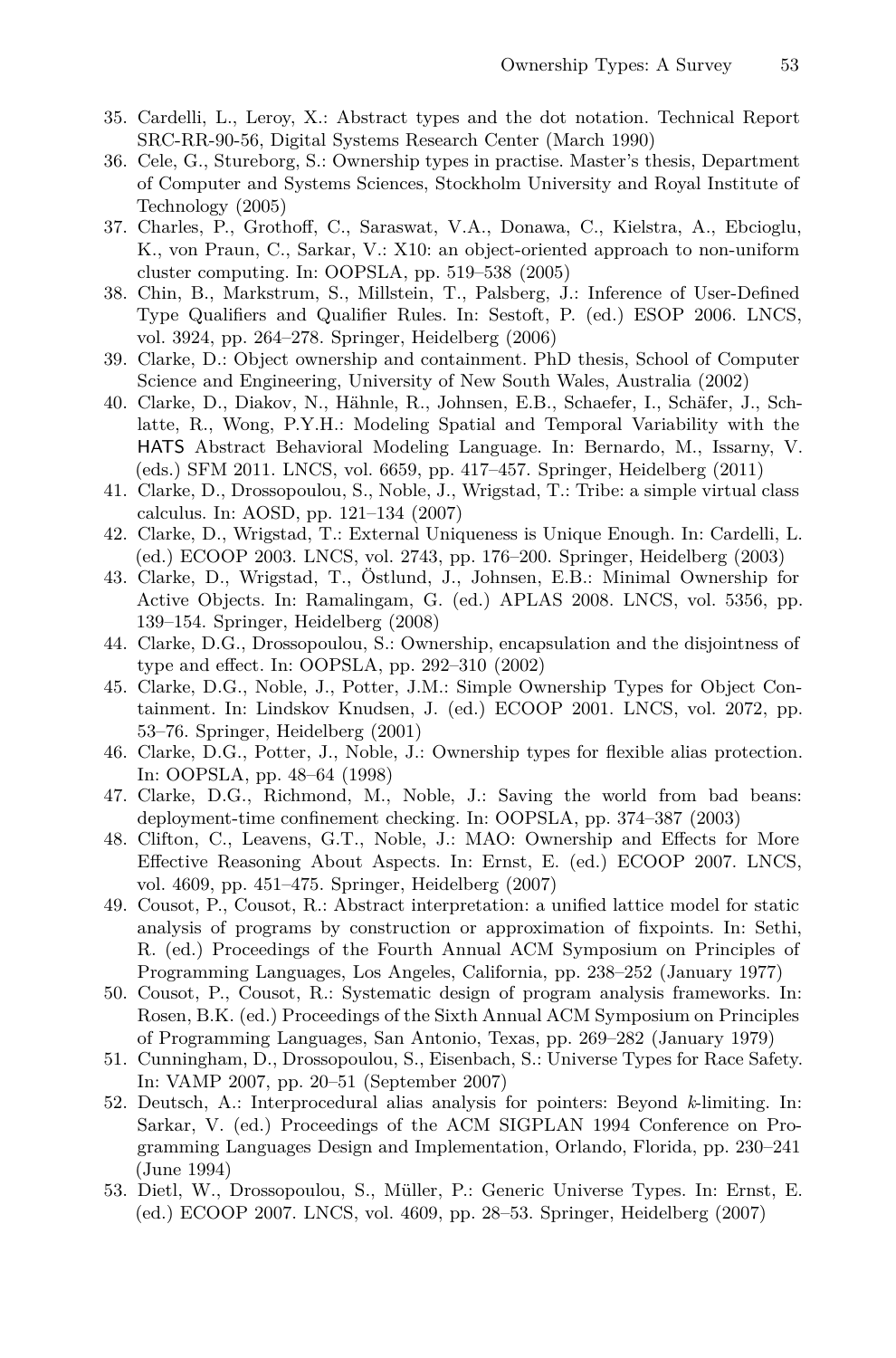- <span id="page-39-12"></span><span id="page-39-11"></span><span id="page-39-9"></span><span id="page-39-8"></span><span id="page-39-2"></span><span id="page-39-1"></span>54 D. Clarke et al.
- <span id="page-39-3"></span>54. Dietl, W., Drossopoulou, S., Müller, P.: Separating ownership topology and encapsulation with generic universe types. ACM Trans. Program. Lang. Syst. 33(6), 20 (2011)
- <span id="page-39-0"></span>55. Dietl, W., Ernst, M.D., Müller, P.: Tunable Static Inference for Generic Universe Types. In: Mezini, M. (ed.) ECOOP 2011. LNCS, vol. 6813, pp. 333–357. Springer, Heidelberg (2011)
- 56. Dietl, W., Müller, P.: Universes: Lightweight ownership for JML. Journal of Object Technology 4(8), 5–32 (2005)
- 57. Dietl, W., Müller, P.: Runtime universe type inference. In: IWACO 2007: International Workshop on Aliasing, Confinement and Ownership in Object-Oriented Programming (2007)
- <span id="page-39-10"></span>58. Dietl, W., Müller, P.: Object Ownership in Program Verification. In: Clarke, D., Noble, J., Wrigstad, T. (eds.) Aliasing in Object-Oriented Programming. LNCS, vol. 7850, pp. 289–318. Springer, Heidelberg (2013)
- <span id="page-39-13"></span>59. Dietl, W., Müller, P., Poetzsch-Heffter, A.: A Type System for Checking Applet Isolation in Java Card. In: Barthe, G., Burdy, L., Huisman, M., Lanet, J.-L., Muntean, T. (eds.) CASSIS 2004. LNCS, vol. 3362, pp. 129–150. Springer, Heidelberg (2005)
- 60. Dietl, W.M.: Universe Types: Topology, Encapsulation, Genericity, and Tools. Ph.D., Department of Computer Science, ETH Zurich (December 2009); Doctoral Thesis ETH No. 18522
- <span id="page-39-5"></span>61. Drossopoulou, S., Clarke, D., Noble, J.: Types for Hierarchic Shapes (Summary). In: Sestoft, P. (ed.) ESOP 2006. LNCS, vol. 3924, pp. 1–6. Springer, Heidelberg (2006)
- <span id="page-39-7"></span>62. Eichberg, M., Kanthak, S., Kloppenburg, S., Mezini, M., Schuh, T.: Incremental confined types analysis. Electr. Notes Theor. Comput. Sci. 164(2), 81–96 (2006)
- <span id="page-39-4"></span>63. Fähndrich, M., DeLine, R.: Adoption and focus: Practical linear types for imperative programming. In: PLDI, pp. 13–24 (2002)
- 64. Flanagan, C., Abadi, M.: Types for Safe Locking. In: Swierstra, S.D. (ed.) ESOP 1999. LNCS, vol. 1576, pp. 91–108. Springer, Heidelberg (1999)
- 65. Fournet, C., Gonthier, G.: The Join Calculus: A Language for Distributed Mobile Programming. In: Barthe, G., Dybjer, P., Pinto, L., Saraiva, J. (eds.) APPSEM 2000. LNCS, vol. 2395, pp. 268–332. Springer, Heidelberg (2002)
- <span id="page-39-6"></span>66. Geilmann, K., Poetzsch-Heffter, A.: Modular Checking of Confinement for Object-Oriented Components using Abstract Interpretation. In: International Workshop on Aliasing, Confinement and Ownership in Object-Oriented Programming, IWACO 2011 (2011)
- 67. Gordon, D., Noble, J.: Dynamic ownership in a dynamic language. In: Costanza, P., Hirschfeld, R. (eds.) DLS 2007: Proceedings of the 2007 Symposium on Dynamic Languag[es,](http://pm.inf.ethz.ch/projects/student_docs/Thomas_Haechler/Thomas_Haechler_MA_paper.pdf) [Montreal,](http://pm.inf.ethz.ch/projects/student_docs/Thomas_Haechler/Thomas_Haechler_MA_paper.pdf) [Quebec,](http://pm.inf.ethz.ch/projects/student_docs/Thomas_Haechler/Thomas_Haechler_MA_paper.pdf) [Canada,](http://pm.inf.ethz.ch/projects/student_docs/Thomas_Haechler/Thomas_Haechler_MA_paper.pdf) [pp.](http://pm.inf.ethz.ch/projects/student_docs/Thomas_Haechler/Thomas_Haechler_MA_paper.pdf) [41–52](http://pm.inf.ethz.ch/projects/student_docs/Thomas_Haechler/Thomas_Haechler_MA_paper.pdf) [\(2007](http://pm.inf.ethz.ch/projects/student_docs/Thomas_Haechler/Thomas_Haechler_MA_paper.pdf))
- [68.](http://pm.inf.ethz.ch/projects/student_docs/Thomas_Haechler/Thomas_Haechler_MA_paper.pdf) [Greenfieldboyce,](http://pm.inf.ethz.ch/projects/student_docs/Thomas_Haechler/Thomas_Haechler_MA_paper.pdf) [D.,](http://pm.inf.ethz.ch/projects/student_docs/Thomas_Haechler/Thomas_Haechler_MA_paper.pdf) [Foster,](http://pm.inf.ethz.ch/projects/student_docs/Thomas_Haechler/Thomas_Haechler_MA_paper.pdf) [J.S.:](http://pm.inf.ethz.ch/projects/student_docs/Thomas_Haechler/Thomas_Haechler_MA_paper.pdf) [Typ](http://pm.inf.ethz.ch/projects/student_docs/Thomas_Haechler/Thomas_Haechler_MA_paper.pdf)e qualifier inference for Java. In: Bacon, D.F., Lopes, C.V., Steele Jr., G.L. (eds.) OOPSLA 2007: Proceedings of the 22nd Annual ACM SIGPLAN Conference on Object-Oriented Programming Systems, Languages and Applications, Montreal, Quebec, Canada, pp. 321–336 (2007)
- 69. Grothoff, C., Palsberg, J., Vitek, J.: Encapsulating objects with confined types. ACM Trans. Program. Lang. Syst. 29(6) (2007)
- 70. Hächler, T.: Applying the Universe type system to an industrial application. Master's thesis, ETH Zurich (2005), http://pm.inf.ethz.ch/projects/student\_ docs/Thomas\_Haechler/Thomas\_Haechler\_MA\_paper.pdf
- 71. Haller, P., Odersky, M.: Capabilities for Uniqueness and Borrowing. In: D'Hondt, T. (ed.) ECOOP 2010. LNCS, vol. 6183, pp. 354–378. Springer, Heidelberg (2010)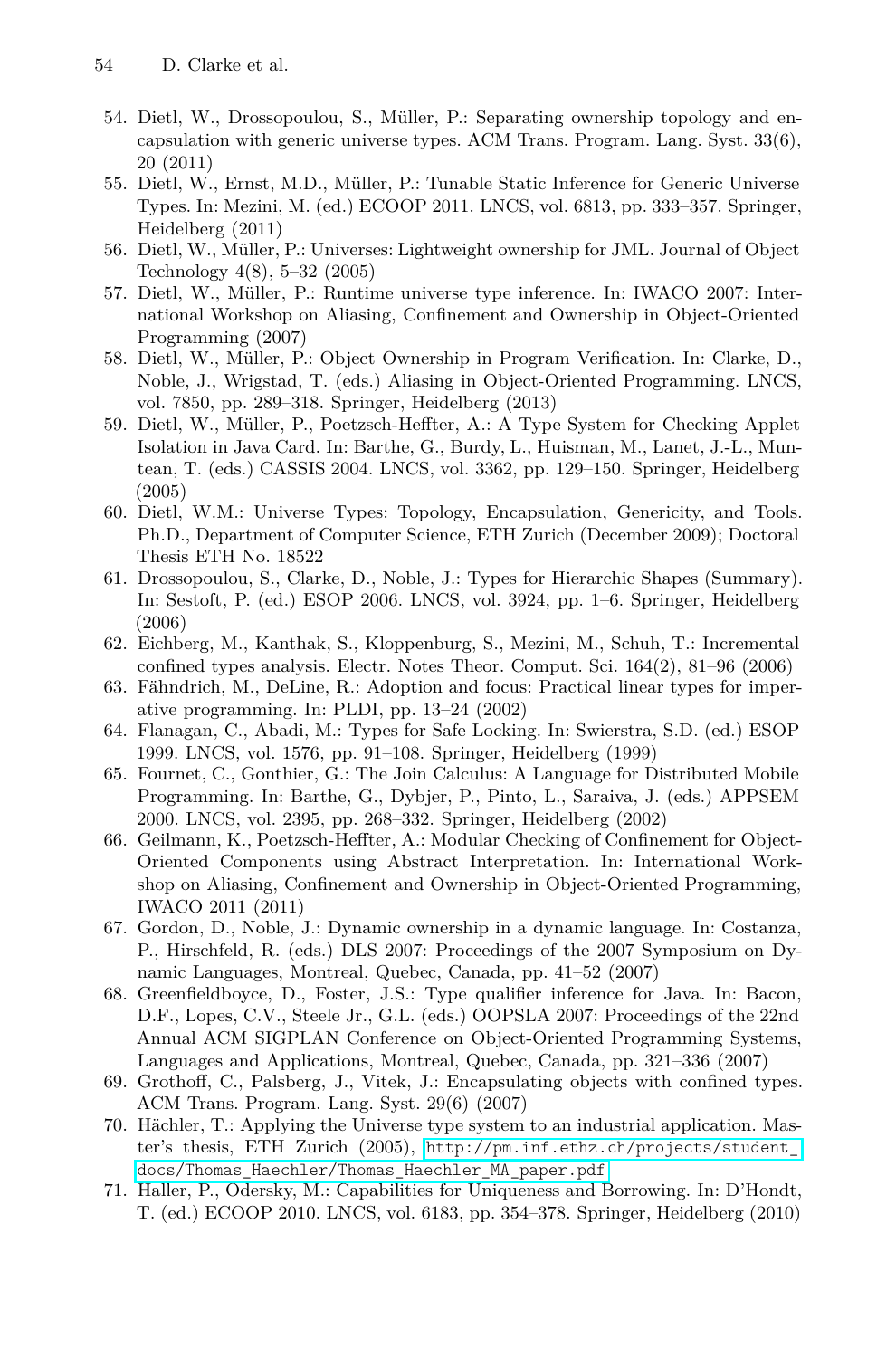- <span id="page-40-7"></span><span id="page-40-6"></span>72. Harms, D.E., Weide, B.W.: Copying and swapping: influences on the design of reusable software components. IEEE Transactions on Software Engineering 17(5), 424–435 (1991)
- 73. Herrmann, S.: Confined Roles and Decapsulation in Object Teams Contradiction or Synergy? In: Clarke, D., Noble, J., Wrigstad, T. (eds.) Aliasing in Object-Oriented Programming. LNCS, vol. 7850, pp. 443–470. Springer, Heidelberg (2013)
- <span id="page-40-0"></span>74. Hill, T., Noble, J., Potter, J.: Scalable visualisations with ownership trees. In: TOOLS, vol. (37), pp. 202–213 (2000)
- 75. Hill, T., Noble, J., Potter, J.: Visualizing the structure of object-oriented systems. In: VL, pp. 191–198 (2000)
- <span id="page-40-10"></span>76. Hill, T., Noble, J., Potter, J.: Scalable visualizations of object-oriented systems with ownership trees. J. Vis. Lang. Comput. 13(3), 319–339 (2002)
- <span id="page-40-9"></span>77. Hogg, J., Lea, D., Wills, A., de Champeaux, D., Holt, R.C.: The Geneva convention on the treatment of object aliasing. OOPS Messenger 3(2), 11–16 (1992)
- <span id="page-40-8"></span>78. Hogg, J., Lea, D., Wills, A., de Champeaux, D., Holt, R.C.: The Geneva Convention on the Treatment of Object Aliasing. In: Clarke, D., Noble, J., Wrigstad, T. (eds.) Aliasing in Object-Oriented Programming. LNCS, vol. 7850, pp. 7–14. Springer, Heidelberg (2013)
- 79. Huang, W., Dietl, W., Milanova, A., Ernst, M.D.: Inference and Checking of Object Ownership. In: Noble, J. (ed.) ECOOP 2012. LNCS, vol. 7313, pp. 181– 206. Springer, Heidelberg (2012)
- <span id="page-40-2"></span>80. Huang, W., Milanova, A.: Towards efective inference and checking of ownership types. In: International Workshop on Aliasing, Confinement and Ownership in Object-Oriented Programming, IWACO 2011 (2011)
- <span id="page-40-4"></span><span id="page-40-3"></span>81. Jagannathan, S., Thiemann, P., Weeks, S., Wright, A.K.: Single and loving it: Must-alias analysis for higher-order languages. In: Cardelli, L. (ed.) POPL 1998: Proceedings of the 25th Annual ACM SIGPLAN-SIGACT Symposium on Principles of Programming Languages, San Diego, California, pp. 329–341 (January 1998)
- <span id="page-40-1"></span>82. Bocchino Jr., R.L., Adve, V.S.: Types, Regions, and Effects for Safe Programming with Object-Oriented Parallel Frameworks. In: Mezini, M. (ed.) ECOOP 2011. LNCS, vol. 6813, pp. 306–332. Springer, Heidelberg (2011)
- <span id="page-40-12"></span>83. Bocchino Jr., R.L., Adve, V.S., Dig, D., Adve, S.V., Heumann, S., Komuravelli, R., Overbey, J., Simmons, P., Sung, H., Vakilian, M.: A type and effect system for deterministic parallel Java. In: OOPSLA, pp. 97–116 (2009)
- <span id="page-40-11"></span>84. Bocchino Jr., R.L., Heumann, S., Honarmand, N., Adve, S.V., Adve, V.S., Welc, A., Shpeisman, T.: Safe nondeterminism in a deterministic-by-default parallel language. In: POPL, pp. 535–548 (2011)
- <span id="page-40-13"></span>85. Klebermaß, M.: An Isabelle Formalization of the Universe Type System. Master's thesis, Technische Universität München (April 2007)
- <span id="page-40-5"></span>86. Lindskov Knudsen, J. (ed.): ECOOP 2001. LNCS, vol. 2072. Springer, Heidelberg (2001)
- 87. Krishnaswami, N.R., Aldrich, J.: Permission-based ownership: encapsulating state in higher-order typed languages. In: PLDI, pp. 96–106 (2005)
- 88. Kulkarni, A., Liu, Y.D., Smith, S.F.: Task types for pervasive atomicity. In: OOPSLA, pp. 671–690 (2010)
- 89. Leijen, D., Meijer, E.: Domain specific embedded compilers. In: DSL, pp. 109–122 (1999)
- 90. Leino, K.R.M., Müller, P.: Object Invariants in Dynamic Contexts. In: Odersky, M. (ed.) ECOOP 2004. LNCS, vol. 3086, pp. 491–515. Springer, Heidelberg (2004)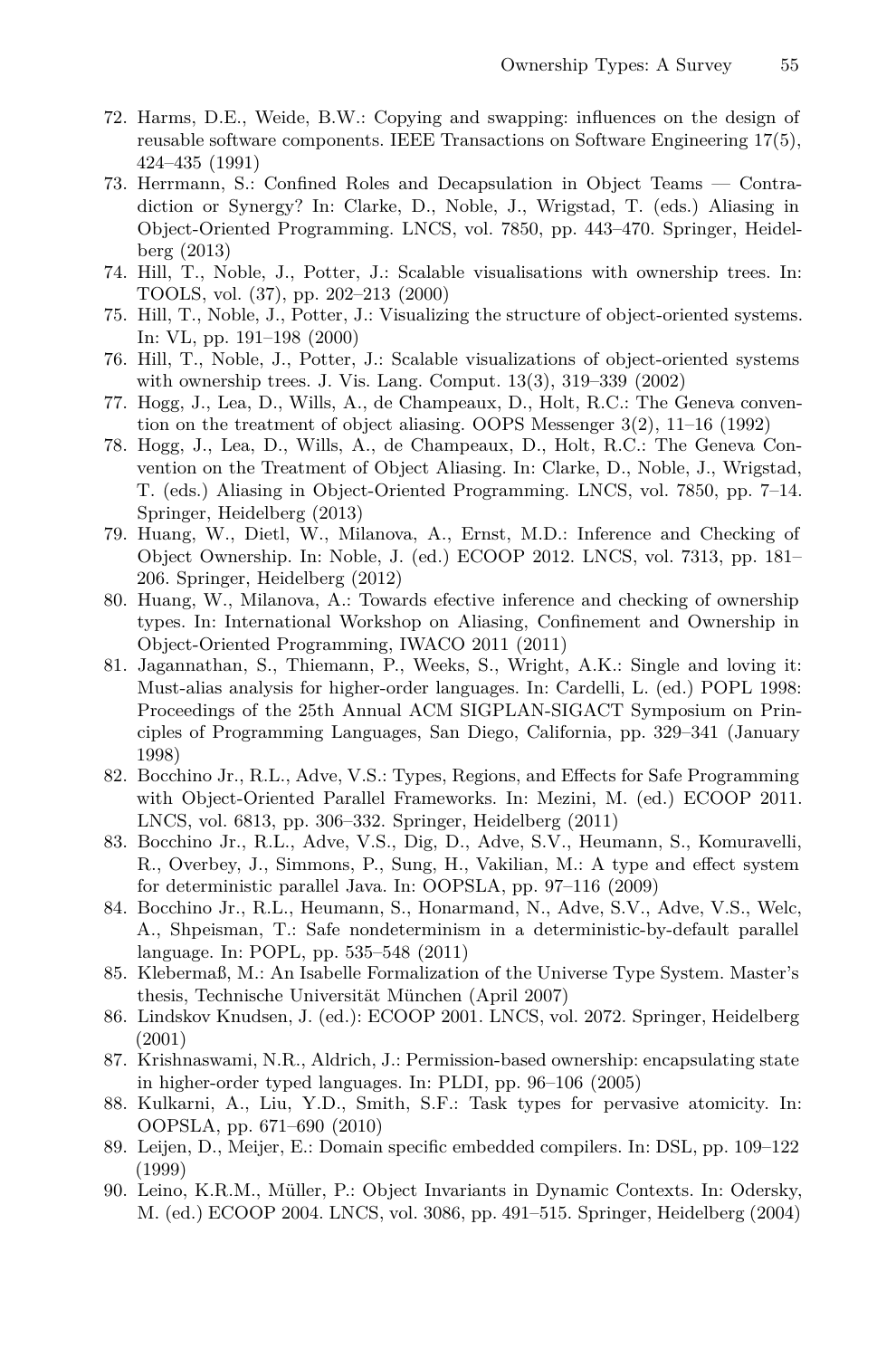- <span id="page-41-11"></span><span id="page-41-5"></span><span id="page-41-4"></span><span id="page-41-3"></span><span id="page-41-2"></span><span id="page-41-1"></span><span id="page-41-0"></span>91. Li, P., Cameron, N., Noble, J.: Mojojojo - more ownership for multiple owners. In: International Workshop on Foundations of Object-Oriented Languages, FOOL (2010)
- <span id="page-41-10"></span><span id="page-41-9"></span>92. Li, P., Nelson, S., Potanin, A.: Ownership for relationships. In: International Workshop on Aliasing, Confinement and Ownership in Object-Oriented Programming, IWACO 2009, pp. 1–3. ACM, New York (2009)
- 93. Liskov, B., Castro, M., Shrira, L., Adya, A.: Providing Persistent Objects in Distributed Systems. In: Guerraoui, R. (ed.) ECOOP 1999. LNCS, vol. 1628, pp. 230–257. Springer, Heidelberg (1999)
- <span id="page-41-7"></span>94. Liu, Y.D., Smith, S.F.: Interaction-based programming with classages. In: OOPSLA, pp. 191–209 (2005)
- <span id="page-41-8"></span>95. Lu, Y., Potter, J.: A Type System for Reachability and Acyclicity. In: Gao, X.-X. (ed.) ECOOP 2005. LNCS, vol. 3586, pp. 479–503. Springer, Heidelberg (2005)
- 96. Lu, Y., Potter, J.: On Ownership and Accessibility. In: Thomas, D. (ed.) ECOOP 2006. LNCS, vol. 4067, pp. 99–123. Springer, Heidelberg (2006)
- <span id="page-41-6"></span>97. Lu, Y., Potter, J.: Protecting representation with effect encapsulation. In: POPL, pp. 359–371 (2006)
- 98. Lu, Y., Potter, J., Xue, J.: Validity Invariants and Effects. In: Ernst, E. (ed.) ECOOP 2007. LNCS, vol. 4609, pp. 202–226. Springer, Heidelberg (2007)
- 99. Lu, Y., Potter, J., Xue, J.: Ownership Downgrading for Ownership Types. In: Hu, Z. (ed.) APLAS 2009. LNCS, vol. 5904, pp. 144–160. Springer, Heidelberg (2009)
- 100. Ma, K.-K., Foster, J.S.: Inferring aliasing and encapsulation properties for Java. In: Bacon, D.F., Lopes, C.V., Steele Jr., G.L. (eds.) OOPSLA 2007: Proceedings of the 22nd Annual ACM SIGPLAN Conference on Object-Oriented Programming Systems, Languages and Applications, Montreal, Quebec, Canada, pp. 423–440 (2007)
- 101. Milanova, A., Liu, Y.: Practical static ownership inference. Technical report, Rensselaer Polytechnic Institute, Troy NY 12110, USA (2010)
- <span id="page-41-13"></span>102. Milanova, A., Vitek, J.: Static Dominance Inference. In: Bishop, J., Vallecillo, A. (eds.) TOOLS 2011. LNCS, vol. 6705, pp. 211–227. Springer, Heidelberg (2011)
- <span id="page-41-12"></span>103. Mitchell, N.: The Runtime Structure of Object Ownership. In: Thomas, D. (ed.) ECOOP 2006. LNCS, vol. 4067, pp. 74–98. Springer, Heidelberg (2006)
- 104. Moelius III, S.E., Souter, A.L.: An object ownership inference algorithm and its applications. In: MASPLAS 2004: Mid-Atlantic Student Workshop on Programming Languages and Systems (2004)
- 105. Müller, P., Poetzsch-Heffter, A.: Universes: a type system for controlling representation exposure. In: Programming Languages and Fundamentals of Programming. Fernuniversität Hagen (1999)
- [106. Müller,](http://pm.inf.ethz.ch/projects/student_docs/Stefan_Naegeli/Stefan_Naegeli_MA_paper.pdf) [P.,](http://pm.inf.ethz.ch/projects/student_docs/Stefan_Naegeli/Stefan_Naegeli_MA_paper.pdf) [Poetzsch-Heffter,](http://pm.inf.ethz.ch/projects/student_docs/Stefan_Naegeli/Stefan_Naegeli_MA_paper.pdf) [A.,](http://pm.inf.ethz.ch/projects/student_docs/Stefan_Naegeli/Stefan_Naegeli_MA_paper.pdf) [Leavens,](http://pm.inf.ethz.ch/projects/student_docs/Stefan_Naegeli/Stefan_Naegeli_MA_paper.pdf) [G.T.:](http://pm.inf.ethz.ch/projects/student_docs/Stefan_Naegeli/Stefan_Naegeli_MA_paper.pdf) [Modular](http://pm.inf.ethz.ch/projects/student_docs/Stefan_Naegeli/Stefan_Naegeli_MA_paper.pdf) invariants for layered object structures. Science of Computer Programming 62, 253–286 (2006)
- 107. Müller, P.: Modular Specification and Verification of Object-Oriented Programs. LNCS, vol. 2262. Springer, Heidelberg (2002)
- 108. Müller, P., Rudich, A.: Ownership transfer in universe types. In: Proceedings of the 22nd Annual ACM SIGPLAN Conference on Object-Oriented Programming Systems and Applications, OOPSLA 2007, pp. 461–478. ACM, New York (2007)
- 109. Nägeli, S.: Ownership in design patterns. Master's thesis, ETH Zurich (2006), http://pm.inf.ethz.ch/projects/student\_docs/Stefan\_Naegeli/Stefan Naegeli\_MA\_paper.pdf
- 110. Noble, J., Biddle, R., Tempero, E., Potanin, A., Clarke, D.: Towards a model of encapsulation. In: IWACO 2003: International Workshop on Aliasing, Confinement and Ownership in Object-Oriented Programming, Darmstadt, Germany (2003)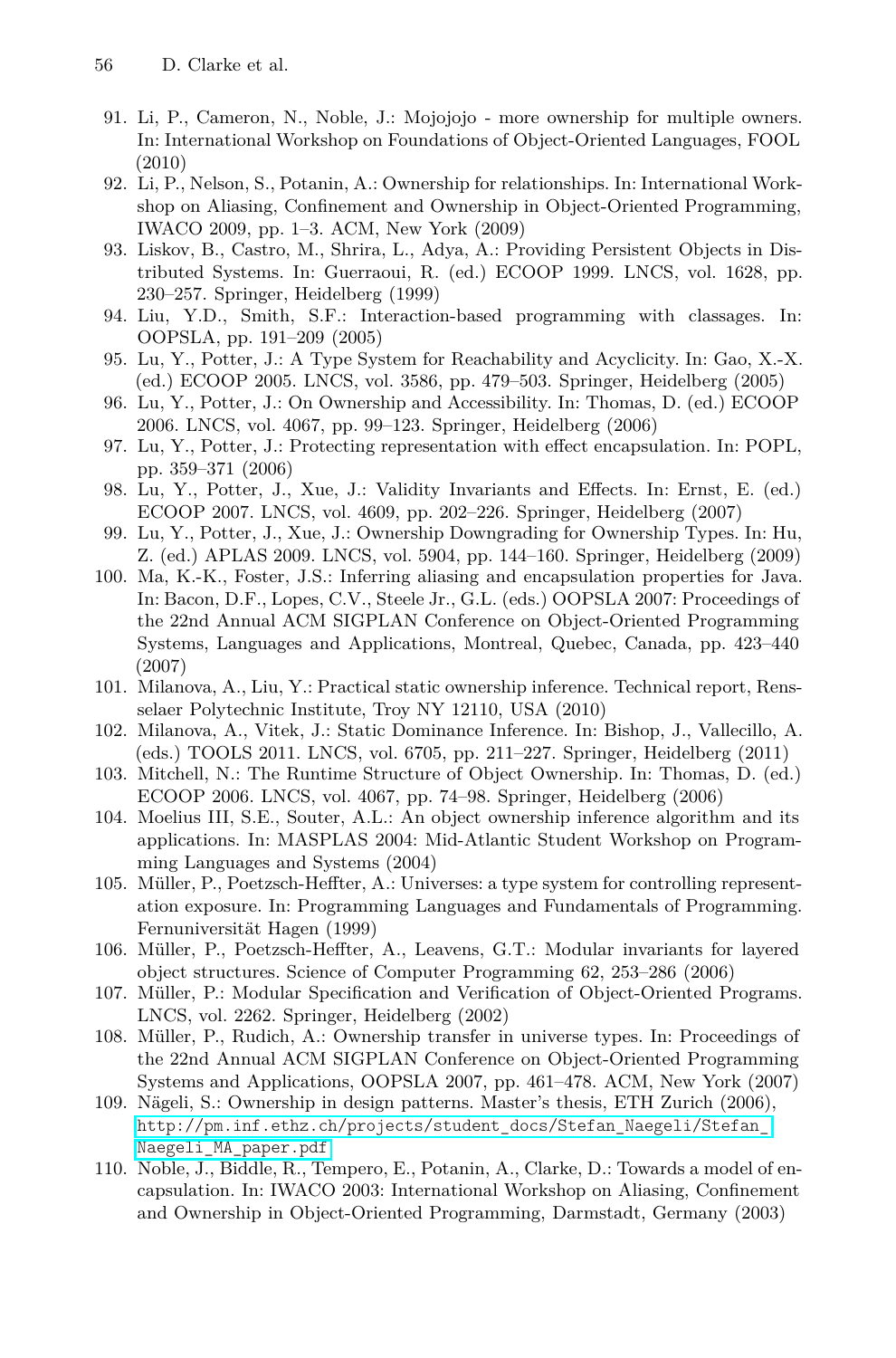- <span id="page-42-16"></span><span id="page-42-9"></span><span id="page-42-7"></span><span id="page-42-3"></span><span id="page-42-0"></span>111. Noble, J., Clarke, D.G., Potter, J.: Object ownership for dynamic alias protection. In: TOOLS, vol. (32), pp. 176–187 (1999)
- 112. Noble, J., Vitek, J., Potter, J.: Flexible Alias Protection. In: Jul, E. (ed.) ECOOP 1998. LNCS, vol. 1445, pp. 158–185. Springer, Heidelberg (1998)
- <span id="page-42-11"></span>113. Östlund, J., Wrigstad, T.: Multiple Aggregate Entry Points for Ownership Types. In: Noble, J. (ed.) ECOOP 2012. LNCS, vol. 7313, pp. 156–180. Springer, Heidelberg (2012)
- <span id="page-42-10"></span>114. Östlund, J., Wrigstad, T., Clarke, D., Åkerblom, B.: Ownership, uniqueness, and immutability. In: TOOLS, vol. (46), pp. 178–197 (2008)
- 115. Patrignani, M., Clarke, D., Sangiorgi, D.: Ownership Types for the Join Calculus. In: Bruni, R., Dingel, J. (eds.) FMOODS/FORTE 2011. LNCS, vol. 6722, pp. 289–303. Springer, Heidelberg (2011)
- <span id="page-42-1"></span>116. Permandla, P., Roberson, M., Boyapati, C.: A type system for preventing data races and deadlocks in the Java virtual machine language. In: LCTES, pp. 1–10 (2007)
- <span id="page-42-6"></span>117. Poetzsch-Heffter, A., Geilmann, K., Schäfer, J.: Infering Ownership Types for Encapsulated Object-Oriented Program Components. In: Reps, T., Sagiv, M., Bauer, J. (eds.) Wilhelm Festschrift. LNCS, vol. 4444, pp. 120–144. Springer, Heidelberg (2007)
- <span id="page-42-14"></span>118. Potanin, A., Noble, J., Biddle, R.: Checking ownership and confinement. Concurrency and Computation: Practice and Experience 16(7), 671–687 (2004)
- <span id="page-42-17"></span>119. Potanin, A., Noble, J., Clarke, D., Biddle, R.: Featherweight generic confinement. J. Funct. Program. 16(6), 793–811 (2006)
- <span id="page-42-2"></span>120. Potanin, A., Noble, J., Clarke, D., Biddle, R.: Generic ownership for Generic Java. In: OOPSLA, pp. 311–324 (2006)
- <span id="page-42-12"></span>121. Potanin, A., Östlund, J., Zibin, Y., Ernst, M.D.: Immutability. In: Clarke, D. (ed.) Aliasing in Object-Oriented Programming. LNCS, vol. 7850, pp. 233–269. Springer, Heidelberg (2013)
- <span id="page-42-13"></span>122. Potter, J., Noble, J., Clarke, D.G.: The ins and outs of objects. In: Australian Software Engineering Conference, pp. 80–89 (1998)
- 123. Rayside, D., Mendel, L.: Object ownership profiling: a technique for finding and fixing memory leaks. In: ASE, pp. 194–203 (2007)
- <span id="page-42-8"></span>124. Schaefer, J., Poetzsch-Heffter, A.: A parameterized type system for simple loose ownership domains. Journal of Object Technology 6(5), 71–100 (2007)
- <span id="page-42-15"></span><span id="page-42-4"></span>125. Schäfer, J., Poetzsch-Heffter, A.: CoBoxes: Unifying Active Objects and Structured Heaps. In: Barthe, G., de Boer, F.S. (eds.) FMOODS 2008. LNCS, vol. 5051, pp. 201–219. Springer, Heidelberg (2008)
- <span id="page-42-5"></span>126. Schäfer, J., Poetzsch-Heffter, A.: JCoBox: Generalizing Active Objects to Concurrent Components. In: D'Hondt, T. (ed.) ECOOP 2010. LNCS, vol. 6183, pp. 275–299. Springer, Heidelberg (2010)
- 127. Sergey, I., Clarke, D.: Gradual Ownership Types. In: Seidl, H. (ed.) ESOP 2012. LNCS, vol. 7211, pp. 579–599. Springer, Heidelberg (2012)
- 128. Skalka, C., Smith, S.F.: Static use-based object confinement. Int. J. Inf. Sec. 4(1- 2), 87–104 (2005)
- 129. Spring, J.H., Pizlo, F., Privat, J., Guerraoui, R., Vitek, J.: Reflexes: Abstractions for integrating highly responsive tasks into Java applications. ACM Trans. Embedded Comput. Syst. 10(1) (2010)
- 130. Spring, J.H., Privat, J., Guerraoui, R., Vitek, J.: Streamflex: High-throughput stream programming in Java. In: OOPSLA, pp. 211–228 (2007)
- 131. Srinivasan, S., Mycroft, A.: Kilim: Isolation-Typed Actors for Java. In: Vitek, J. (ed.) ECOOP 2008. LNCS, vol. 5142, pp. 104–128. Springer, Heidelberg (2008)